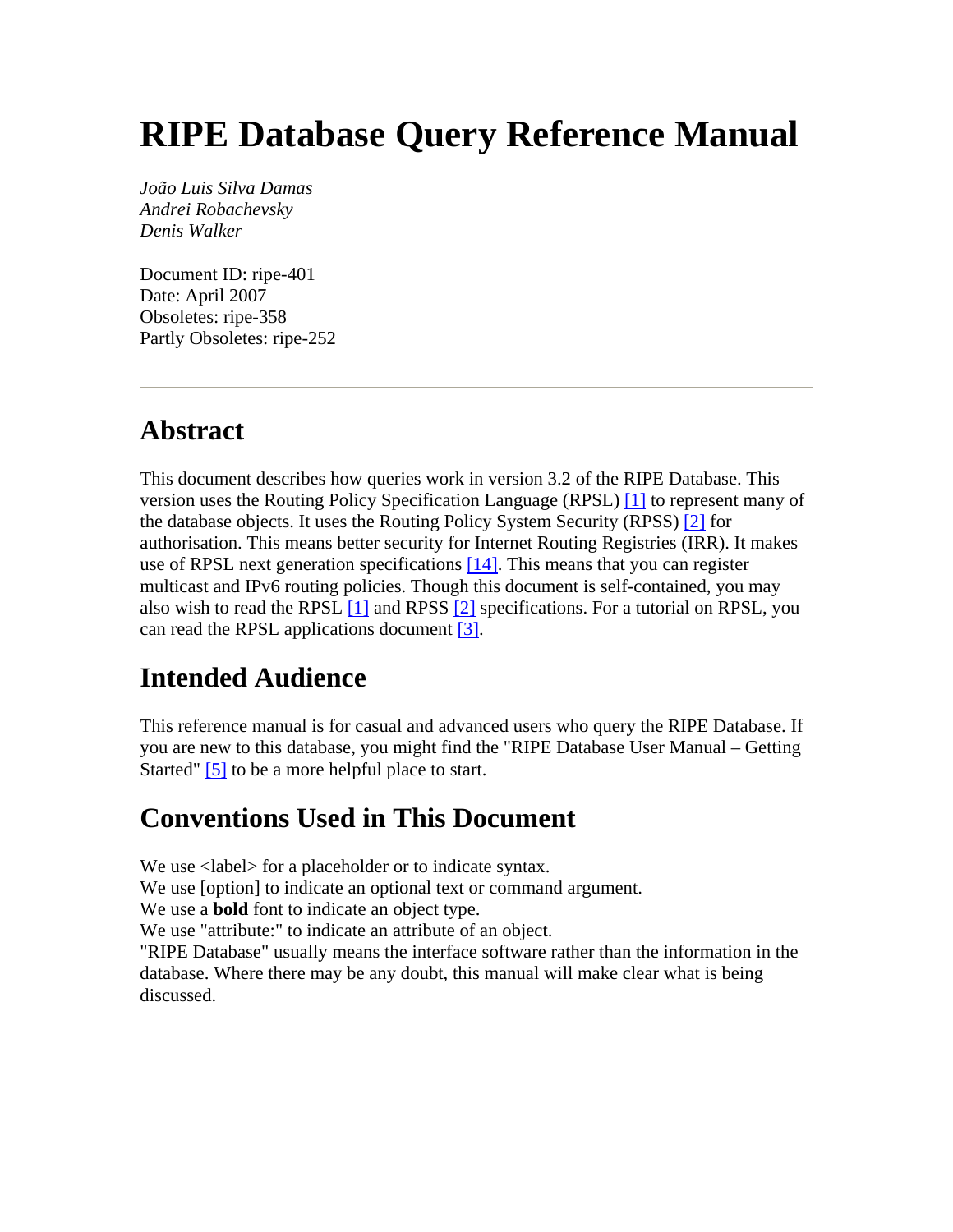## **Table of Contents**

[Introduction](#page-3-0) [1.0 Database Objects and Attributes](#page-3-0) [1.1 Object Representation](#page-4-0) [1.2 Object Types](#page-5-0) [1.2.1 as-block](#page-5-0) [1.2.2 as-set](#page-6-0) [1.2.3 aut-num](#page-6-0)  [1.2.4 domain](#page-6-0) [1.2.5 filter-set](#page-7-0) [1.2.6 inet6num](#page-7-0) [1.2.7 inetnum](#page-7-0) [1.2.8 inet-rtr](#page-7-0) [1.2.9 irt](#page-8-0) [1.2.10 key-cert](#page-8-0) [1.2.11 mntner](#page-8-0) [1.2.12 organisation](#page-9-0) [1.2.13 peering-set](#page-9-0) [1.2.14 person](#page-9-0) [1.2.15 poem](#page-10-0) [1.2.16 poetic-form](#page-10-0) [1.2.17 role](#page-10-0) [1.2.18 route](#page-10-0) [1.2.19 route6](#page-10-0) [1.2.20 route-set](#page-10-0) [1.2.21 rtr-set](#page-11-0)  [2.0 Querying the RIPE Database](#page-11-0) [2.1 Queries Using Primary and Lookup Keys](#page-12-0) [2.2 Queries for IP Networks](#page-12-0) [2.2.1 Default Queries for IP Networks](#page-14-0) [2.2.2 Exact Match Queries](#page-14-0) [2.2.3 More and Less Specific Queries](#page-14-0) [2.2.3.1 More Specific Queries](#page-14-0) [2.2.3.2 Less Specific Queries](#page-14-0) [2.2.4 Less Specific Queries Referencing irt Objects](#page-15-0) [2.3 Queries for Autonomous Systems](#page-16-0) [2.4 Inverse Queries](#page-16-0) [2.5 Abuse Contacts](#page-17-0)  [2.6 Grouping the RIPE Database Output](#page-18-0) [2.7 Filtering the RIPE Database Output](#page-18-0) [2.8 Query Support for Tools](#page-19-0)

[2.8.1 IRRToolset Support](#page-19-0)

[2.8.2 Persistent Connections and Keeping State](#page-20-0) 

[2.9 Getting All the Members of Set Objects](#page-20-0)

[2.10 More and Less Specific Lookups For Reverse Domains](#page-21-0)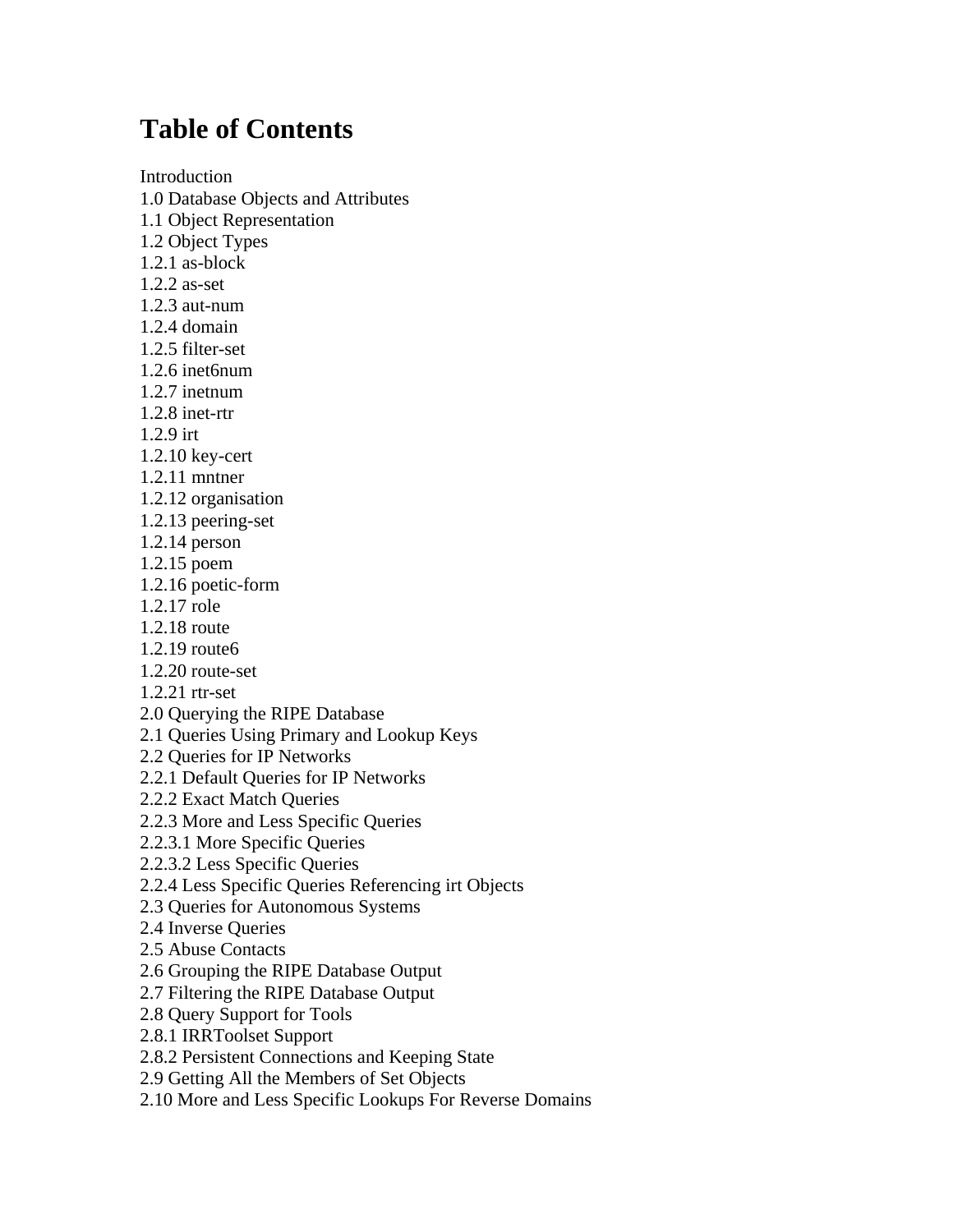[2.11 Referral Mechanism for Domains](#page-21-0) [2.11.1 The "refer:" Attribute](#page-21-0) [2.11.2 Domain Name Stripping](#page-21-0) [2.11.3 The "-R" Query Flag](#page-21-0) [2.11.4 The Referral Process](#page-21-0) [2.12 Access Control for Queries](#page-23-0) [2.13 Other Server Features](#page-24-0) [2.13.1 Mirroring Other Databases](#page-24-0) [2.13.2 The "–q" Query Flag](#page-24-0) [2.13.3. The "-t" Query Flag](#page-25-0) [2.13.4. The "-v" Query Flag](#page-25-0) [2.13.5. The "-F" Query Flag](#page-25-0) [2.13.6. The "-K" Query Flag](#page-25-0) [2.13.7. The "-T" Query Flag](#page-26-0) [2.13.8. The "-a" Query Flag](#page-26-0) [Tables of Query Types Supported by the RIPE Database](#page-26-0) [Table 2.1 Queries Using Primary and Lookup Keys](#page-26-0) [Table 2.2 Queries For IP Networks](#page-27-0) [Table 2.3 Query Flag Arguments to the "-i" Query Flag and the Corresponding Inverse](#page-28-0)  [Keys.](#page-28-0) [Table 2.4 Query Support For Tools](#page-29-0) [Table 2.5 Miscellaneous Queries](#page-30-0)  [Table 2.6 Informational Queries](#page-30-0) [Appendices](#page-31-0) [A1. Object Attributes](#page-31-0) [A2. RIPE Database Query Server Response Codes and Messages](#page-41-0) [A2.1 Query Errors](#page-41-0) [A2.2 Access Errors](#page-42-0) [A2.3 Connection Errors](#page-43-0) [A2.4 NRTM Errors](#page-43-0) [A2.5 Warnings](#page-43-0) [A2.6 Referral Text](#page-44-0) [A3. Copyright Information](#page-44-0) [A3.1 RIPE Database Copyright](#page-44-0) [A3.2 RIPE NCC Copyright](#page-44-0) [Acknowledgements](#page-45-0) [References](#page-45-0)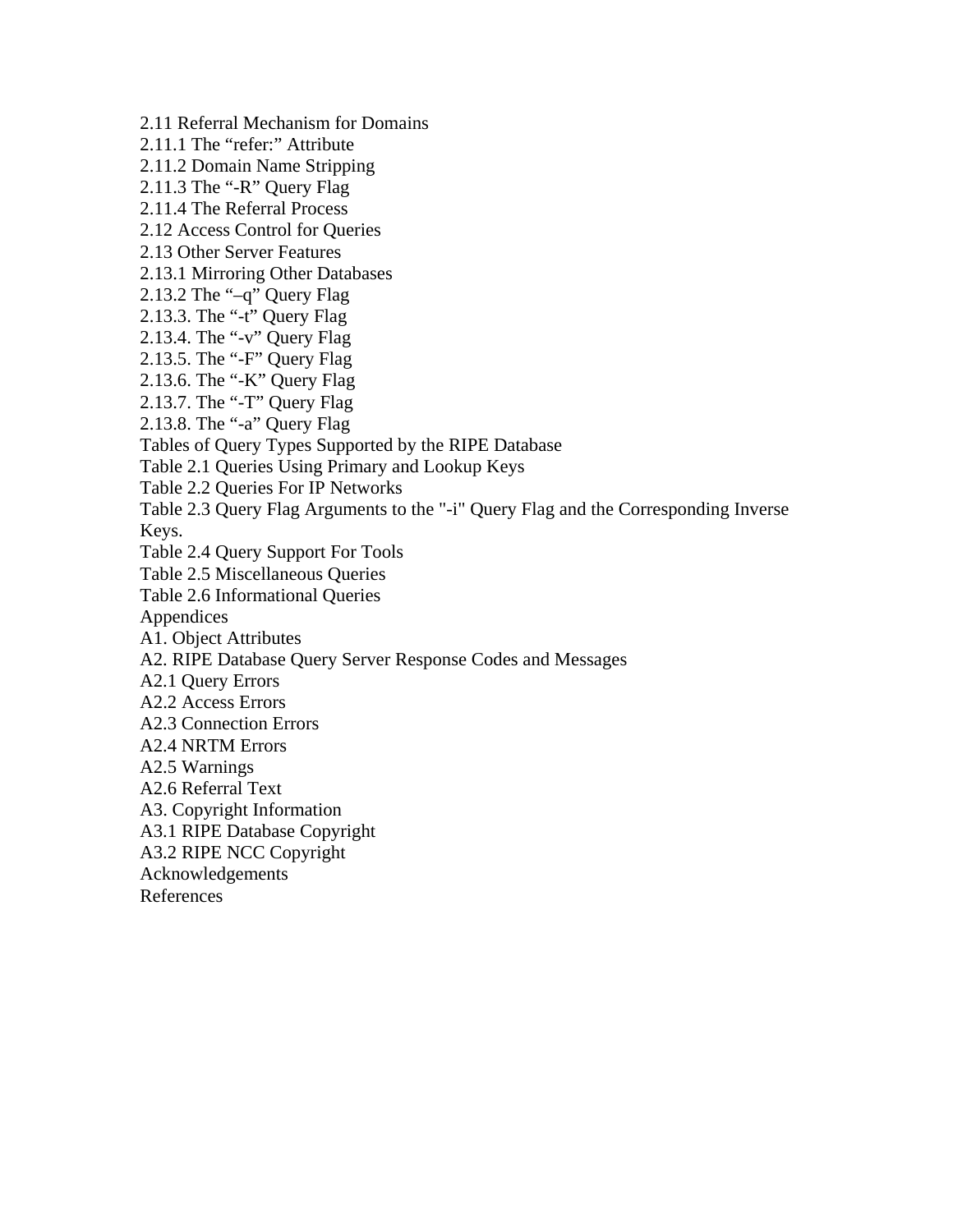## <span id="page-3-0"></span>**Introduction**

The RIPE Network Management Database (often called the "RIPE Database") contains information about IP address space allocations and assignments, routing policies, reverse delegations, contacts in the RIPE NCC service region [\[16\]](#page-46-0) and ENUM delegations worldwide.

The information in the RIPE Database is available to the public for agreed Internet operation purposes, but it is copyright. See [Appendix A3, "Copyright Information"](#page-44-0). This document describes how queries work in version 3.2 of the RIPE Database. Thi s version uses the Routing Policy Specification Language (RPSL) [\[1\]](#page-45-0) to represent all database objects. It uses the Routing Policy System Security (RPSS) [\[2\]](#page-45-0) for authorisation. This means better security for Internet Routing Registries (IRR). The RIPE Database includes an IRR. It makes use of RPSL next generation specifications [\[14\]](#page-46-0). This means that you can register multicast and IPv6 routing policies.

This document is self-contained, but does not contain examples of usage and illustrations of how the RIPE Database works. If this is what you want, you should read the RPSL [\[1\]](#page-45-0) and RPSS [\[2\]](#page-45-0) specifications. If you are looking for a tutorial on RPSL, you should read the RPSL applications document  $[3]$ . The "RIPE Database User Manual – Getting Started" [\[5\]](#page-45-0) contains some examples. You may also want to read the "RIPE Database Update Reference Manual" [\[19\].](#page-46-0) It explains how updates work in the RIPE Database. There is also a single page "Whois Queries Reference Card" [\[18\]](#page-46-0).

## **1.0 Database Objects and Attributes**

The RIPE Database contains records of:

- allocations and assignments of IP address space (the IP address registry);
- domain names (mainly for reverse domains);
- routing policy information (the routing registry);
- contact information (details of people who are responsible for the operation of networks or routers. As the RIPE NCC does not maintain the contents of the database, you can find contact details here of the people who do).

The RIPE NCC defines a database object as a list of attribute-value pairs in plain text considered necessary or useful by the creator of the object. Generated attributes can be form. Attributes can be mandatory, optional or generated. Mandatory attributes will always be present in an instance of an object. Optional attributes may be present if included by the creator of the object, but their values will always be checked and included, when necessary, by the database software.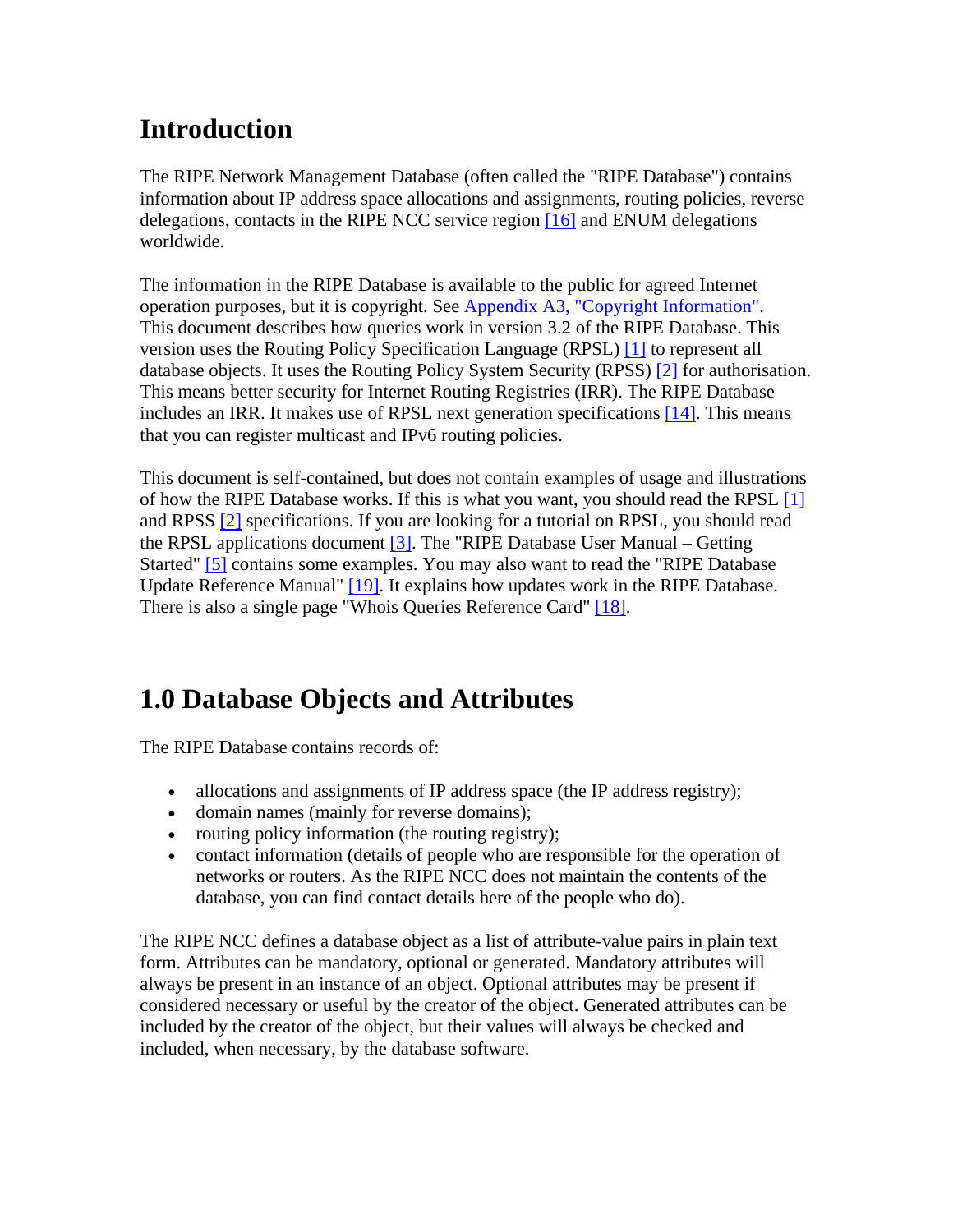<span id="page-4-0"></span>The attributes are indexed in a number of ways to allow the queries to search the database. An attribute can be a primary key, lookup key, inverse key, or a combination of these.

The characteristics of an attribute are determined by the type of object the attribute appears in. These are shown for each object in the object templates. They can be listed using the query:

whois –t <object-type>

## **1.1 Object Representation**

The records in the RIPE Database are known as objects. RPSL [\[1\]](#page-45-0) defines the syntax of these database objects (how they are written). An object belongs to one of the object types or classes. We use the two terms - 'type' and 'class' - interchangeably throughout this document. .

| Object type<br>(Class name) | <b>Short name</b> | <b>Description</b>                                                                                                                                |
|-----------------------------|-------------------|---------------------------------------------------------------------------------------------------------------------------------------------------|
| as-block                    | ak                | Delegation of a range of Autonomous System (AS)<br>Numbers to a given Regional Internet Registry (RIR).                                           |
| as-set                      | las               | Set of aut-num objects.                                                                                                                           |
| aut-num                     | lan               | AS in the database. It describes the external routing<br>policy of the AS.                                                                        |
| domain                      | dn                | Forward or reverse domain registrations.                                                                                                          |
| filter-set                  | fs                | Set of routes matched by its filter.                                                                                                              |
| inet6num                    | $\overline{16}$   | Allocations and assignments of IPv6 address space.                                                                                                |
| inetnum                     | in                | Allocations and assignments of IPv4 address space.                                                                                                |
| inet-rtr                    | ir                | Router in the database.                                                                                                                           |
| irt                         | it                | Contact and authentication information about a<br>Computer Security Incidence Response Team (CSIRT).                                              |
| key-cert                    | kc                | Public key certificate that is stored on the server and<br>may be used with a <b>mntner</b> object for authentication<br>when performing updates. |
| mntner                      | mt                | Authentication information needed to authorise creation,<br>deletion or modification of the objects protected by the<br>mntner.                   |
| organisation                | loa               | Organisation that holds the resources.                                                                                                            |
| peering-set                 | ps                | Set of peerings.                                                                                                                                  |
| person                      | pn                | Technical or administrative contacts.                                                                                                             |
| poem                        | po                | Humorous poem.                                                                                                                                    |
| poetic-form                 | pf                | Type of humour for a <b>poem</b> object.                                                                                                          |

#### **Object Types Supported by the RIPE Database:**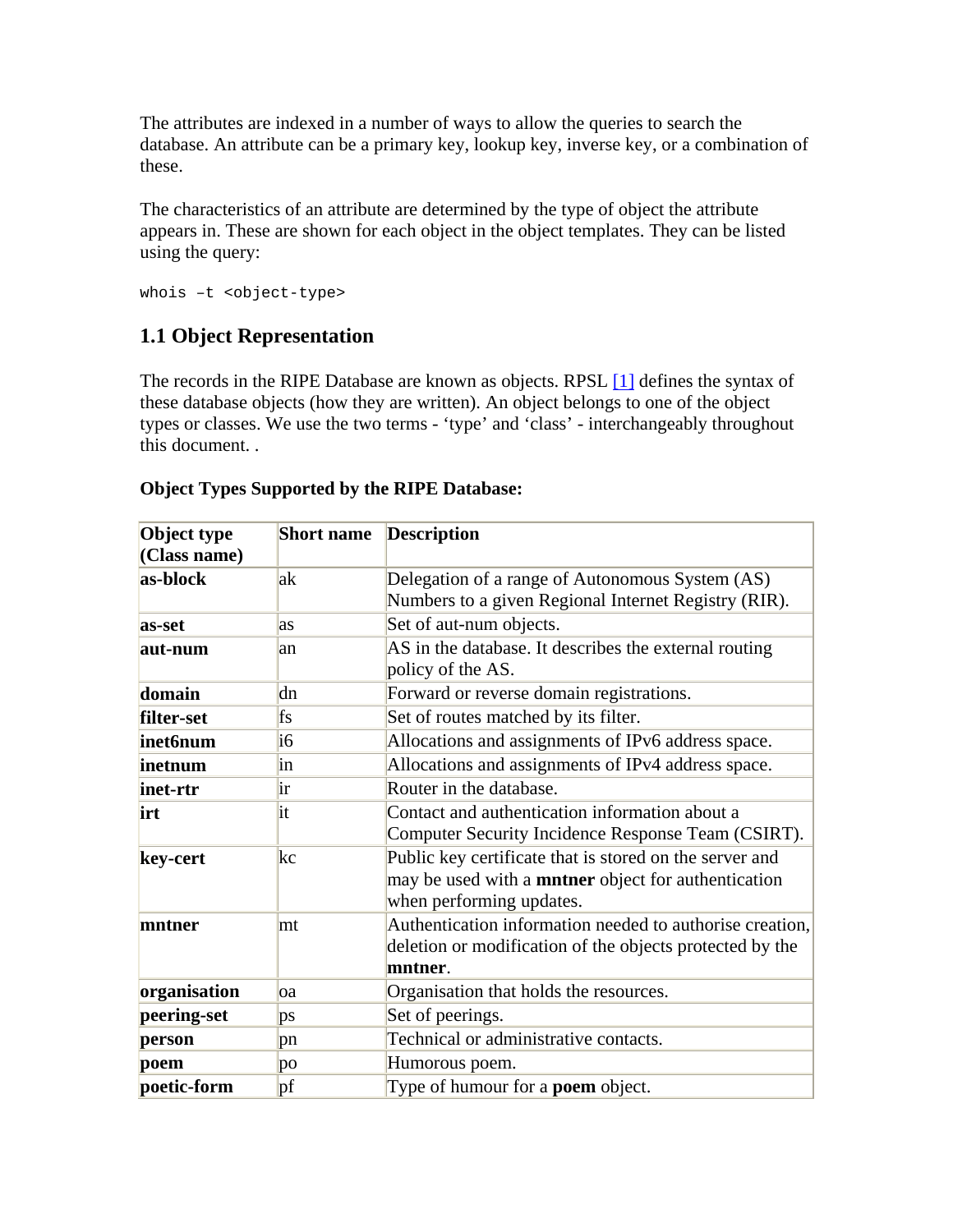<span id="page-5-0"></span>

| role               | ro | Technical or administrative contacts - describes a role<br>performed by one or more people. |
|--------------------|----|---------------------------------------------------------------------------------------------|
| route              | rt | IPv4 route advertised on the Internet.                                                      |
| route <sub>6</sub> | rb | IPv6 route advertised on the Internet.                                                      |
| route-set          | rs | Set of routes.                                                                              |
| rtr-set            | 1S | Set of routers.                                                                             |

All objects contain at least one "changed:" attribute. The information in this attribute may show who created or modified the object and when. It is not reliable as a full audit trail. The only database software conditions are that there be at least one of these attributes, and if there is more than one, the dates must be in ascending order. It is for the maintainer of the object to decide how to use this attribute. In some cases, it may be a full audit trail. In other objects, it may only have one attribute that is modified each time the object is modified. It may also have just the one attribute that represents the original creation or any one of many modifications made to the object over a period of time. It is used as a reference for the benefit of the maintainer of the object. It is not intended to give any reliable information to a user who queries for an object.

Some objects contain a "country:" attribute. It is difficult to strictly define what this value means. It may be the country where the IP address is used, or the country from where it was assigned. It could be the country where the head office of the organisation is based. As with the "changed:" attribute, it is not intended to give any reliable information to a user who queries for an object.

There are a number of attributes used for notifications. For example, "notify:", "mntnfy:", "upd-to:". These are used for administration of the data in the database. They show who is to be notified of changes to objects, or incorrectly authorised attempts to make changes.

There are a number of attributes used for the authorisation of changes to the data in the database. For example, "mnt-by:", "mnt-lower:". These contain references to objects containing the authentication tokens needed to make changes.

## **1.2 Object Types**

This section describes the object types (classes) that the RIPE Database supports.

## **1.2.1 as-block**

An as-block object delegates a range of AS Numbers to a given RIR [\[21\].](#page-46-0) These objects are created by the Database Administration. They are used to authorise creation of autnum objects within the range specified by the "as-block:" attribute.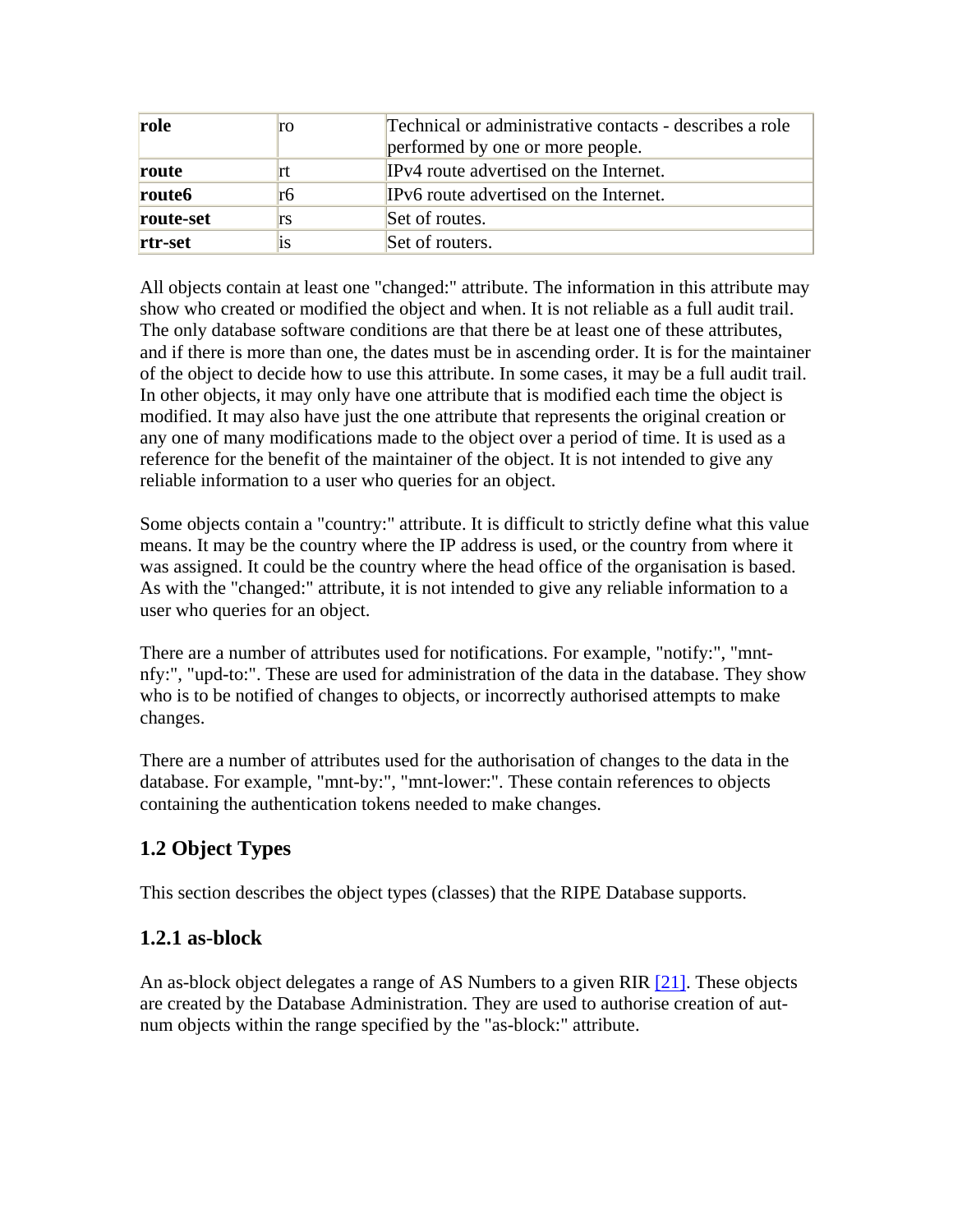### <span id="page-6-0"></span>**1.2.2 as-set**

An as-set object defines a set of **aut-num** objects. The "as-set:" attribute defines the name of the set. It is an RPSL name that starts with "as-".

The "members:" attribute lists the members of the set. It can be either a list of AS Numbers, or other as-set names.

The name of an **as-set** object can be hierarchical. A hierarchical as-set name is a sequence of as-set names and AS Numbers separated by colons. The first component must be an actual as-set name (that means that it should start with "as-").

## **1.2.3 aut-num**

The aut-num object specifies routing policies. It refers to a group of IP networks that have a single and clearly defined external routing policy, operated by one or more network operators – an Autonomous System (AS).

- The value of the "aut-num:" attribute is the AS Number of the AS that this object describes.
- The "as-name:" attribute is a symbolic name of the AS.
- The import, export and default routing policies of the AS are specified using the "import:", "export:" and "default:" attributes.
- Corresponding attributes with an "mp-" prefix (for example: "mp-import:") are used to specify IPv6 and multicast routing policies.
- Only a single value for the "org:" attribute is allowed in the **aut-num** object. This makes sure that only one organisation is responsible for this resource.

## **1.2.4 domain**

The domain object mainly represents reverse DNS delegations. It can also be used to represent Top Level Domain (TLD) and other forward domain registrations. However, the information about forward domain names is for reference only. It has no effect on operations and may not be complete or authoritative. The RIPE Database is not the same as the domain name registries run by the country code Top Level Domain (ccTLD) administrators. The IANA ccTLD Database provides a full list of the ccTLD administrators. [\[17\].](#page-46-0) You should contact these for authoritative information on forward domains.

You should write the domain name in fully qualified format, without a trailing dot. If included, the trailing dot is removed before the query is actioned. In this case a warning message will be reported in the data returned by the server.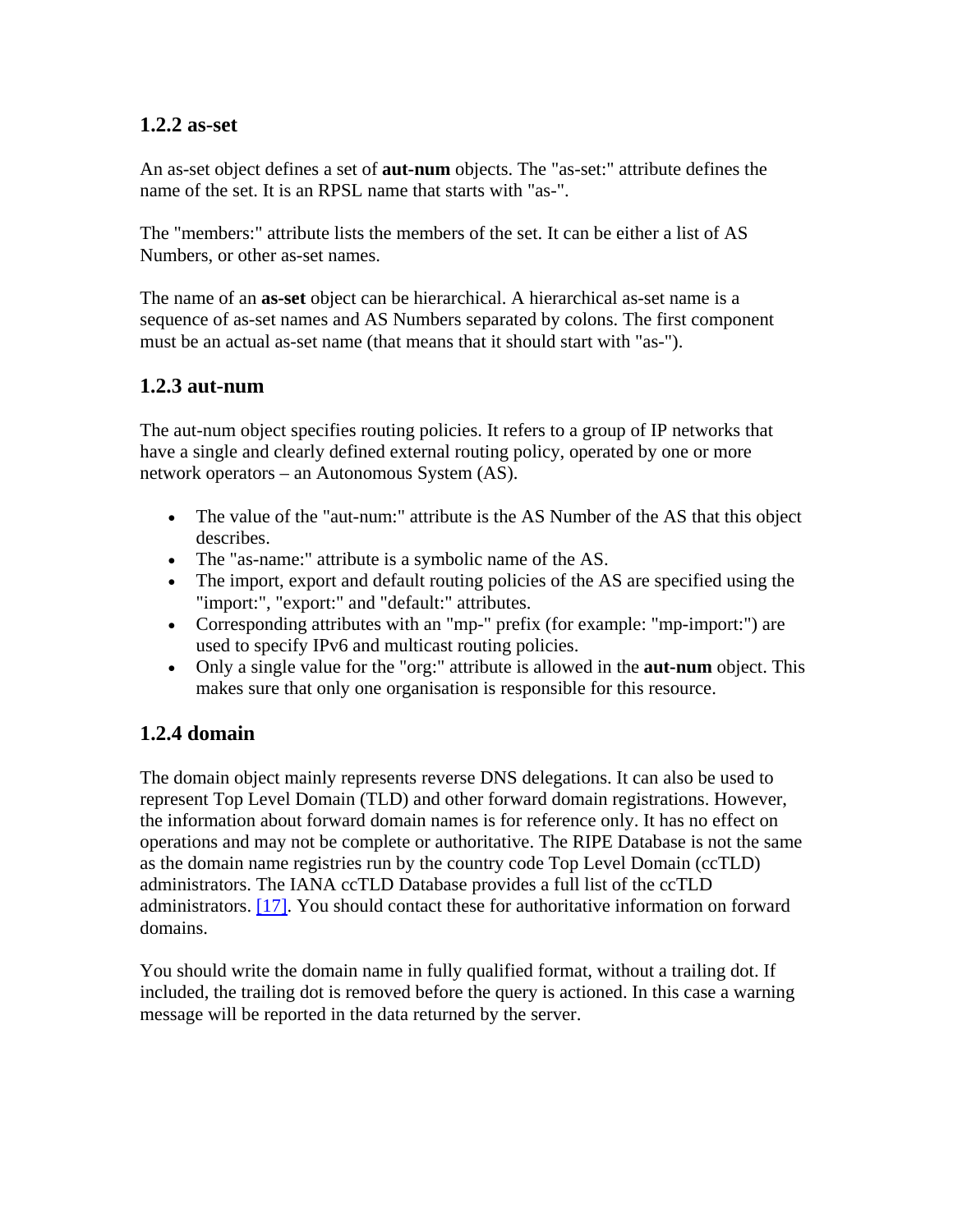## <span id="page-7-0"></span>**1.2.5 filter-set**

A **filter-set** object defines a set of routes that match the criteria that you specify in your 'filter' – in other words, it filters routes that you may or may not want to see. The "filter-set:" attribute defines the name of your filter. It is an RPSL name that starts with "fltr-".

- The "filter:" attribute defines the policy filter of the set. This is a logical expression that, when applied to a set of routes, returns a subset of these routes. These are the ones that you want to filter in or out.
- The "mp-filter:" attribute extends the "filter:" attribute to allow you to specify IPv6 prefixes and prefix ranges.
- The "filter:" and "mp-filter:" attributes are optional. A filter-set object, must contain at least one of these two attributes. It cannot contain both within the same object.
- The name of a **filter-set** object can be hierarchical. A hierarchical filter-set name is a sequence of filter-set names and AS Numbers separated by colons. The first component of the name must be an actual filter-set name (that is, start with "fltr-").

## **1.2.6 inet6num**

An **inet6num** object contains information on allocations and assignments of IPv6 address space. Only a single value for the "org:" attribute is allowed in the **inet6num** object. This is to ensure that only one organisation is responsible for this resource.

The "status:" attribute is used as an administrative tag to register the type of address space.

The "rev-srv:" attribute is for information only. It has no operational use.

## **1.2.7 inetnum**

An **inetnum** object contains information on allocations and assignments of IPv4 address space. Only a single value for the "org:" attribute is allowed in the **inetnum** object. This is to ensure that only one organisation is responsible for this resource.

The "status:" attribute is used as an administrative tag to register the type of address space.

The "rev-srv:" attribute is for information only. It has no operational use.

## **1.2.8 inet-rtr**

The **inet-rtr** object specifies routers.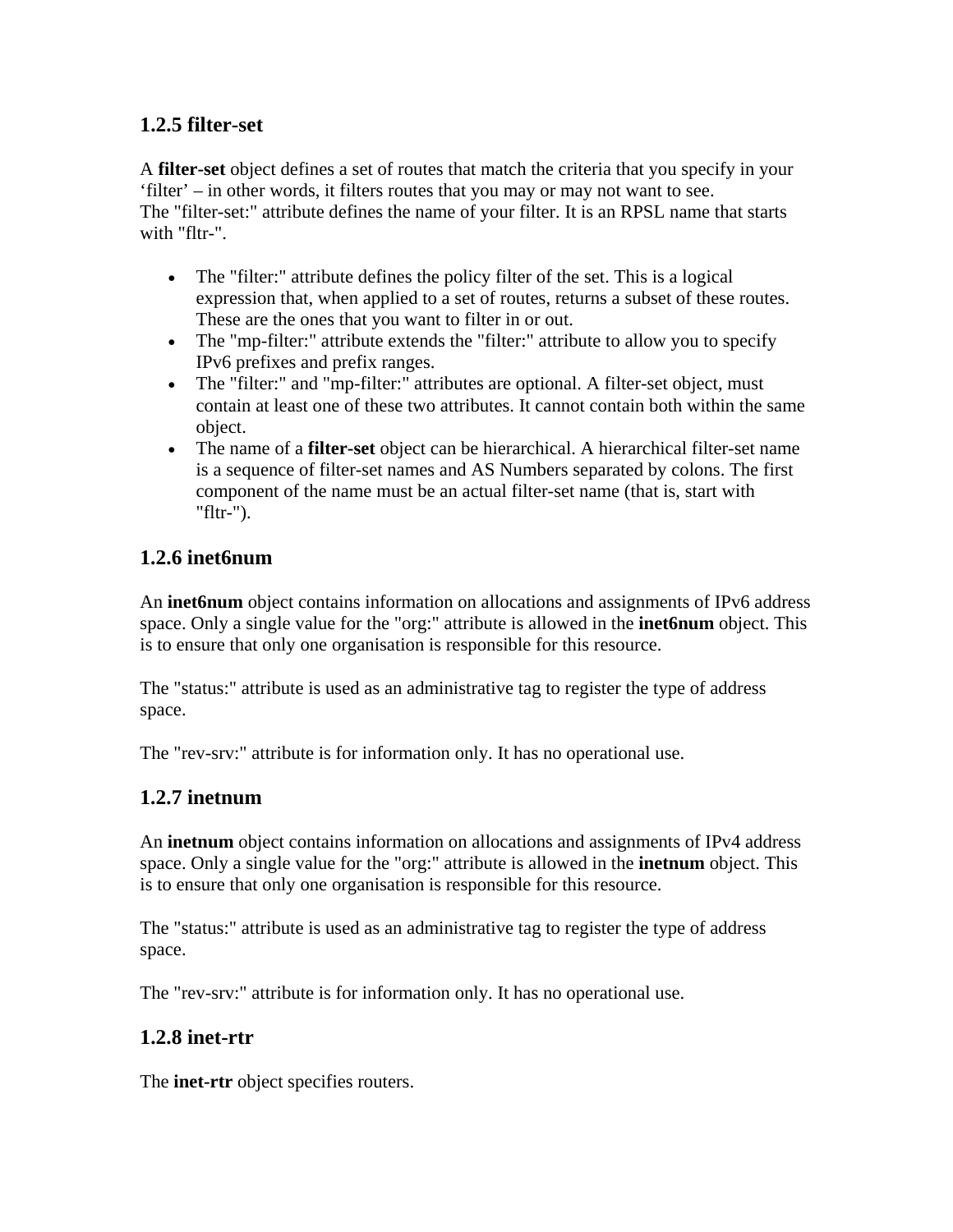- <span id="page-8-0"></span>• The "inet-rtr:" attribute is a valid DNS name for a router, without a trailing ".".
- Each "alias:" attribute, if present, is also a standard DNS name for the specified router.
- The "local-as:" attribute specifies the AS Number of the AS that owns or operates this router.
- The "ifaddr:" attribute specifies the interface address within an Internet router, as well as an optional action to set other parameters on this interface.
- The "interface:" attribute specifies a multi-protocol interface address within an Internet router, optional action and tunnel definition.
- The "peer:" attribute specifies the details of any interior or exterior router peering.
- The "mp-peer:" attribute extends the "peer:" attribute for IPv6 addresses.

## **1.2.9 irt**

An **irt** object represents a Computer Security Incident Response Team (CSIRT). It includes contact and security information. It can be referenced from **inetnum** or **inet6num** objects to show which CSIRT is responsible for handling computer and network incidents for that address range. It is also used to link "abuse-mailbox:" attributes to **inetnum** and **inet6num** objects.

The **irt** object name starts with "irt-".

## **1.2.10 key-cert**

A **key-cert** object is a database public key certificate that is stored in the RIPE Database. It is used with a **mntner** object for authentication when performing updates. Currently the RIPE Database supports two types of keys:

- For PGP key-cert objects, the value of the "key-cert:" attribute must be PGP-"keyid". These keys are compliant with the Open PGP Message Format [RFC 2440].
- For X.509 key-cert objects, the database software assigns this value as X.509-n. Here, 'n' is the next available number.

### **1.2.11 mntner**

Using **mntner** objects protects objects in the RIPE Database. A **mntner** object contains the information needed to authorise creation, deletion or modification of any objects that it protects.

Objects are protected by a **mntner**, if they contain a reference to the **mntner** in the object. This is done by including a "mnt-by:" attribute. Other attributes offer hierarchical protection. The "mnt-by:" attribute is mandatory in all objects except **person** and **role** types. Most users set the "mnt-by:' value in a mntner to reference itself.

The "referral-by:" attribute can refer to the **mntner** object itself. The database software does not currently use this attribute even though it is mandatory to include it.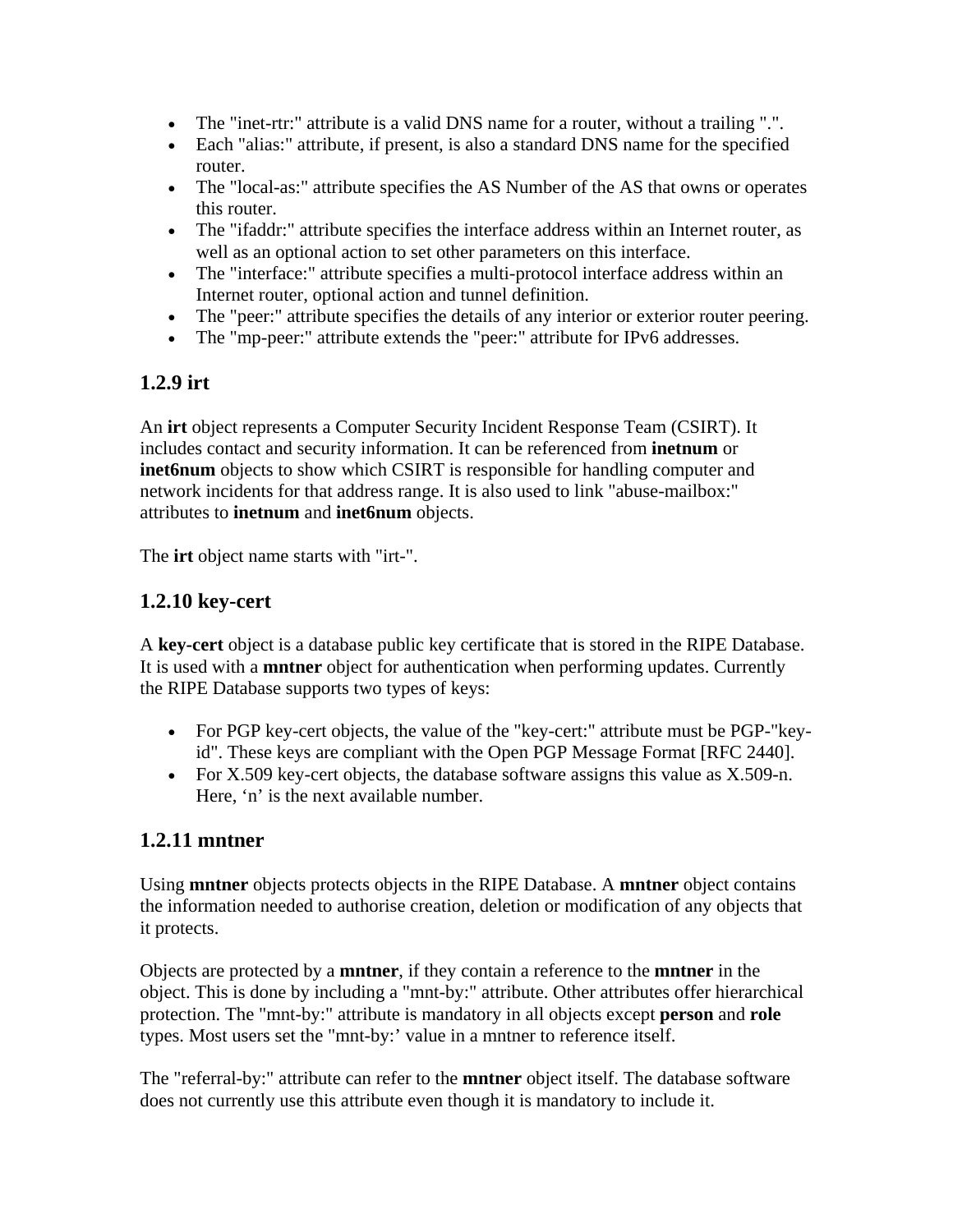## <span id="page-9-0"></span>**1.2.12 organisation**

The **organisation** object provides information about an organisation such as a company, charity or university that has a network resource stored in the RIPE Database. It was introduced as a means to link together all the resource and administration objects related to one organisation.

- "organisation:" specifies the ID of the **organisation** object. This is set by the database software. It is used as a label to allow other objects to reference it.
- "org-name:" attribute defines the name of the organisation.
- "org-type:" specifies the type of an organisation and can be IANA, RIR, NIR, LIR or OTHER. Users can only set their "org-type:" to OTHER. Only the Database Administrator uses all other types.

## **1.2.13 peering-set**

A **peering-set** object defines the set of peerings that appear in the "peering:" or "mppeering:" attribute.

The "peering-set:" attribute defines the name of the set. It is an RPSL name that starts with 'prng-'.

- The name of a peering-set object can be hierarchical. A hierarchical peering-set name is a sequence of peering-set names and AS Numbers separated by colons. At least one part of the name must be an actual **peering-set** name (that means that it should start with "prng-").
- The "peering:" attribute defines a peering that you can use to import or export routes.
- The "mp-peering:" attribute extends the "peering:" attribute to use IPv6 addresses.
- The "peering:" and "mp-peering:" attributes are optional. However, a **peering-set** object must contain at least one of these two attributes. It cannot contain both within the same object.

## **1.2.14 person**

A **person** object contains information about the technical or administrative contact(s) responsible for an object. After it has been created, the "person:" attribute cannot be changed by users. It can be changed by the Database Administrator.

The person object is identified by the "nic-hdl:" attribute. This is a label, usually made up from the initials of the person's name and the database "source:" (for example, DW-RIPE).

The "nic-hdl:" is used by other objects to reference the person.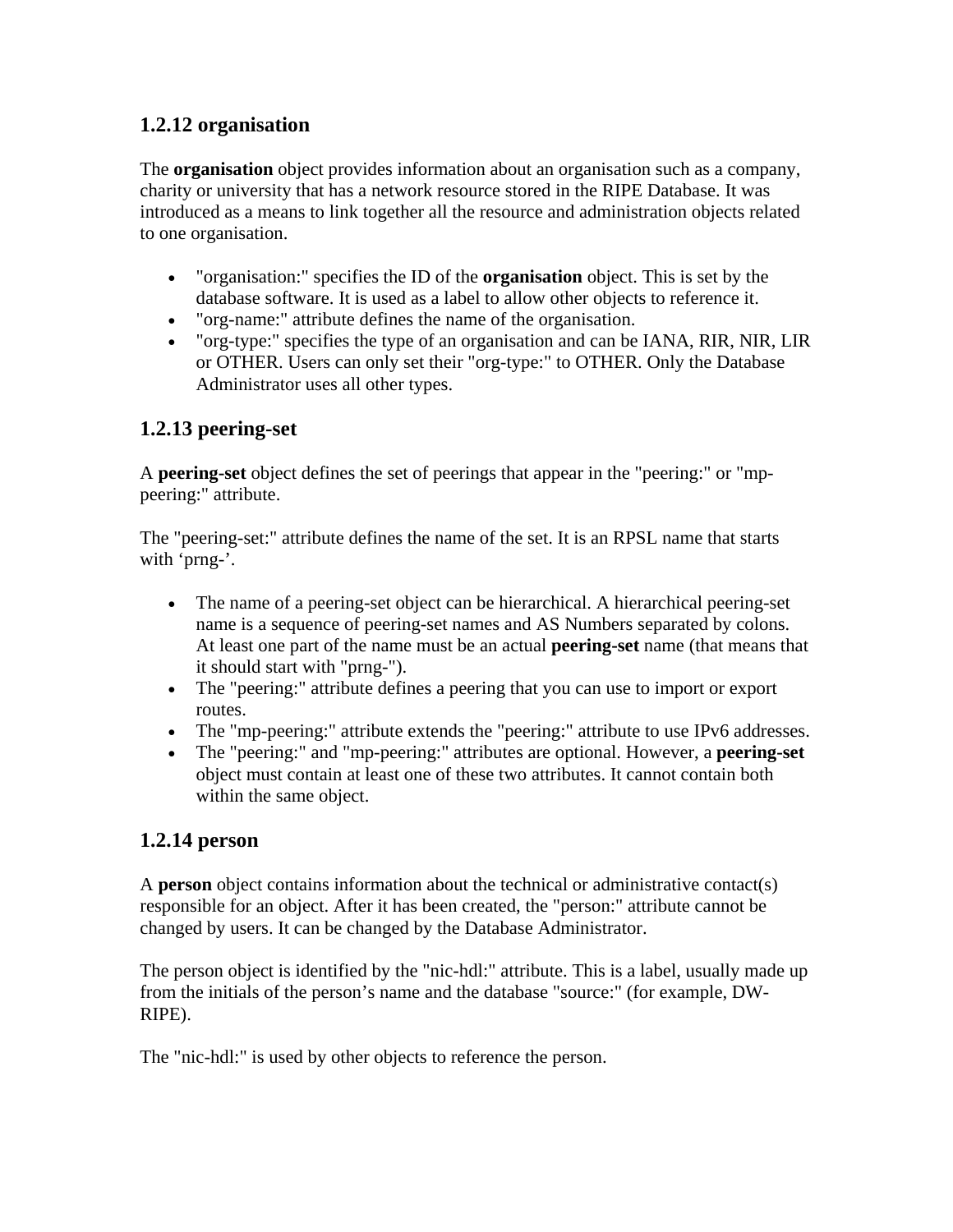## <span id="page-10-0"></span>**1.2.15 poem**

A **poem** object contains poems that users submit.

## **1.2.16 poetic-form**

A **poetic-form** object defines the supported **poem** types.

### **1.2.17 role**

A **role object** is similar to a **person** object. However, instead of describing a single person, it describes a role performed by one or more people. This might be a helpdesk, network monitoring centre, system administrator, etc. A **role** object is useful since often a person performing a specific job may change; however, the role itself remains. The "nichdl:" attributes of the **person** and **role** objects share the same name space. After it has been created, the "role:" attribute cannot be changed by users. It can be changed by the Database Administrator.

## **1.2.18 route**

Each interAS route (also known as an interdomain route) originated by an AS can be specified by using a **route** object.

- The "route:" attribute is the address prefix of the route.
- The "origin:" attribute is the AS Number of the AS that originates the route into the interAS routing system.

## **1.2.19 route6**

A **route6** object specifies an interAS IPv6 route, originated by an AS.

- The "route6:" attribute is the IPv6 address prefix of the route.
- The "origin:" attribute is the AS Number of the AS that originates the route into the interAS routing system.

## **1.2.20 route-set**

A **route-set** object is a set of route prefixes, not of database **route** objects. The "routeset:" attribute defines the name of the set. It is an RPSL name that starts with "rs-". It defines a set of routes that can be represented by **route** objects or by address prefixes.

- In the first case, the set is populated by means of the "mbrs-by-ref:" attribute, in the latter, the members of the set are explicitly listed in the "members:" attribute.
- The "members:" attribute is a list of address prefixes or other route-set names.
- The "mp-members:" attribute is a list of IPv6 address prefixes or other route-set names.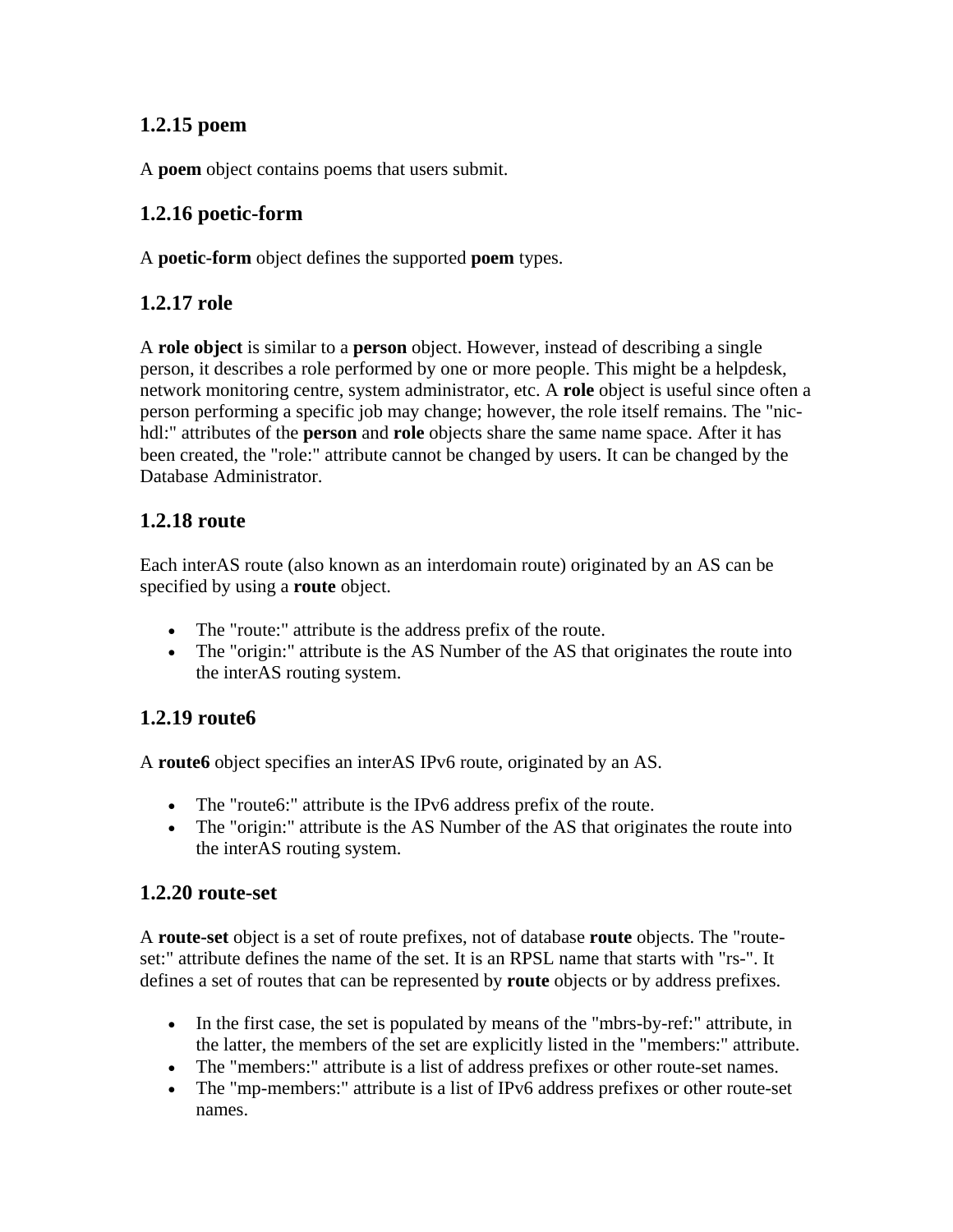<span id="page-11-0"></span>• The name of a **route-set**object can be hierarchical. A hierarchical route-set name is a sequence of route-set names and AS numbers separated by colons. The first component of such a name must be an actual **route-set** name (that means that it should start with "rs-").

### **1.2.21 rtr-set**

A **rtr-set** object defines a set of routers.

A set may be described by the "members:" attribute that is a list of inet-rtr names, IPv4 addresses or other rtr-set names. The "mp-members:" attribute extends the "members:" attribute to use IPv6 addresses.

A set may also be populated by means of the "mbrs-by-ref:" attribute, in which case it is represented by **inet-rtr** objects.

The "rtr-set:" attribute defines the name of the set. It is an RPSL name that starts with "rtrs-".

The name of a **rtr-set** object can be hierarchical. A hierarchical rtr-set name is a sequence of rtr-set names and AS Numbers separated by colons. The first component of such a name must be an actual rtr-set name (that means that it should start with "rtrs-").

## **2.0 Querying the RIPE Database**

This section describes how you can query to find information in the RIPE Database. We describe the general format of a query and the query flags that you can use to change the default behaviour of a query.

We also describe how the database server automatically tracks query responses and limits how much contact information you can take from the RIPE Database. We do this to reduce the chance that someone will use the database to send spam e-mails to addresses that they find. There are three ways to query the database:

- Using a whois client running the whois protocol [\[12\].](#page-45-0)
- Using the web interface from the RIPE NCC website  $[20]$ .
- Using telnet to port 43 of the whois.ripe.net host.

#### **There is a set of general rules about server responses:**

The same response will be returned from the server for each of the three methods of querying the database shown above.

Output lines starting with the % sign are either a server response code or server messages (a comment, information message or an error with description). A message contains a white space after the % sign, whilst a server response code line starts right after the %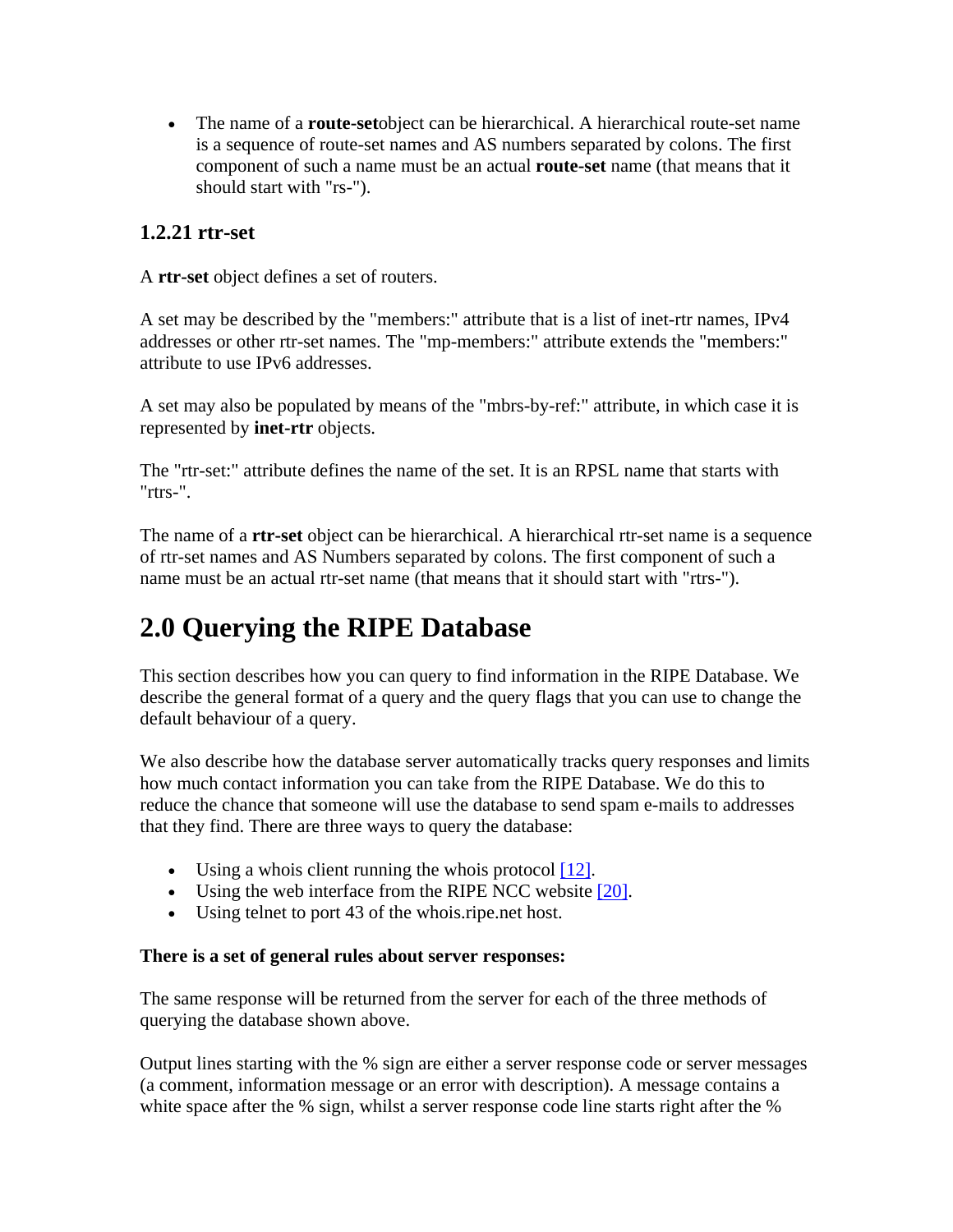<span id="page-12-0"></span>sign. See [Appendix A2, "RIPE Database Query Server Response Codes and Messages"](#page-41-0) for more information.

Do not write scripts to parse the messages. The text is subject to change at any time.

An empty line in the output is used to separate objects. This is a line containing only a newline character  $(\n\ln)$ .

Two empty lines, each containing only a newline character  $(\n\cdot n)$ , mean the end of a server response.

When using the referral mechanism, the output of the referred server is passed to the client without modification.

#### **The general format of a query is:**

[optional query flags] <query argument>

*The format of a query flag is:*

-query\_flag [optional query flag argument]

You may list each query flag separately as in:

-B –i tech-c –G ABC999-RIPE

You can also group together query flags. In this case, only the last flag in a list may have a flag argument, as in:

-BGi tech-c ABC999-RIPE

You can find a list of query flags and query flag arguments in [Tables 2.1 to 2.6](#page-26-0).

### **2.1 Queries Using Primary and Lookup Keys**

Most queries use the primary and lookup keys of an object as an argument to the query. You can find a list of these queries in [Table 2.1](#page-26-0) at the end of this section.

### **2.2 Queries for IP Networks**

The RIPE Database provides information about IP networks on the Internet, mainly in the RIPE region [\[16\].](#page-46-0) This information is mainly stored as **inetnum**, **inet6num**, **route** and **route6** objects. These objects store information about a single IP address or ranges of addresses.

The **route** and **route6** objects use 'prefix notation' to specify the single address or range of addresses about which they contain information.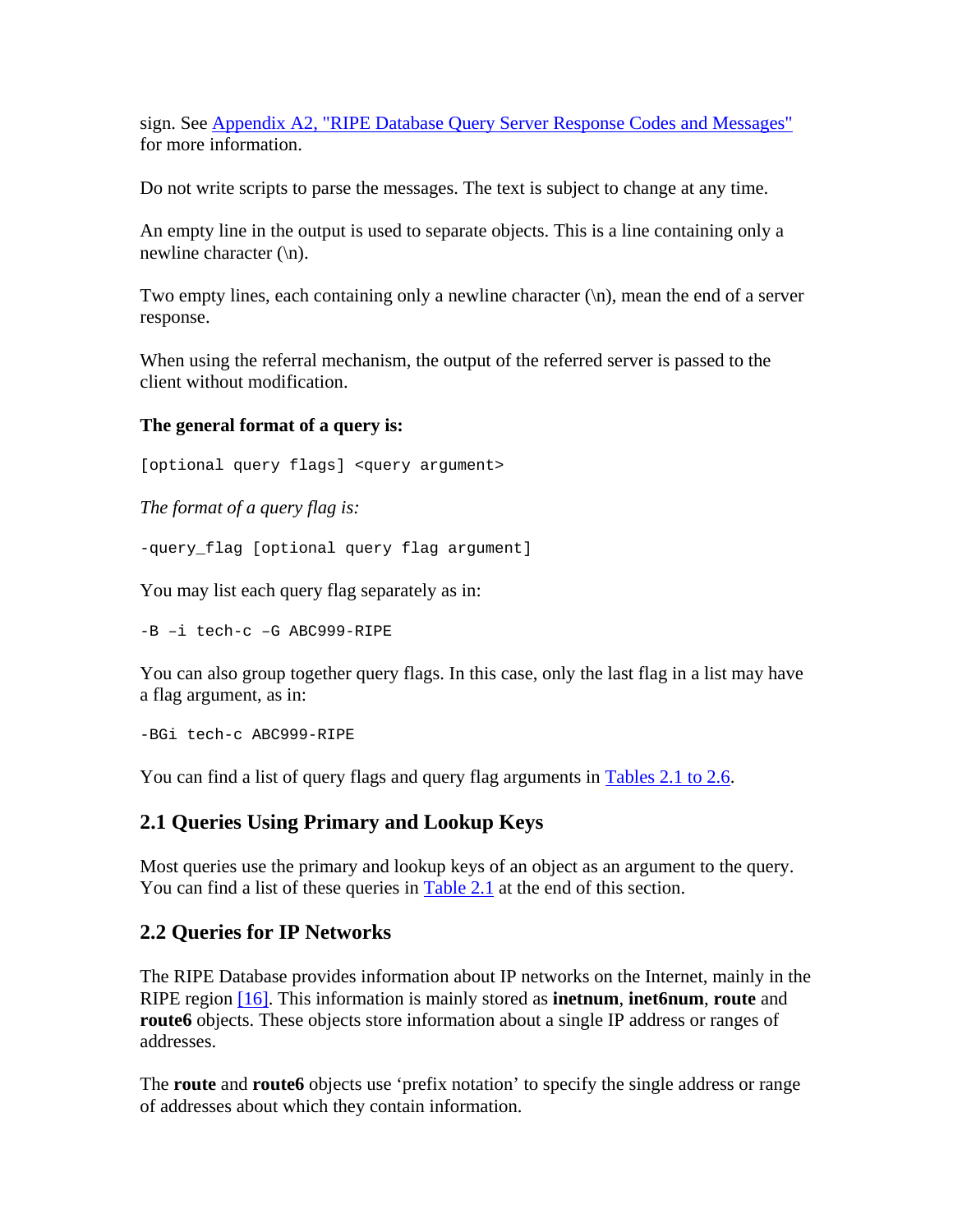'Prefix notation' specifies ranges using two parts: the prefix and its length.

- For IPv4, the prefix is a 32-bit integer written in dotted quad notation with the value of the lowest IP address in the range. The prefix length is a whole number in the range 0-32 (for example 193.0.0.0/22 specifies the range of 1024 IPv4 addresses starting with, and including, 193.0.0.0)
- For IPv6 address ranges, the prefix length must be in the range 0-128 and is a 128-bit whole number, written in hexadecimal groups of two bytes separated by colons and with the possible use of shorthand notation for strings of consecutive  $0s$ .

The **inetnum** objects represent an IPv4 address space in range notation where the range is explicitly specified as two 32-bit whole numbers written in dotted quad notation separated by a dash (for example193.0.0.0 - 193.0.3.255, this is the same range as in the above example).

The **inet6num** objects represent an IPv6 address space. Only the standard IPv6 prefix notation is allowed (as described above).

When you query the database for information about IP addresses, you can specify query arguments as search keys with the following notations:

- a prefix (this has the same meaning as above)
- an explicit range (also as above)
- a single IP number. This is interpreted as a range of just one address for IPv4 or a prefix of length 1 for IPv6.

For IPv4 address space, the query argument can be specified with either prefix or range notation. When prefix notation is used, the server software converts this into range notification before it executes the query. An information message is included in the server output showing the conversions performed.

For IPv6 address space, the query argument can only be specified in prefix notation. You can find a list of queries for IP networks in [Table 2.2](#page-27-0) at the end of this section. The rest of this section describes how you can retrieve different types of information relative to a particular range of IP addresses.

We use three terms in these types of queries. These are all defined relative to your specified (reference) range:

- An exact match refers to a range that is identical to the reference range.
- A more specific range is contained within the reference range and is smaller. It contains fewer IP addresses than the reference range. We also call this a sub range.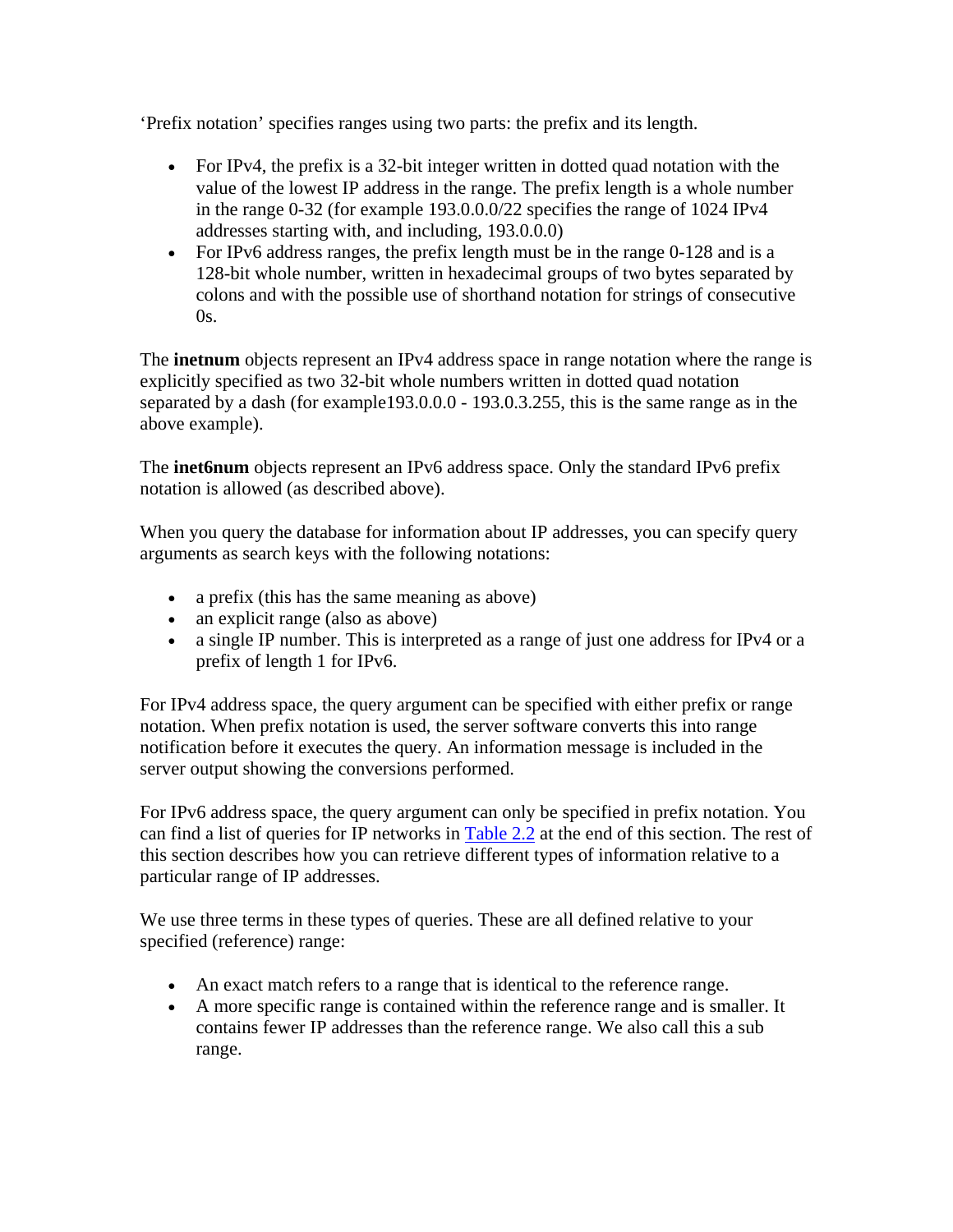<span id="page-14-0"></span>• A less specific range contains the whole of the reference range and is bigger. It has a greater number of IP addresses than the reference range. We also call this an encompassing range.

## **2.2.1 Default Queries for IP Networks**

If you do not specify a query flag, and your query argument is a range of IP addresses in any one notation, the RIPE Database server will try to find an exact match for that range. The exact match is returned, if found. If it cannot find an exact match, the server looks for the smallest less specific range. This will be the smallest existing, encompassing range.

## **2.2.2 Exact Match Queries**

If you want to change the default behaviour, so that the server returns only an exact match, you need to use the –x query flag. This flag stops the server from looking for any less specific ranges if no exact match exists

## **2.2.3 More and Less Specific Queries**

If the exact match is not the information you wanted, you can modify the information returned by the database server, by using one of four query flags.

These flags ("-M", "-m", "-L" and "-l") provide two generic types of queries known as more and less specific queries.

## **2.2.3.1 More Specific Queries**

These refer to queries qualified by the use of the "-M" and "-m" query flags.

These will return information about ranges of IP addresses that are fully contained in the user-supplied reference range and contain fewer addresses. More specific queries do not return the exact match.

- The "-M" flag requests that the server should return all the sub-ranges completely contained within the reference range. When there are hierarchies of sub-ranges, all of these will be returned down to the smallest sub-ranges.
- The "-m" flag requests that the server should return all sub-ranges that are completely contained within the reference range. When there are hierarchies of sub-ranges, only the top level of the hierarchies will be returned. These are usually called one level more specific ranges.

## **2.2.3.2 Less Specific Queries**

These refer to queries qualified by the use of the "-L" and "-l" query flags.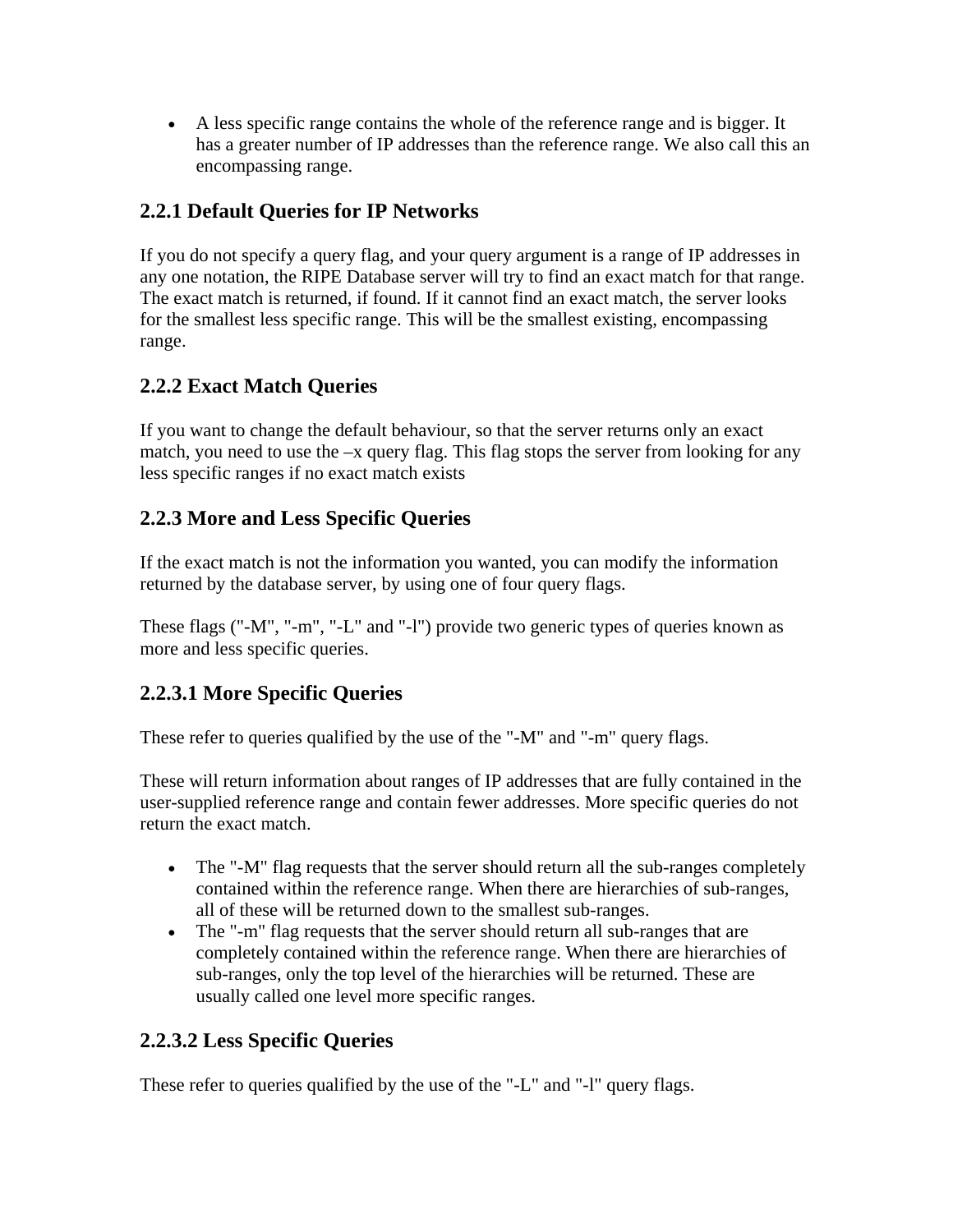<span id="page-15-0"></span>These will return information about ranges of IP addresses that fully contain the usersupplied reference range and may contain a greater number of addresses.

- The "-L" flag requests that the server returns the exact match, if any, and all encompassing ranges that are bigger than the reference range and that fully contain it.
- The "-1" flag requests that the server does NOT return the exact match. It returns only the smallest of the encompassing ranges that is bigger than the reference range and that fully contains it. This is usually referred to as the 'one level less specific range'.

## **2.2.4 Less Specific Queries Referencing irt Objects**

In this section, 'inet(6)num' is used to mean 'inetnum or inet6num'. This is to make the text clearer.

An **irt** object represents a Computer Security Incident Response Team (CSIRT). It includes contact and security information. It may be referenced from **inet(6)num** objects using the "mnt-irt:" attribute. This shows which CSIRT is responsible for handling computer and network incidents for that address range, as well as who is responsible for handling abuse complaints.

Not every **inet(6)num** object needs to contain a reference to the irt object that applies to its range.

A reference to an **irt** object does not apply only to the **inet(6)num** object that contains the reference. It also applies to all the **inet(6)num** objects that are 'more specific' to the one containing the reference. The **irt** reference only needs to be placed in the least specific encompassing object to apply to a whole hierarchy of objects. This makes it easier to apply and maintain.

There may be more than one **inet(6)num** object in a hierarchy referencing an **irt** object. In this case, the one referenced from the smallest encompassing object is the one that applies to the range in question.

There is a "-c" query flag to make it easy to find the **inet(6)num** object containing the reference to an irt object for any specific range.

This flag makes the server search up the hierarchy from the range specified as the query argument. The search will stop when the first object is found containing a reference to an **irt** object. This can either be the specified range or an encompassing **inet(6)num** object. The query will return the **inet(6)num** object found for the specified range. The **irt** object will also be returned along with the usual contact data objects.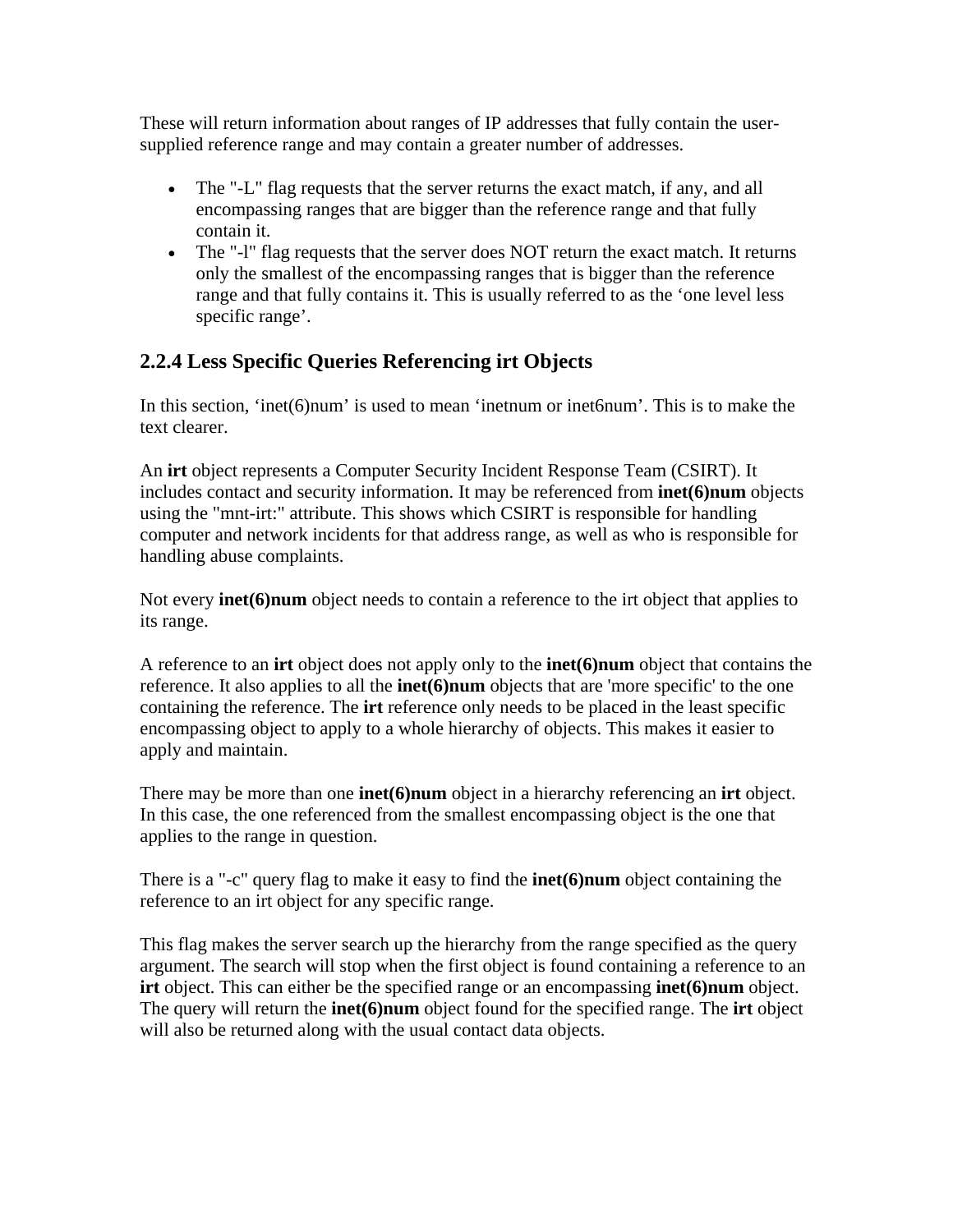<span id="page-16-0"></span>Sometimes, no **inet(6)num** object is found in the hierarchy containing a reference to an **irt** object. In this the query will return only the **inet(6)num** object found for the specified range.

### **2.3 Queries for Autonomous Systems**

Support for 32 bit AS numbers was added in January 2007. This introduced a new, extended syntax for AS numbers. The general format for an AS number in the RIPE Database is:

ASx.y where x and y are 16 bit values.

For 16 bit numbers, where  $x=0$ , the high end value is omitted and it is represented as:

ASy

Queries for 32 bit numbers must be in 32 bit format. Queries for 16 bit numbers are accepted in either format. If a 16 bit number is entered as a 32 bit number (AS0.y) it is converted internally into the corresponding 16 bit number. In this case a warning message is returned with the query about changing the lookup key.

For as-block objects the same extended syntax rules apply. So any of these are acceptable as a query key:

AS123 - AS456 AS123 - AS0.456 AS0.123 - AS1.345

Warnings will be generated when 16bit numbers are entered as 32bit numbers.

### **2.4 Inverse Queries**

Inverse queries are performed using an object's inverse key as an argument to a query. The query flag "-i" must also be specified with appropriate query flag arguments. Inverse keys are defined in the templates of the RIPE Database objects. These can be listed using the query:

whois –t <object type>

Table 2.3, at the end of this section, gives a complete listing of the arguments to the "-i" query flag and the corresponding inverse keys.

By performing this type of query, the user requests all objects to be returned by the database that reference the specified query argument in the attribute(s) specified in the query flag arguments.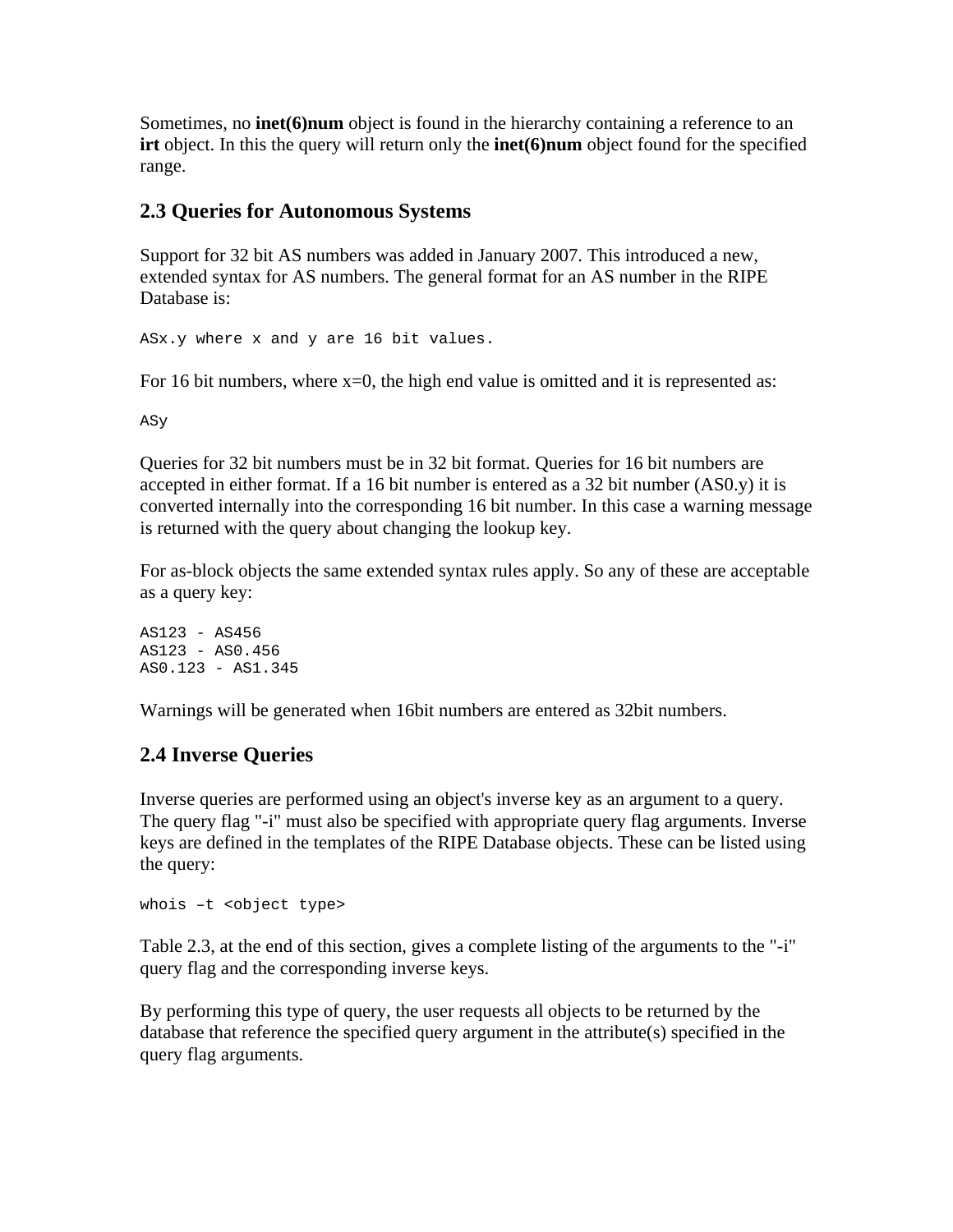#### <span id="page-17-0"></span>*As an example:*

whois -i admin-c <nic-handle>

will return all objects where the "admin-c:" attribute contains the <nic-handle> specified as the query argument.

You can specify several query flag arguments to request searches against several attributes in objects. If you want to do this, the query flag arguments should be entered as a comma-separated list with no white spaces. All the attributes searched must contain the same type of value. In other words, all the values must be maintainers or nic-handles or one of the other values listed in [Table 2.3.](#page-28-0)

#### *As an example:*

whois -i mnt-by, mnt-lower <mntner name>

will return all objects where the "mnt-by:" or the "mnt-lower:" attributes contain the <mntner name> specified as the query argument.

## **2.5 Abuse Contacts**

There are many attributes in objects within the RIPE Database containing e-mail addresses. These addresses cover a number of functions. A growing concern to engineers and administrators that maintain networks is receiving spam and abuse complaints that are sent to every e-mail address displayed. This will get the message to the right person, but it also causes more spam and abuse to people who are not responsible for solving these problems.

To solve this issue, an optional "abuse-mailbox:" attribute is available in the following objects:

- **person**
- **role**
- **irt**
- **organisation**
- **mntner**

This optional attribute contains at least one e-mail address. There is a "-b" query flag to make it easy to find the "abuse-mailbox:" attributes for any specific range.

This flag will instruct the whois server to first of all do a query as if it had been given a " c" query flag (See [Section 2.2.4, "Less Specific Queries Referencing irt Objects"\)](#page-15-0). If a reference to an **irt** object is found, the "abuse-mailbox:" e-mail address will be taken from the **irt** object. The "abuse-mailbox:" e-mail address will also be taken from any of the other objects associated with the **inetnum** or **inet6num** object that references the **irt** object.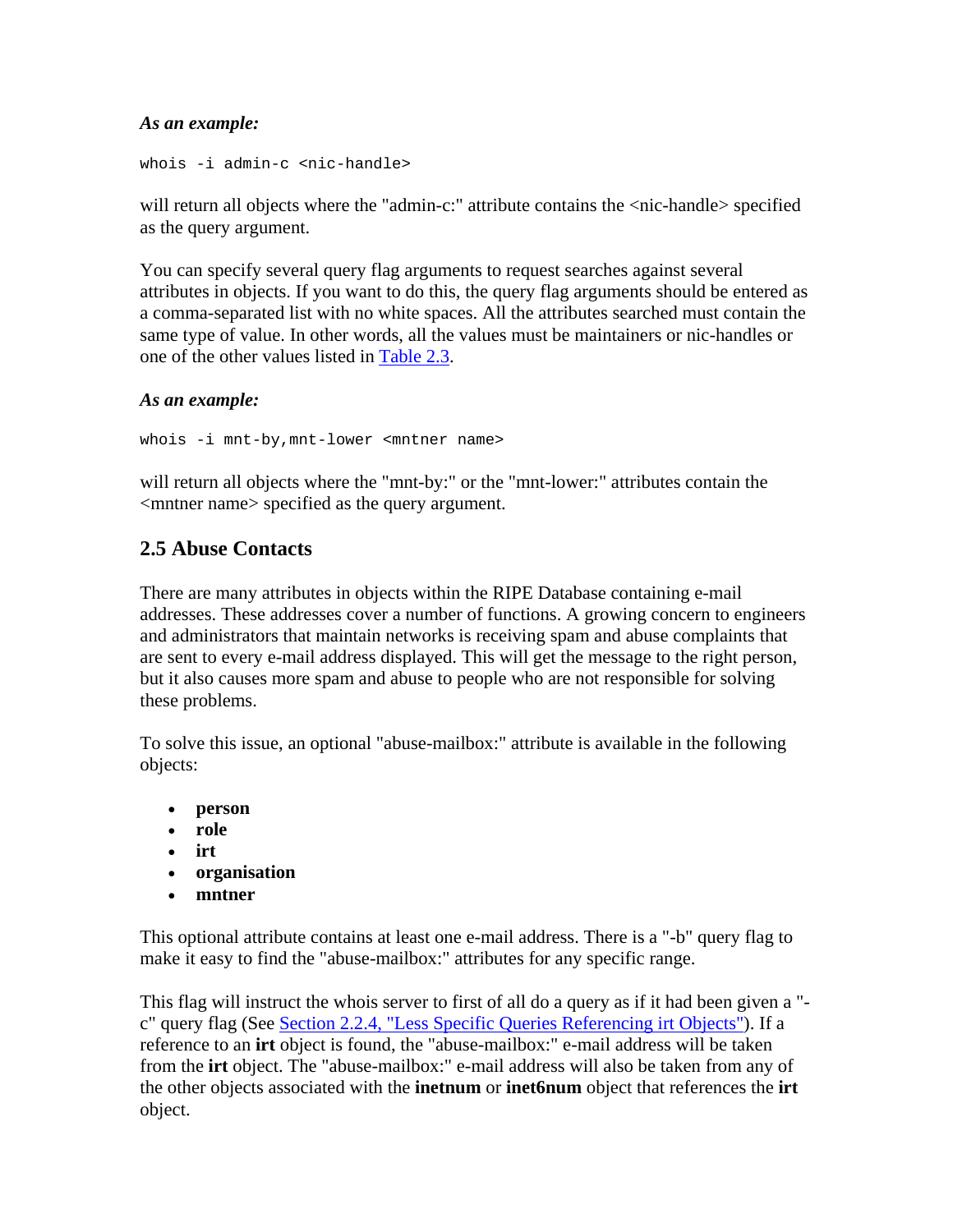<span id="page-18-0"></span>The output returned from the server will contain a brief summary. This summary will only include the **inetnum** or **inet6num** range of the queried object. Also the prefix of any corresponding **route** or **route6** objects, followed by the "abuse-mailbox:" attributes from all of the associated objects.

If no **irt** object reference is found in any encompassing objects then no object summaries will be returned.

If a summary is returned, it will include the correct e-mail address for complaints about spam and other network abuse. A complaint will not be handled any quicker by copying your message to any other e-mail address found in the database.

The "-b" query flag cannot be used with any of these flags:

"-KFrGB"

## **2.6 Grouping the RIPE Database Output**

There are two ways to display the results of a query.

One way is for the first part of the results to list the main objects like **inetnum** and **mntner**. Then the second part of the results lists all the objects associated with the main objects, like **organisation** and **person**. If any of these associated objects, like a **person** object, is referenced by more than one of the returned objects, it will only be listed once in the returned results.

The other way is to group the returned objects to show the association between them. In this way, each of the main objects is followed immediately by all of its associated objects. The associated objects may appear more than once in this type of output. The default output is grouped. If you include the "-G" query flag then the output will not be grouped.

### **2.7 Filtering the RIPE Database Output**

A filtering process restricts some data from default query results. This applies to e-mail contact data. When a user is searching for abuse contact data, they sometimes take all email addresses found in all objects returned from a query. This may include the correct address. However, it often also includes many other addresses for people who are not responsible for handling such complaints.

To help overcome this issue, some attributes containing e-mail addresses are filtered out of the default output. Other attributes, also containing e-mail addresses, are filtered if one of the returned objects includes an "abuse-mailbox:" attribute.

The stricter filtering has slightly different behaviour depending on the use of grouping. If the output is grouped (See [Section 2.6, "Grouping the RIPE Database Output"\)](#page-18-0), then each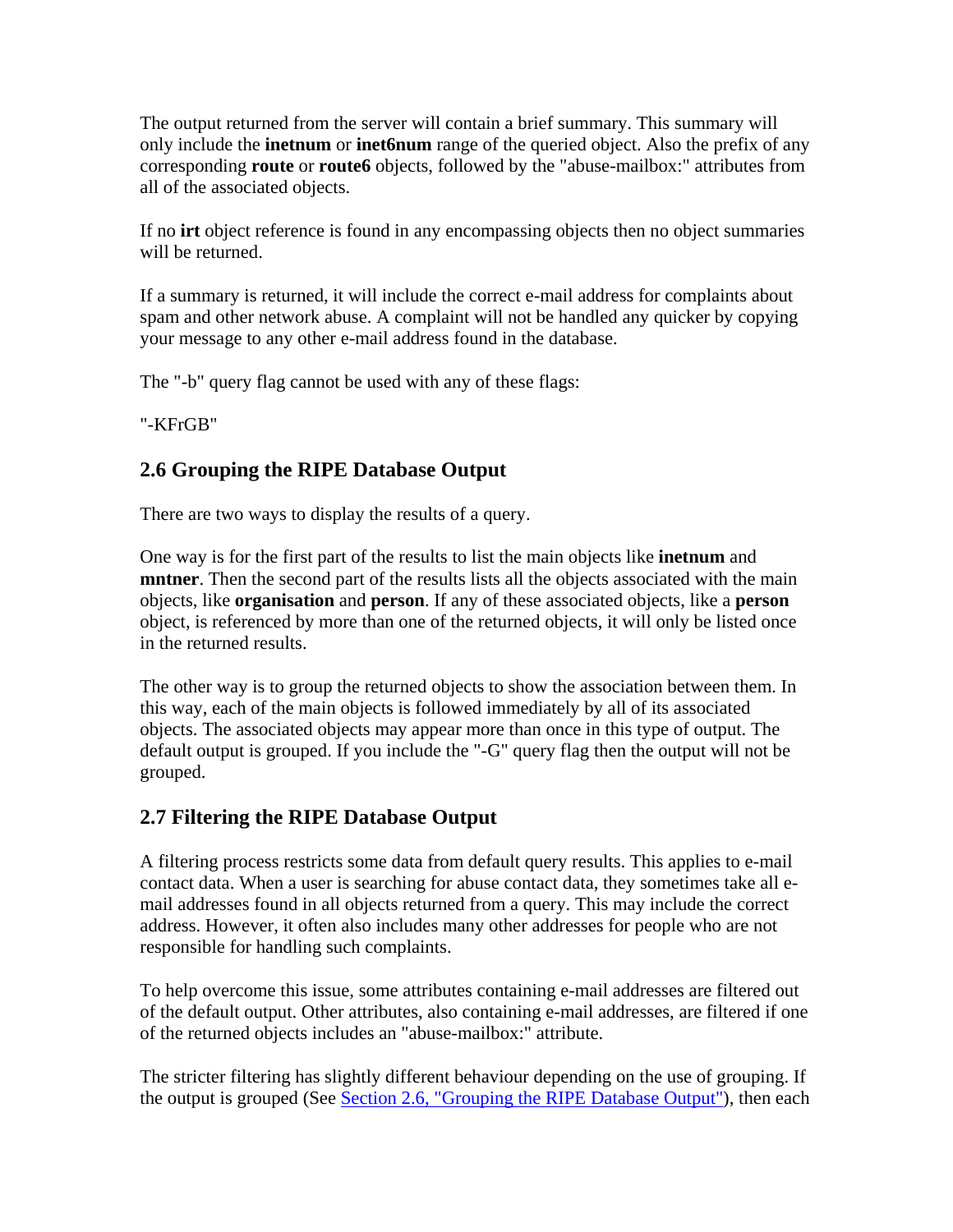<span id="page-19-0"></span>group is treated separately. If any object within a group of objects includes an "abusemailbox:" attribute, then the stricter filtering will apply to that group. In a group with no objects including an "abuse-mailbox:" attribute, the more basic filtering will apply to that group.

When the output is not grouped (using the "-G" query flag) the whole output is taken as a single group. If any one object includes an "abuse-mailbox:" attribute then the whole output is subject to the more strict filtering.

- The attributes that are always filtered out are "changed:" and "notify:"
- The additional attributes that are filtered out with the more strict case are "email:" and "ref-nfy:"
- The default output is filtered. If you include the "-B" query flag then the output will not be filtered

When any attribute has been filtered out of an object in the query results returned to the user, a "Note:" is added to the output to warn the user. In addition, the "source:" attribute of each filtered object will have a comment added to the end of the line saying "# Filtered". If this filtered output is cut and pasted into an update message, including this end of line comment on the "source:" attribute, the update will fail. This is because some mandatory attributes will be missing and the "source:" will not be recognised. Filtered output can therefore not be accidentally used for updates.

## **2.8 Query Support for Tools**

There are several query types in the RIPE Whois Server that support various client tools. Other whois clients can also use these.

## **2.8.1 IRRToolset Support**

The IRRToolset [\[6\]](#page-45-0) is a suite of routing policy analysis tools maintained by the Information Sciences Institute at the University of Southern California. Some of the tools in this set access Routing Registry servers through an authorisation whois interface.

Versions 3.0 and above of the RIPE Database Server include support for these query types. This section describes the additions to the RIPE Database user interface that allow it to support the IRRToolset. The required queries are:

- Return the prefixes of all route and route 6 objects with a specified origin.
- Return only the primary keys of the route and route objects, not full objects.
- Return the prefixes of all route and route6 objects referenced in a given route-set.
- Return all the members (aut-num or as-set object) of a specified as-set.
- Return only the "members:" attributes, not the full object.
- Optionally, include support for expansion of the previous query, if the returned value contains references to as-sets, so that the result contains only a list of autnum objects.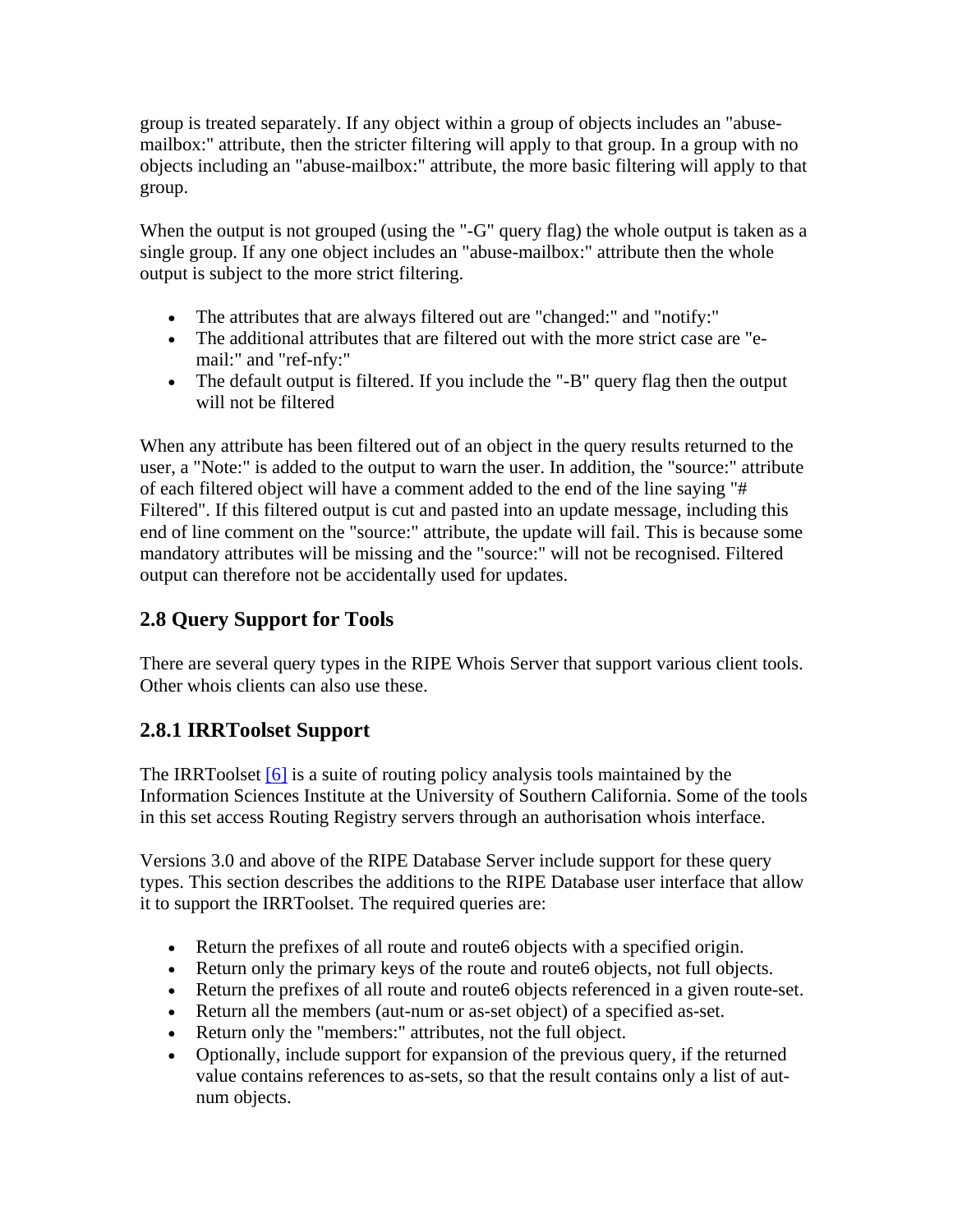<span id="page-20-0"></span>The RIPE Database server does not support this and it is up to the client to perform the expansion. The IRRToolset currently does the expansion.

- Return route and route6 objects that exactly match a specified prefix.
- Return route and route 6 objects that exactly match a specified prefix (as above), but return only the "route:" or "route6:" attributes.

[Table 2.4](#page-29-0), at the end of this section, gives details of query support for tools.

## **2.8.2 Persistent Connections and Keeping State**

If you are carrying out batched queries, your database client can request a persistent connection. The server will not close this connection after sending a reply to your client. This avoids having to set up a new TCP connection for every query.

The client can request this by sending the "-k" query flag to the server. This flag may be sent without a query argument to start the connection. It may also be included as a query flag with the first query.

During a persistent connection, the server operates a 'stop-and-wait' protocol. This means that the next query cannot be sent until the reply has been received to the previous query. If you want to be able to send queries in batch mode, you must use the RIPE whois client.

To exit a persistent connection, send the "-k" flag with no query argument or an empty query  $(\n)$  to the server. The connection will also time out after a period of inactivity.

## **2.9 Getting All the Members of Set Objects**

In RPSL [\[3\],](#page-45-0) an object can be a member of a set object in two ways.

- You can list objects in a "members:" attribute in the set object. This is the kind of member relationship present in "Representation of IP Routing Policies in a Routing Registry["\[4\]](#page-45-0)
- You can use the "member-of:" attribute. You can use this in **route**, **route6**, **autnum** and **inet-rtr** object types. The value of the "member-of:" attribute identifies a set object that this object wants to be a member of.

However, just specifying "member-of:" is not enough. The set object must also have a "mbrs-by-ref:" attribute. This lists the maintainer of the object that wants to be a member of the set. This means that the set owner must validate the membership claim of an object with a "member-of:" attribute. It does this by matching the "mnt-by" line of the object with one of the maintainers in the "mbrs-by-ref:" attribute of the **set** object.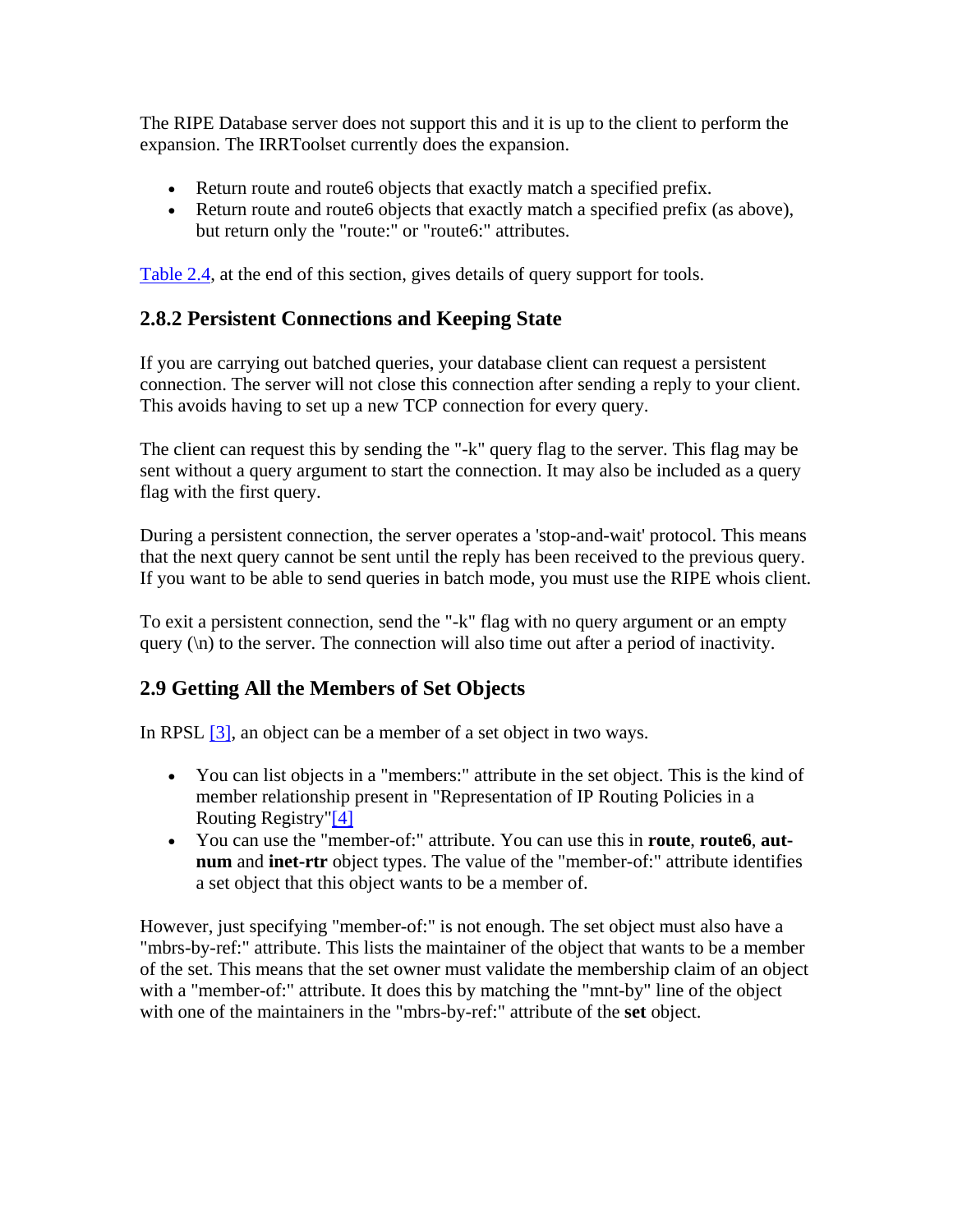## <span id="page-21-0"></span>**2.10 More and Less Specific Lookups For Reverse Domains**

Versions 3.0 and above of the RIPE Database support IP network queries including the " x", "-M", "-m", "-L" and "-l" functionality for reverse delegation domains. To request that reverse delegation domains be queried for with the more (or less) specific query flags, you must also include the "-d" query flag.

## **2.11 Referral Mechanism for Domains**

The referral mechanism is for administrators of domain registries. It allows the whois server to reply to the user by fetching data from the domain registry database rather than from the local RIPE Database data. There are three elements to this mechanism. The "refer:" attribute, domain name stripping and the "-R" query flag.

## **2.11.1 The "refer:" Attribute**

This attribute can be included in a **domain** object in the RIPE Database. When present, it allows the database software to pass the query on to the authoritative server of a ccTLD. This server can return information about a **domain** object to the RIPE Database server to pass back to the user.

This attribute specifies the hostname, port and referral type that the RIPE Database server should use to redirect the query. See [Appendix A1, "Object Attributes"](#page-31-0) for the syntax of this attribute.

## **2.11.2 Domain Name Stripping**

When no matching **domain** object is found in the RIPE Database with the name specified in the query argument, the domain name is stripped towards higher-level domains (xxx.yyy.zzz becoming yyy.zzz). The query is repeated with the shorter domain name. The cycle of stripping and repeating the query continues until a **domain** object is found or the search string becomes empty.

## **2.11.3 The "-R" Query Flag**

You can force retrieval of an object from the RIPE Database without using the referral mechanism. This is done by including the "-R" query flag. When this flag is included in the query to the RIPE Database server, no referrals are made, not even if the object returned contains a "refer:" attribute.

## **2.11.4 The Referral Process**

The software follows a specific process when checking the three elements of the referral mechanism. This process is best described by using a flow chart as follows: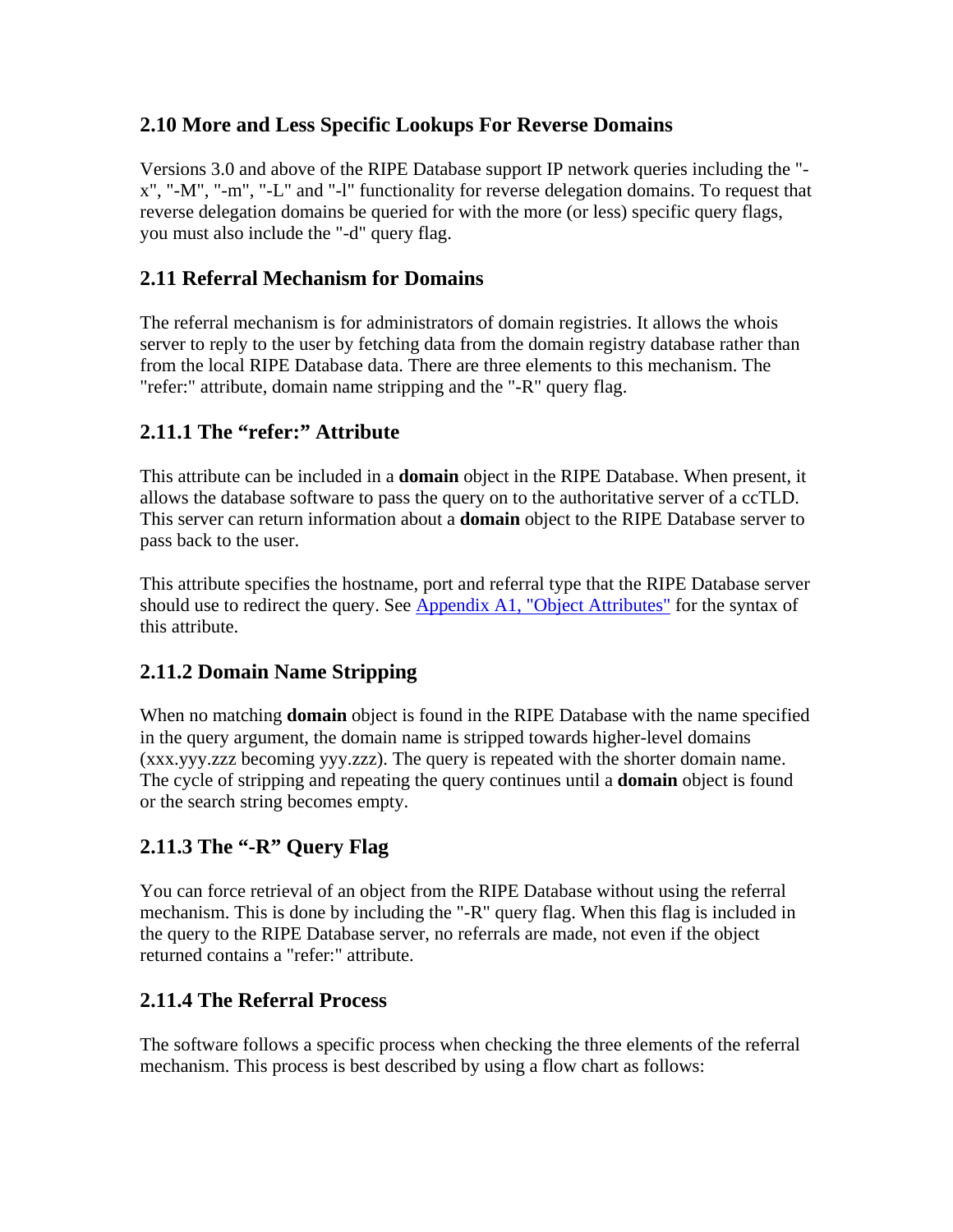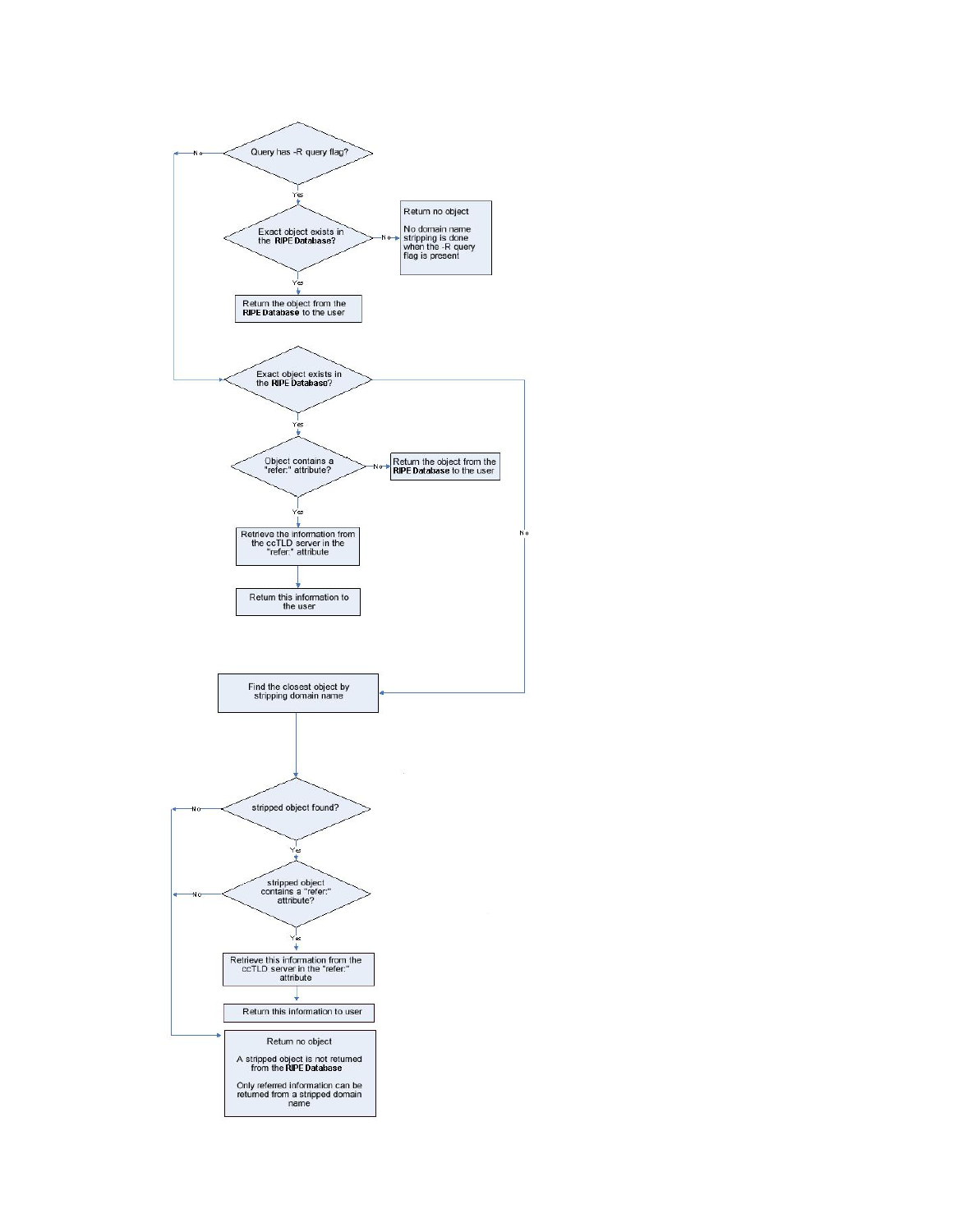### <span id="page-23-0"></span>**2.12 Access Control for Queries**

The control mechanism is based on the amount of contact information (contained in person and role objects) that is returned because of queries made for an IP address. Access is determined by the IP address of a whois client sending queries to the database server. Sometimes an IP address may be acting as a proxy and submitting queries on behalf of other IP addresses (for example, a webserver running cgi interfaces to the RIPE Database). The database server provides a facility for such proxy clients that allows accounting to be based on the IP address of the clients using the proxy to query the RIPE Database and not on the IP address of the proxy server. This is done using the "-V" flag as follows:

-V <version>,<ipv4-address>

where

- <version is a client tag that usually represents the software version that the proxy uses;
- $\langle$ ipv4-address> is the IPv4 address of the client that queries the database using the proxy.

Not all users can use this "-V" flag. Before you can, you must contact RIPE Database Administration and tell us why you need this facility. If we approve your request, we will add the IP address of the proxy server to an access control list. You can then use the "-V" flag, but *only* from your stated IP address.

Attempting to use the "-V" flag without approval may result in permanent denial of access to the RIPE Database. This denial of access will apply to the IP address that submits the query.

We restrict access to stop people using the RIPE Database to collect excessive amounts of contact data. A counting algorithm with defined limits temporarily blocks access when limits are reached within certain periods of time. This block will be automatically released as time goes on to allow querying to continue. The count is reduced by half every 12 hours. There is also a limit on the number of times an IP address can be blocked and recover. When this limit is reached, that IP address is permanently blocked from accessing the RIPE Database. This permanent block will not be automatically removed.

There are many reasons why you could find yourself in this position. One is that you are mining the RIPE Database for contact data to use for non-agreed purposes. In this case, the denial of access is justified and your IP address will remain on the blocked list. However, there may be other reasons. Queries for object types other than **person** and **role** objects return contact information by default. Using the "-r" flag to prevent the contact data being included in your query results can turn off this default. Alternatively, you may have an error in a script that runs automatically, retrieving contact data that you did not know about. If you believe there was a genuine error or mistake that led to the permanent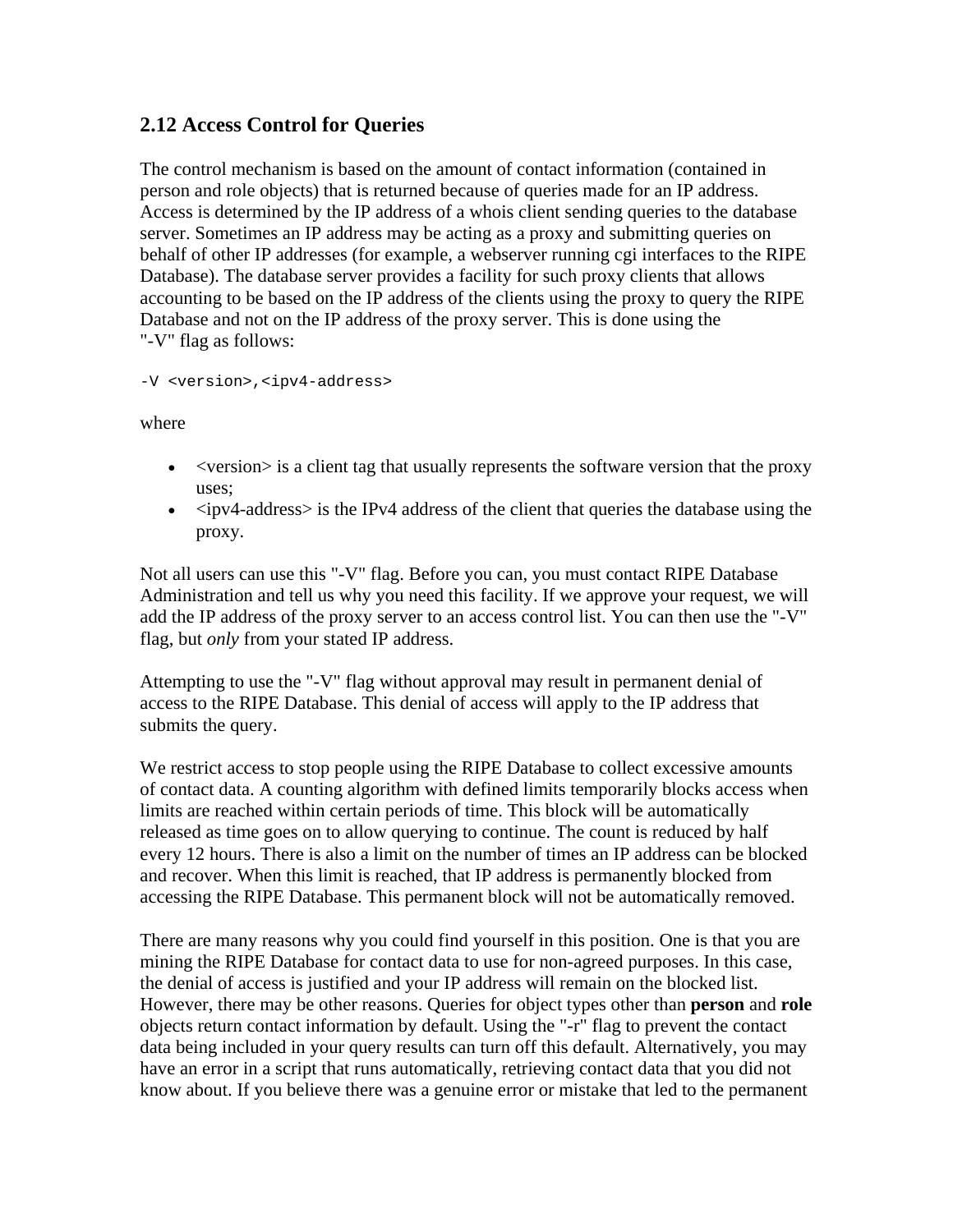<span id="page-24-0"></span>block, you need to contact RIPE Database Administration. Explain the error and tell us what steps you have taken to stop it happening again. The RIPE Database Administration will decide whether to remove the block. It will remain on record that this IP address has been permanently blocked and unblocked. If another permanent block occurs, we will be less likely to consider removing it a second time.

Each time a **person** or **role** object is retrieved, a counter decreases. When it reaches zero, the query execution is aborted and the connection is terminated, displaying an error message to the client (see "Access errors" in [Appendix A2, "RIPE Database Query Server](#page-41-0)  [Response Codes and Messages"\)](#page-41-0), also a count of denials increases. Retrieving any other object type does not affect these counters.

There is also a limit on the number of simultaneous connections from a host. When this limit is reached, further connections from the same host are refused.

If we block your access, you will not be able to query for any object types. We will not just block your access to contact date alone.

## **2.13 Other Server Features**

## **2.13.1 Mirroring Other Databases**

The database software allows Near Real Time Mirroring (NRTM) of other databases. This allows queries to the RIPE Database to retrieve information from one of the mirrored databases. A local copy is maintained of each mirrored database. Periodically, updates are requested from the remote servers to keep the local copies up to date. This period is configurable by the Database Administrators and is typically around 15 minutes.

## **2.13.2 The "–q" Query Flag**

The RIPE Database server (Versions 3.0 and higher) supports the retrieval of certain information about itself and the data sets served, using a "-q" query flag.

The "-q" query flag takes arguments that make the server reply with information that is not extracted from the databases that it serves, but rather about the system setup. This query flag can take three arguments:

- **version** (usage: -q version). This will display version information for the server software.
- **types** (usage: -q types). This will list all the object types recognised by the RIPE Database.
- **sources** (usage: -q sources). This will list all available sources. That is, the local RIPE Database and all the mirrored databases. The format of this output is: <source>:<NRTM\_protocol\_version\_#>:<mirroring>:<first>-<last> where

<source> is the string that identifies the database (for example RIPE)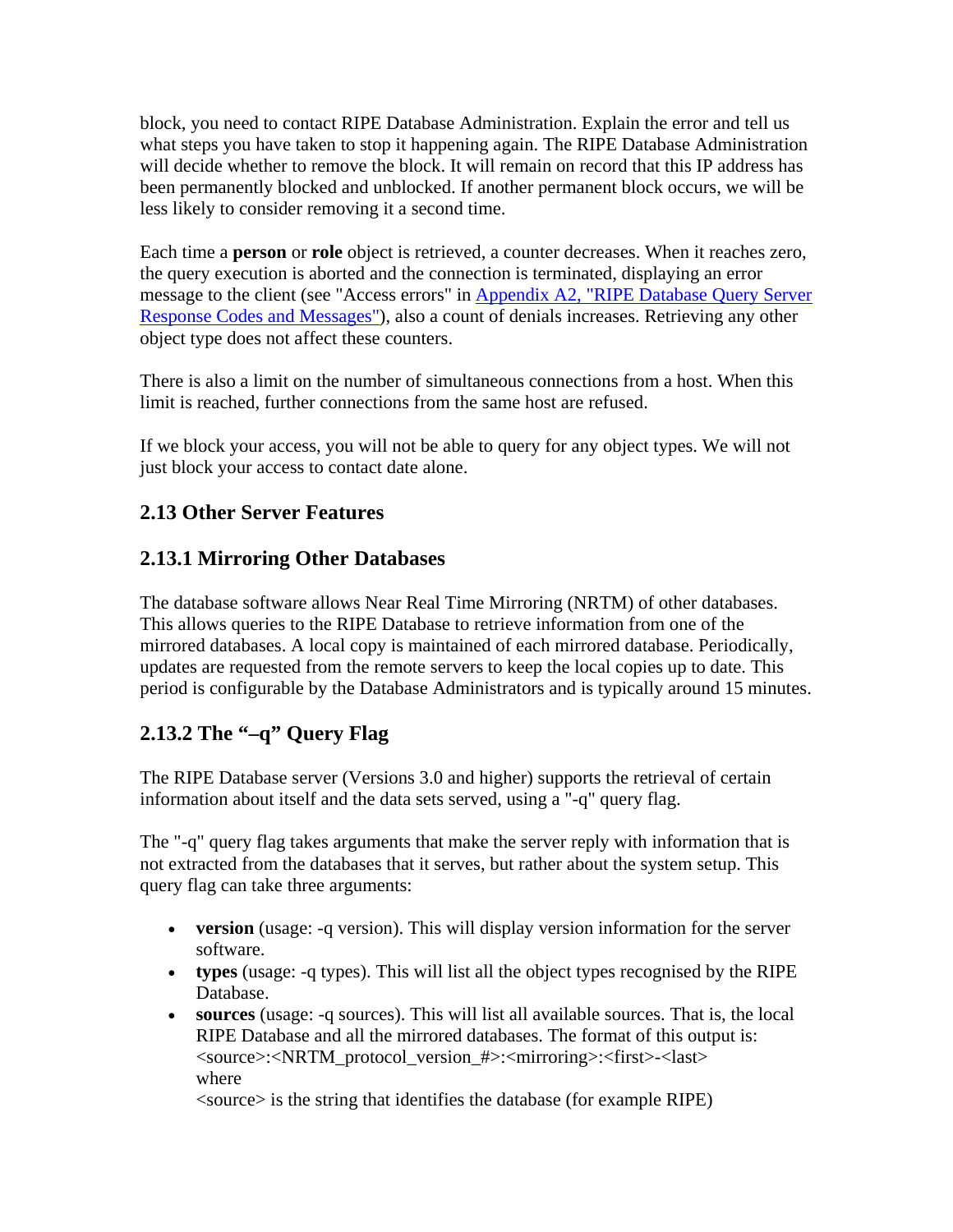<span id="page-25-0"></span><NRTM\_protocol\_version\_#> identifies the version of the mirroring protocol <mirroring> can take one of the following values: -- Y/N/X – can mirror/cannot mirror/obscured <first> is the lowest serial number available <last> is the most recent serial number available

The following semantics apply for –q sources:

| $Y:\leq\text{first}$<br>$\langle$ last $\rangle$                    | Mirroring is allowed – serials from within range<br>first-last available                                             |
|---------------------------------------------------------------------|----------------------------------------------------------------------------------------------------------------------|
| N: <first><br/><math>\langle</math>last<math>\rangle</math></first> | Mirroring not allowed for administrative reasons.<br>You can, however ask Database Administration for<br>permission. |
| $N:0$ - $\langle$ last $\rangle$                                    | Mirroring physically not possible. (This may be a<br>static snapshot of serial last)                                 |
| $X:\langle$ message>                                                | No mirroring allowed. An explanation will be given<br>in the $\langle$ message $\rangle$                             |

## **2.13.3. The "-t" Query Flag**

This query flag returns to the user a brief description of the specified object type.

## **2.13.4. The "-v" Query Flag**

This query flag returns to the user a verbose description of the specified object type.

## **2.13.5. The "-F" Query Flag**

This query flag changes the format of the returned objects. The attribute names are represented in a short hand notation. For example, "person:" becomes "pn:". Using the –F query flag includes the non-recursive action of the –r query flag.

## **2.13.6. The "-K" Query Flag**

This query flag returns only the primary keys of each object.

There are some exceptions to this:

- With **set** objects, the "members:" attributes will also be returned.
- No information is returned for **person**, **role** or **organisation** objects. If a query would normally only return these types of objects, no data is returned. In this case you do not get the "ERROR:101: no entries found". The entries were found but filtered because of using the "-K" flag.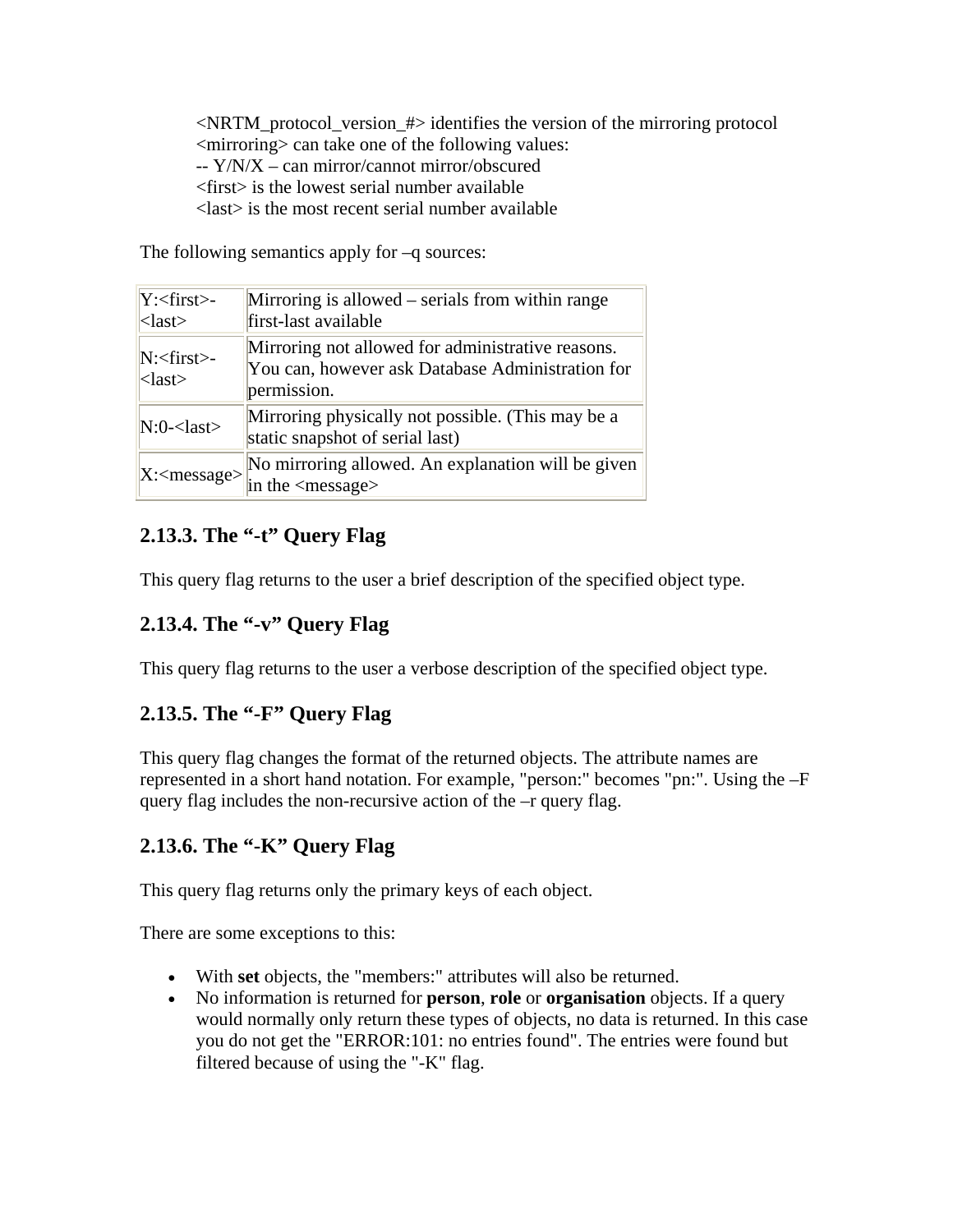## <span id="page-26-0"></span>**2.13.7. The "-T" Query Flag**

This query flag restricts the type of the objects returned. The query flag argument is a comma-separated list of object types.

## **2.13.8. The "-a" Query Flag**

This query flag requests that the server searches all the sources available to it. These are the sources listed by using the '–q sources' query.

## **Tables of Query Types Supported by the RIPE Database**

## **Table 2.1 Queries Using Primary and Lookup Keys**

There are side effects to these types of queries. Other objects may be returned besides the ones that you are expecting. For example, if you enter a netname you may only expect to get back the **inetnum** and **inet6num** objects with this netname. You will also get any **person**, **role** or **mntner** objects back whose name matches the netname specified. The query is done as a text search on the primary and lookup keys. So any object with a matching string will be returned. The results can be limited by using the '–T'option to specify the object types you are interested in.

| Lookup $Key(s)$                       | <b>Objects Returned</b>                                                                       |
|---------------------------------------|-----------------------------------------------------------------------------------------------|
| $<$ ip-lookup> (IPv4                  | inetnum, route objects with exact match on the                                                |
|                                       | address prefix, range or specified key. If the exact match does not exist, the                |
| single address)                       | objects with the smallest less specific match are                                             |
|                                       | returned. When you specify a single address, an                                               |
|                                       | inet-rtr object whose "ifaddr:" attribute matches                                             |
|                                       | the query argument is also returned.                                                          |
| $<$ ip-lookup> (IPv6                  | <b>inet6num, route6</b> objects with exact match on a                                         |
|                                       | address prefix or single specified key. If the exact match does not exist, the                |
| address)                              | objects with the smallest less specific match are                                             |
|                                       | returned. If you specify a single address, an inet-                                           |
|                                       | rtr object whose "interface:" attribute matches the                                           |
|                                       | query argument is also returned.                                                              |
| <netname></netname>                   | inetnum and inet6num objects whose "netname:"                                                 |
|                                       | attribute matches the query argument.                                                         |
| $\langle$ as-number $\rangle$         | <b>aut-num</b> object whose "aut-num:" attribute                                              |
|                                       | matches the query argument and an as-block                                                    |
|                                       | object with the range containing the <b>aut-num</b>                                           |
|                                       | object, if it exists.                                                                         |
| $\langle$ as-number $> - \langle$ as- | as-block object whose primary key defines a range                                             |
|                                       | number $\ge$ (range of $\le$ as- $\lfloor$ that matches or fully contains the range specified |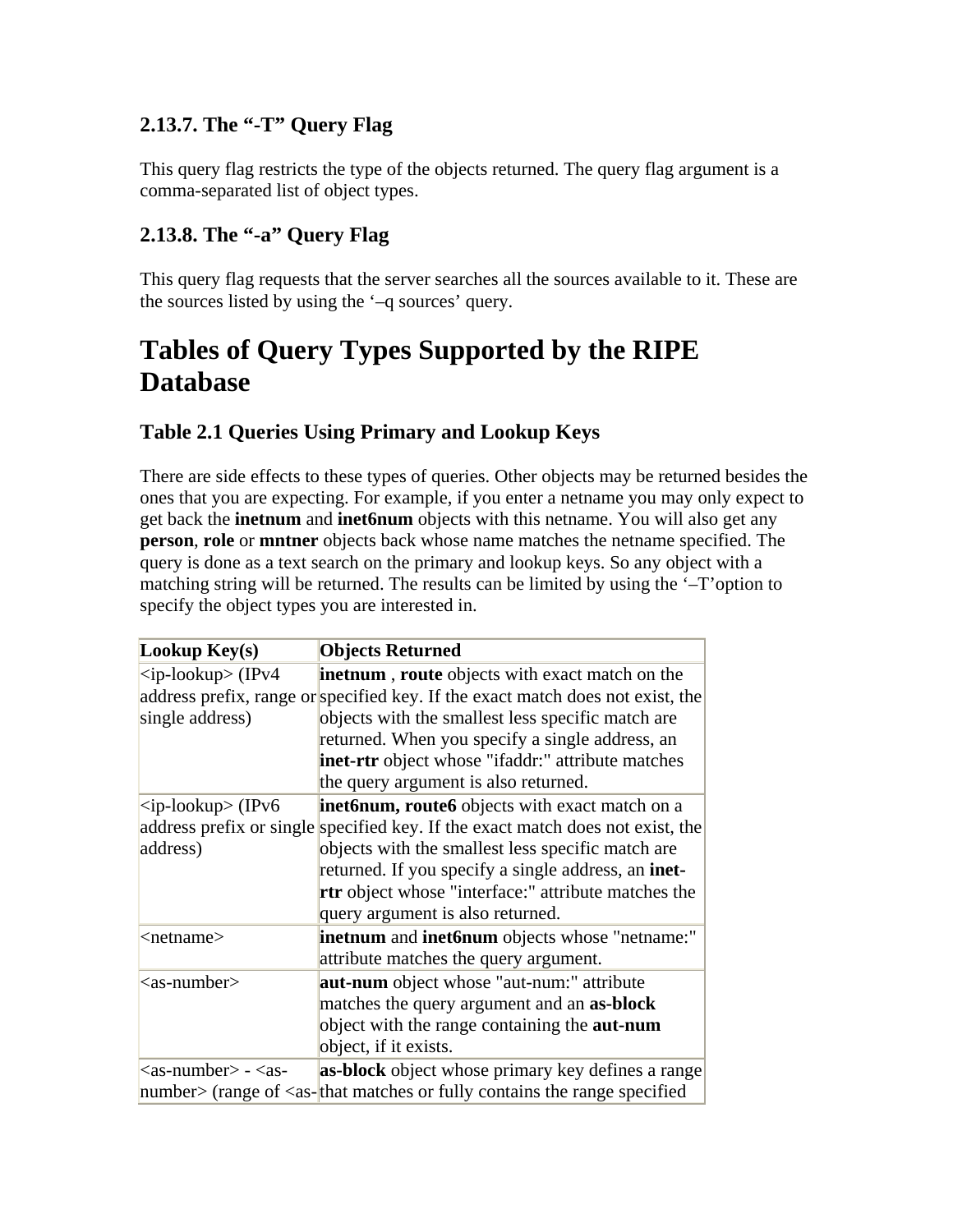<span id="page-27-0"></span>

| number> separated by<br>$"$ -") | in the query argument.                                                                                                                                                                                                                                                        |  |
|---------------------------------|-------------------------------------------------------------------------------------------------------------------------------------------------------------------------------------------------------------------------------------------------------------------------------|--|
| <domain-name></domain-name>     | <b>domain</b> and <b>inet-rtr</b> objects whose primary keys<br>match the query argument. For domains, a referral<br>query may be performed. In such case, the actual<br>query is performed by the referred server and the<br>results are transparently passed to the client. |  |
| $\langle$ irt-name $\rangle$    | <b>irt</b> object whose primary key matches the query<br>argument.                                                                                                                                                                                                            |  |
| <person-name></person-name>     | person and role objects whose "person:" or "role:"<br>attributes contain the name specified in the query<br>argument.                                                                                                                                                         |  |
| $<$ set-name $>$                | A set whose primary key matches the query<br>argument.                                                                                                                                                                                                                        |  |
| <nic-handle></nic-handle>       | person or role object whose "nic-hdl:" attribute<br>matches the query argument.                                                                                                                                                                                               |  |
| <mntner-name></mntner-name>     | <b>mntner</b> object whose primary key matches the<br>query argument.                                                                                                                                                                                                         |  |
| $<$ org-id $>$                  | organisation object whose primary key matches<br>the query argument.                                                                                                                                                                                                          |  |
| <key-cert-id></key-cert-id>     | key-cert object whose primary key matches the<br>query argument.                                                                                                                                                                                                              |  |
| <poem></poem>                   | poem object whose primary key matches the query<br>argument.                                                                                                                                                                                                                  |  |
| <poetic-form></poetic-form>     | poetic-form object whose primary key matches<br>the query argument.                                                                                                                                                                                                           |  |

## **Table 2.2 Queries For IP Networks**

| Flag         | Lookup $Key(s)$      | <b>Objects Returned or Effect</b>                               |
|--------------|----------------------|-----------------------------------------------------------------|
| $-x$         | $<$ ip-lookup>       | Only an exact match on the prefix. If no exact                  |
|              |                      | match is found, no objects are returned.                        |
| $-M$         | $<$ ip-lookup $>$    | All level more specific <b>inetnum</b> , <b>inet6num, route</b> |
|              |                      | or <b>route6</b> objects, excluding exact matches.              |
| -m           | $<$ ip-lookup $>$    | First level more specific inetnum, inet6num,                    |
|              |                      | <b>route</b> or <b>route6</b> objects, excluding exact matches. |
| ŀL           | $\langle$ ip-lookup> | All level less specific <b>inetnum</b> , <b>inet6num, route</b> |
|              |                      | or <b>route6</b> objects, including exact matches.              |
| $\mathsf{L}$ | $<$ ip-lookup $>$    | First level less specific inetnum, inet6num, route              |
|              |                      | or <b>route6</b> objects, excluding exact matches.              |
| -d           | $<$ ip-lookup $>$    | Enables lookups on reverse delegation domains.                  |
|              |                      | Can be used with "-x", "-M", "-m", "-L" and "-l"                |
|              |                      | flags.                                                          |
| $-c$         | $<$ ip-lookup>       | The smallest, less specific <b>inetnum</b> or <b>inet6num</b>   |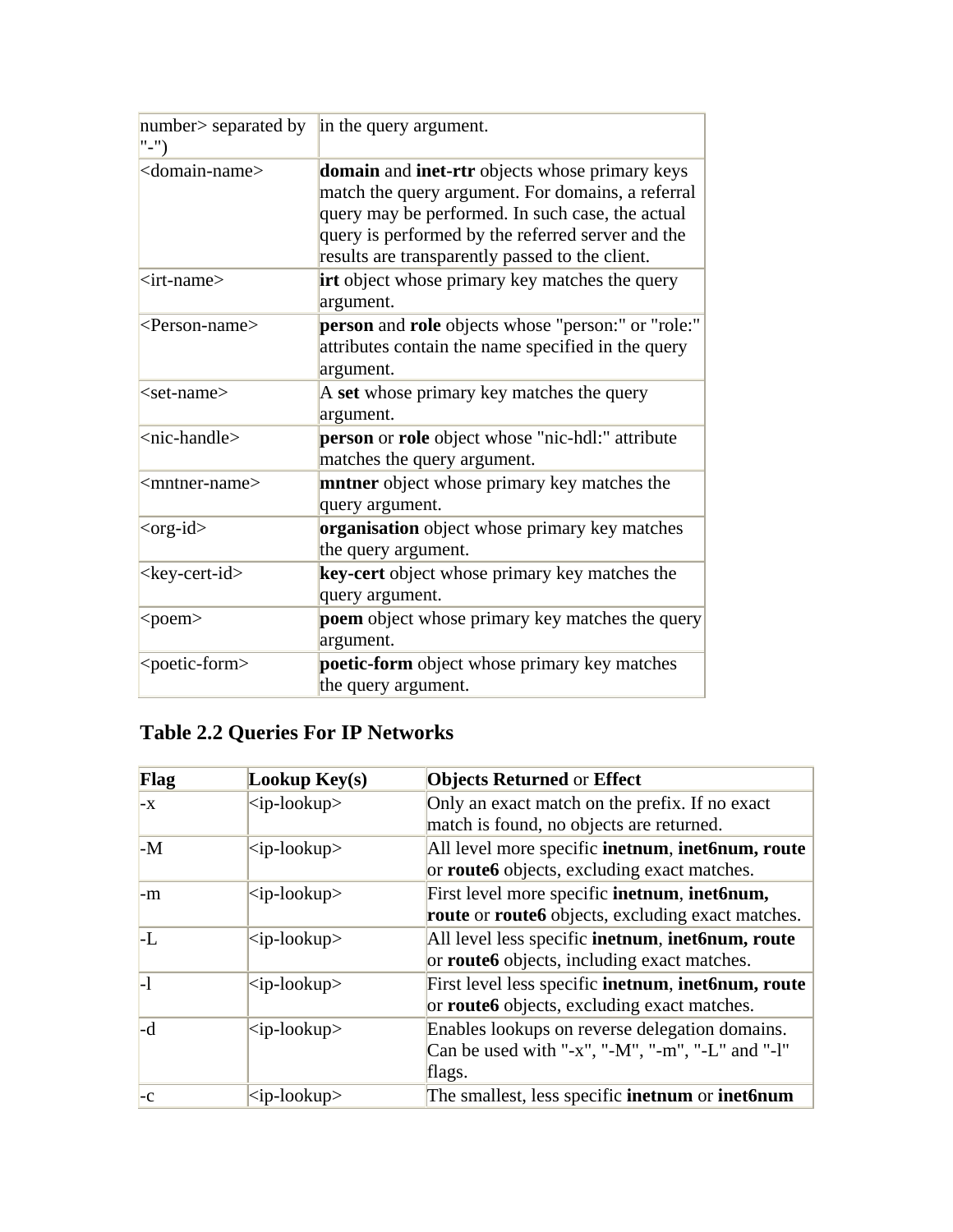<span id="page-28-0"></span>

|      | object found encompassing the range specified in           |
|------|------------------------------------------------------------|
|      | the query argument. Also any <b>irt</b> objects found      |
|      | referenced from the smallest, less specific <b>inetnum</b> |
|      | or <b>inet6num</b> object found encompassing the           |
|      | previously returned inetnum or inet6num object.            |
| $-h$ | Provides a brief output of ranges with associated          |
|      | abuse contact information.                                 |

## **Table 2.3 Query Flag Arguments to the "-i" Query Flag and the Corresponding Inverse Keys.**

| <b>Flag Argument Lookup Key(s)</b> |                              | <b>Objects Returned</b>                               |
|------------------------------------|------------------------------|-------------------------------------------------------|
| (alternative                       |                              |                                                       |
| form)                              |                              |                                                       |
| am                                 | <e-mail></e-mail>            | Objects whose "abuse-mailbox:" attribute matches      |
| (abuse-mailbox)                    |                              | the query argument.                                   |
| ac                                 | <nic-handle> or</nic-handle> | Objects whose "admin-c:" attributes match the         |
| $(admin-c)$                        | <person-name></person-name>  | query argument.                                       |
| ah                                 | <nic-handle> or</nic-handle> | poem objects whose "author:" attribute matches the    |
| (author)                           | <person-name></person-name>  | query argument.                                       |
| at                                 | <key-cert-id></key-cert-id>  | mntner objects whose "auth:" attribute matches the    |
| (auth)                             |                              | query argument. Please note that encrypted            |
|                                    |                              | passwords cannot be inverse-searched, but only        |
|                                    |                              | PGPKEY and X509 certificates.                         |
| fp                                 | $<$ fingerprint $>$          | key-cert objects whose "fingerpr:" attribute          |
| (fingerprint)                      |                              | matches the query argument.                           |
| fr                                 | <poetic-form></poetic-form>  | poem objects whose "form:" attribute matches the      |
| (form)                             |                              | query argument.                                       |
| pn                                 | <nic-handle> or</nic-handle> | Objects whose "admin-c:", "tech-c:", "zone-c:" or     |
| (person)                           | <person-name></person-name>  | "author:" attribute matches the query argument.       |
| iy                                 | <e-mail></e-mail>            | irt objects whose "irt-nfy:" attribute matches the    |
| $(int-nfy)$                        |                              | query argument.                                       |
| la                                 | $as-number$                  | inet-rtr objects whose "local-as:" attribute matches  |
| $(local-as)$                       |                              | the query argument.                                   |
| mi                                 | $\langle$ irt-name $\rangle$ | inetnum and inet6num objects whose "mnt-irt:"         |
| $(mnt-irt)$                        |                              | attribute matches the query argument.                 |
| mr                                 | <mntner-name></mntner-name>  | Set objects (as-set, route-set and rtr-set) whose     |
| $(mbrs-by-ref)$                    |                              | "mbrs-by-ref:" attribute matches the query            |
|                                    |                              | argument.                                             |
| mo                                 | $<$ set-name $>$             | Objects whose "member-of:" attribute matches the      |
| $(member-of)$                      |                              | query argument and their membership claim is          |
|                                    |                              | validated by the "mbrs-by-ref:" attribute of the set. |
|                                    |                              | Absence of the "mbrs-by-ref:" attribute means that    |
|                                    |                              | the membership is only defined by the "members:"      |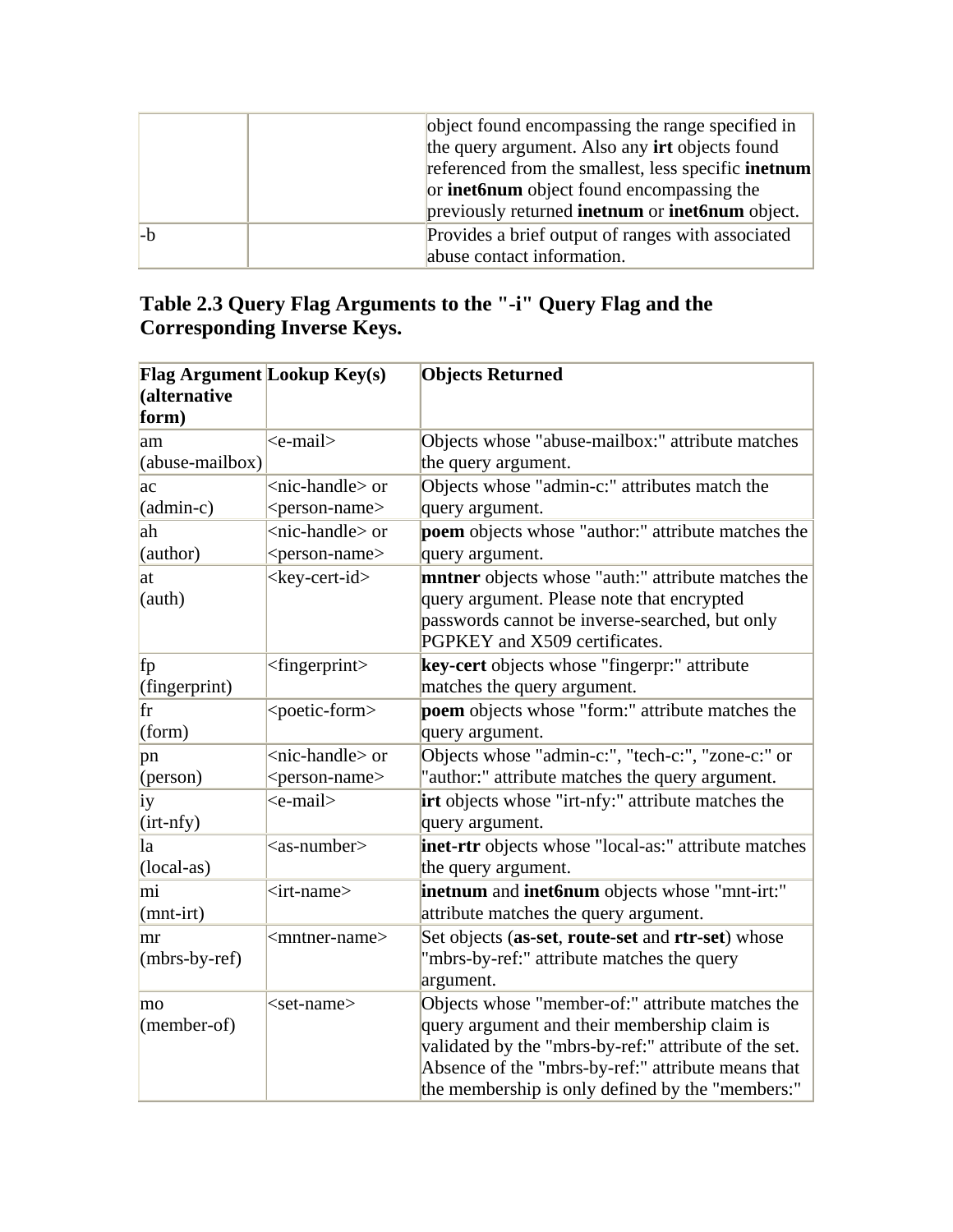<span id="page-29-0"></span>

|                   |                              | attribute of the set.                                                                      |
|-------------------|------------------------------|--------------------------------------------------------------------------------------------|
| mb                | <mntner-name></mntner-name>  | Objects whose "mnt-by:" attribute matches the                                              |
| $(mnt-by)$        |                              | query argument.                                                                            |
| md                | <mntner-name></mntner-name>  | Objects whose "mnt-by:" attribute matches the                                              |
|                   |                              | query argument.                                                                            |
| $(mnt-domain)$    |                              |                                                                                            |
| ml                | <mntner-name></mntner-name>  | Objects whose "mnt-lower:" attribute matches the                                           |
| (mnt-lower)       |                              | query argument.                                                                            |
| mn                | <e-mail></e-mail>            | mntner objects whose "mnt-nfy:" attribute matches                                          |
| $(mnt-nfy)$       |                              | the query argument.                                                                        |
| mu                | <mntner-name></mntner-name>  | aut-num, inetnum, route and route6 objects                                                 |
| (mnt-routes)      |                              | whose "mnt-routes:" attribute matches the query                                            |
|                   |                              | argument.                                                                                  |
| mz                | <mntner-name></mntner-name>  | Returns all objects whose "mnt-ref:" attribute                                             |
| $(mnt-ref)$       |                              | matches the query argument.                                                                |
| ny                | <e-mail></e-mail>            | Objects whose "notify:" attribute matches the query                                        |
| (notiny)          |                              | argument.                                                                                  |
| ns                |                              | <domain-name> or domain objects whose "nserver:" attribute matches</domain-name>           |
| (nserver)         | $\langle$ ip-lookup>         | the query argument.                                                                        |
|                   | (IPv4/IPv6 address)          |                                                                                            |
| <b>or</b>         | <as-name></as-name>          | route and route6 objects whose "origin:" attribute                                         |
| (origin)          |                              | matches the query argument.                                                                |
| org               | $<$ org-id $>$               | Objects whose "organisation:" attribute matches the                                        |
|                   |                              | query argument.                                                                            |
| rb                | <mntner-name></mntner-name>  | mntner objects whose "referral-by:" attribute                                              |
| (referral-by)     |                              | matches the query argument.                                                                |
| rz                |                              | <domain-name> or <b>inetnum</b> and <b>inet6num</b> objects whose "rev-srv:"</domain-name> |
| $(rev-srv)$       | $<$ ip-lookup>               | attribute matches the query argument.                                                      |
|                   | (IPv4/IPv6 address)          |                                                                                            |
| sd                | <domain-name></domain-name>  | domain objects whose "sub-dom:" attribute                                                  |
| $(sub-dom)$       |                              | matches the query argument.                                                                |
| tc                | <nic-handle> or</nic-handle> | Objects whose "tech-c:" attribute matches the query                                        |
| $(\text{tech-c})$ | <person-name></person-name>  | argument.                                                                                  |
| dt                | <e-mail></e-mail>            | <b>mntner</b> objects whose "upd-to:" attribute matches                                    |
| $upd-to)$         |                              | the query argument.                                                                        |
| <b>ZC</b>         | <nic-handle> or</nic-handle> | Objects whose "zone-c:" attribute matches the                                              |
| $(zone-c)$        | <person-name></person-name>  | query argument.                                                                            |

## **Table 2.4 Query Support For Tools**

| <b>Flag</b> | Lookup $Key(s)$ | <b>Effect</b>                                       |
|-------------|-----------------|-----------------------------------------------------|
| -F          |                 | Produces output using shorthand notation for        |
|             |                 | attribute names. Produces slower responses.         |
|             |                 | Requests that only the primary keys of an object be |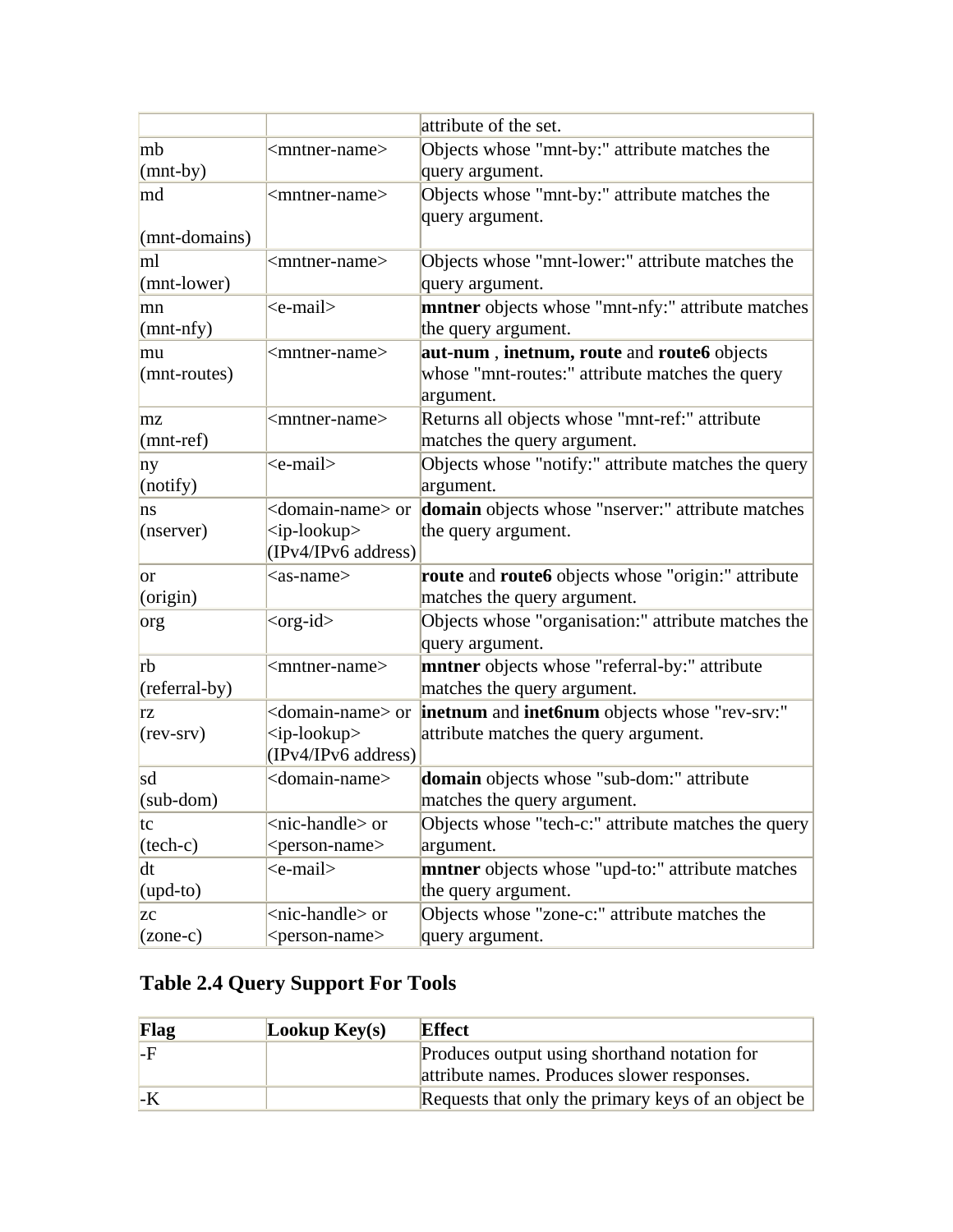<span id="page-30-0"></span>

|      |                            | returned. The exceptions are set objects, where the<br>"members:" attributes will also be returned. This<br>flag does not apply to <b>person</b> and <b>role</b> objects.                                                                                                                                                                                                                                                                                                                               |
|------|----------------------------|---------------------------------------------------------------------------------------------------------------------------------------------------------------------------------------------------------------------------------------------------------------------------------------------------------------------------------------------------------------------------------------------------------------------------------------------------------------------------------------------------------|
| $-k$ | (optional normal<br>query) | Requests a persistent connection. After returning<br>the result, the connection will not be closed by the<br>server and a client may issue multiple queries on<br>the same connection. The server implements a<br>'stop-and-wait' protocol, whereby no next query<br>can be sent before receiving a reply for the previous<br>one. Use RIPE Whois client to be able to send<br>queries in batch mode. Except the first "-k query",<br>"- $k$ " without an argument closes the persistent<br>connection. |
| $-g$ |                            | (mirroring request) Request a NRTM stream from the server.                                                                                                                                                                                                                                                                                                                                                                                                                                              |

## **Table 2.5 Miscellaneous Queries**

| Flag         | Flag Argument                                                             | <b>Effect</b>                                                                                              |
|--------------|---------------------------------------------------------------------------|------------------------------------------------------------------------------------------------------------|
| $-R$         |                                                                           | Switches off use of the referral mechanism for                                                             |
|              |                                                                           | domain lookups, so that the database returns an                                                            |
|              |                                                                           | object in the RIPE database with the exact match                                                           |
|              |                                                                           | with the lookup argument, rather than doing a                                                              |
|              |                                                                           | referral lookup.                                                                                           |
| l-r          |                                                                           | Switches off recursion for contact information after<br>retrieving the objects that match the lookup key.  |
| $-B$         |                                                                           | Switches off filtering of objects.                                                                         |
| $-G$         |                                                                           | Switches off grouping of associated objects.                                                               |
| -T           | Comma separated<br>list of object types,<br>no white space is<br>allowed. | Restricts the types of objects to lookup in the query.                                                     |
| $-a$         |                                                                           | Specifies that the server should perform lookups in<br>all available sources. See also "-q sources" query. |
| $\mathsf{S}$ | Comma separated                                                           | Specifies which sources and in which order are to                                                          |
|              | list of sources, no                                                       | be looked up when performing a query.                                                                      |
|              | white space is                                                            |                                                                                                            |
|              | allowed.                                                                  |                                                                                                            |

## **Table 2.6 Informational Queries**

The following notations are used in this table:

<object-type> means full or abbreviated name of a specific class;

<client-tag> is a string without a white space that usually bears the name of the client's software.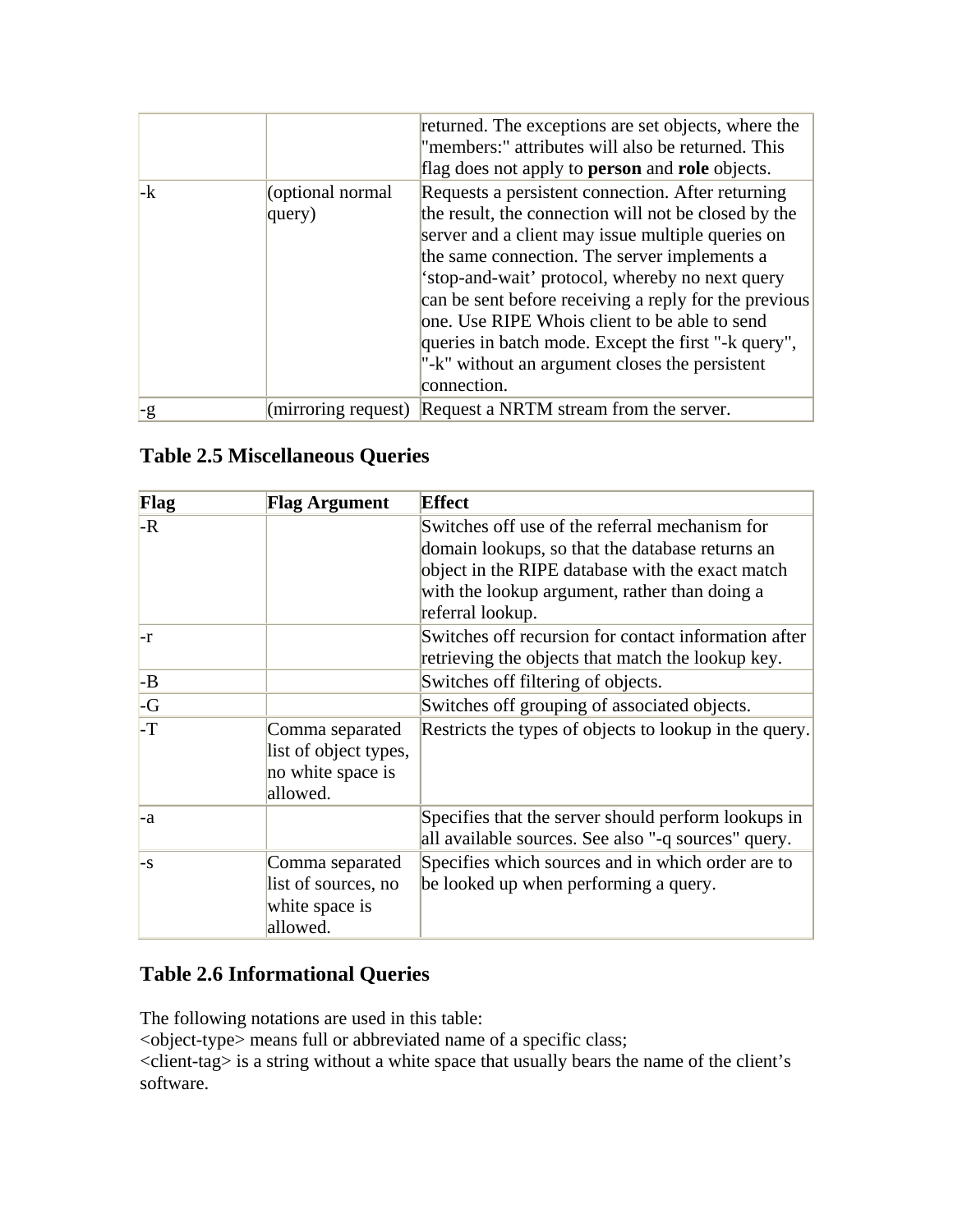<span id="page-31-0"></span>

| Flag           | <b>Flag Argument</b>        | <b>Effect</b>                                      |
|----------------|-----------------------------|----------------------------------------------------|
|                | sources                     | Returns the current set of sources along with the  |
|                |                             | information required for mirroring.                |
| -q             | version                     | Displays the current version of the server.        |
| l-t            | $\langle$ object-type $>$   | Requests a template for the specified object type. |
| $-V$           | <object-type></object-type> | Requests a verbose template for the specified      |
|                |                             | object type.                                       |
| $-V$ < client- |                             | Sends information about the client to the server.  |
| $ tag\rangle$  |                             |                                                    |

## **Appendices**

## **A1. Object Attributes**

These are the definitions of the object attributes supported by the RIPE Database.

#### **address:**

Full postal address of a contact in free form.

#### **admin-c:**

References an on-site administrative contact.

#### **aggr-bndry:**

Defines a set of ASNs, which form the aggregation boundary.

#### **aggr-mtd:**

Specifies how the aggregate is generated. Please see  $[1]$  for more information.

#### **alias:**

Specifies a canonical DNS name for the router.

#### **as-block:**

Specifies the range of ASNs that the **as-block** object represents. Please see [\[2\]](#page-45-0) for more information.

#### **as-name:**

A descriptive name associated with an AS.

#### **as-set:**

Defines the name of the set.

#### **auth:**

<auth-scheme> <scheme-info> Defines an authentication scheme to be used. <auth-scheme> and <scheme-info> can take the following values: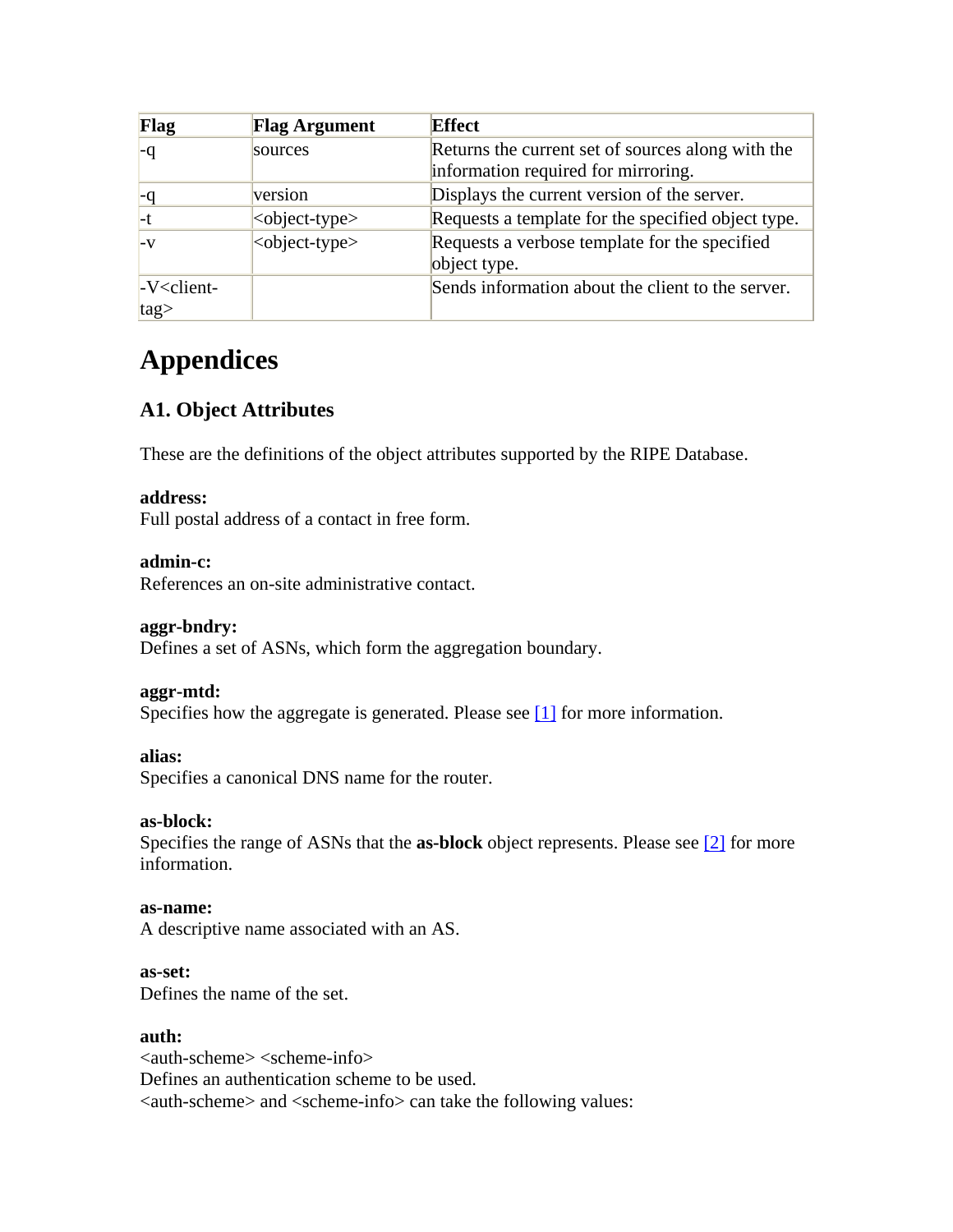| <auth-scheme></auth-scheme> | <scheme-info></scheme-info>              | <b>Description</b>                                                                                                                                                                                                                                                                                                                                                                                                                                                                                                         |
|-----------------------------|------------------------------------------|----------------------------------------------------------------------------------------------------------------------------------------------------------------------------------------------------------------------------------------------------------------------------------------------------------------------------------------------------------------------------------------------------------------------------------------------------------------------------------------------------------------------------|
| MD5-PW                      | Encrypted password<br>based on MD5 hash. | This scheme is based on the MD5 hash<br>algorithm. The authentication information<br>stored in the database is a pass phrase<br>encrypted using md5-crypt algorithm, which is<br>a concatenation of the "\$1\$" string, the salt,<br>and the 128-bit hash output. Because it uses<br>eight-character salt and an almost unlimited<br>pass phrase, this scheme is more stable against<br>dictionary attacks. However, since the<br>encrypted form is exposed it cannot be<br>considered as a strong form of authentication. |
| <b>PGPKEY</b>               | $-\langle id \rangle$                    | Strong scheme of authentication. $\langle id \rangle$ is the<br>PGP key ID to be used for authentication. This<br>string is the same one that is used in the<br>corresponding key-cert object's "key-cert:"<br>attribute.                                                                                                                                                                                                                                                                                                  |
| X.509                       | $-\text{id}$                             | Strongest scheme of authentication. $\langle id \rangle$ is the<br>auto-generated ID of the X.509 certificate to be<br>used for authentication. This string is the same<br>one that is used in the corresponding <b>key-cert</b><br>object's "key-cert:" attribute.                                                                                                                                                                                                                                                        |

#### **author:**

References a poem author.

#### **aut-num:**

The Autonomous System Number.

#### **certif:**

Contains the public key for a PGP Key or an X.509 certificate. The value of the public key should be supplied either using multiple "certif:" attributes, or in one "certif:" attribute. In the first case, this is easily done by exporting the key from your local key ring in ASCII armoured format or the certificate from your browser and starting each line of the key with the string "certif:". In the second case, line continuation should be used to represent the key. All the lines of the exported key must be included. For PGP, this includes the begin and end markers and the empty line which separates the header from the key body. For X.509 certificates, this includes the BEGIN CERTIFICATE and END CERTIFICATE lines.

#### **changed:**

Specifies who submitted the update, and when the object was updated. The format of the date is YYYYMMDD.

#### **components:**

The "components:" attribute defines what component routes are used to form the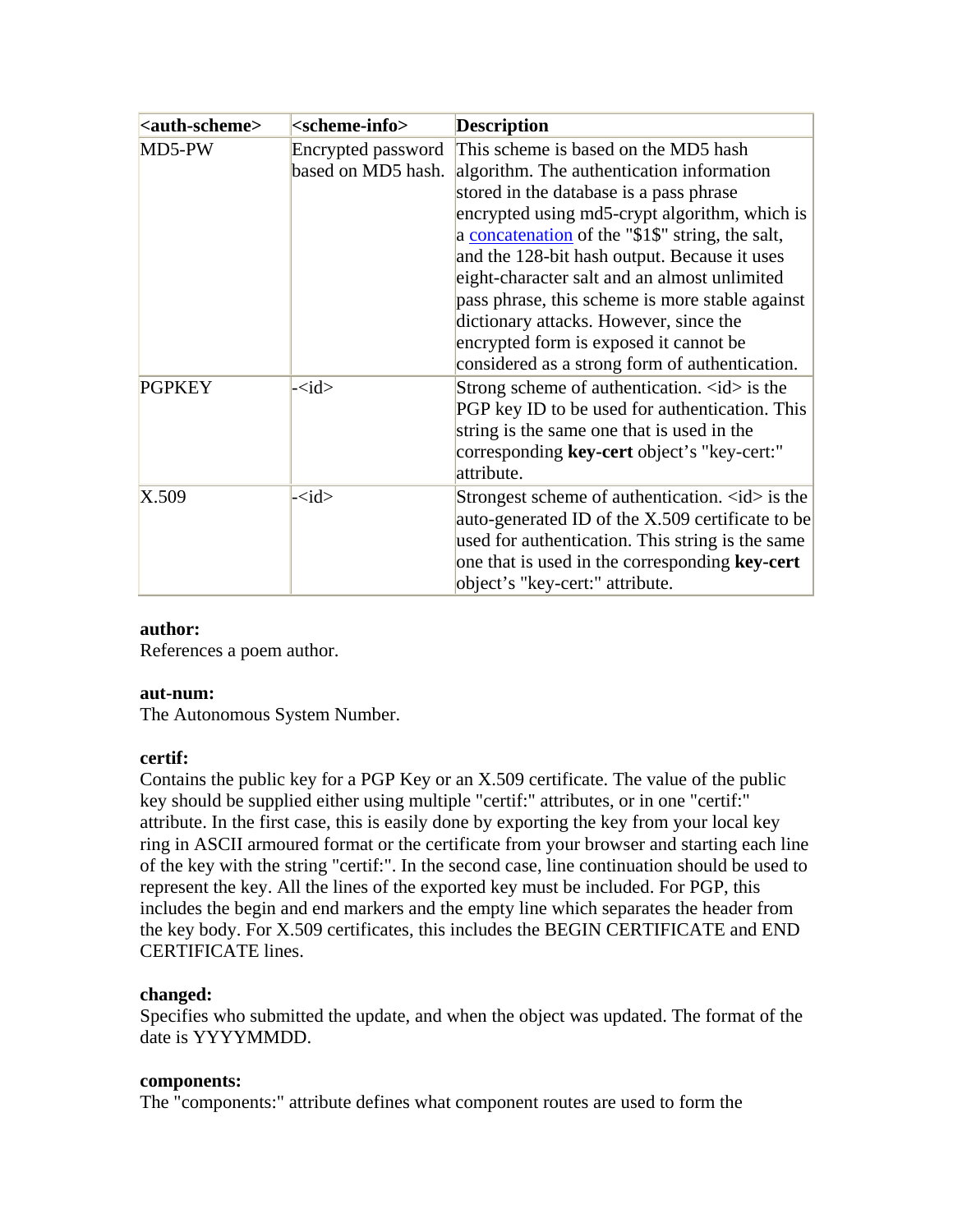aggregate.

Please refer to RFC 2622 [\[1\]](#page-45-0) and RPSLng [\[14\]](#page-46-0) for more information.

#### **country:**

Identifies the country.

#### **default:**

Specifies default routing policies. Please refer to RFC 2622 [\[1\]](#page-45-0) for more information.

#### **descr:**

A short description related to the object in free form.

#### **domain:**

DNS name.

#### **dom-net:**

List of IP networks in a domain.

#### **e-mail:**

Specifies an e-mail address of a **person**, **role**, **organisation** or **irt** team.

#### **encryption** :

References a **key-cert** object representing a CSIRT public key used to encrypt correspondence sent to the CSIRT.

#### **export:**

Specifies an export policy expression. Please refer to RFC 2622 for more information.

#### **export-comps:**

Specifies an RPSL filter that matches the more specifics that need to be exported outside the aggregation boundary. Please refer to RFC 2622 [\[1\]](#page-45-0) and RPSLng [\[14\]](#page-46-0) for more information.

#### **fax-no:**

The fax number of a contact.

#### **filter:**

Defines the **set**'s policy filter, a logical expression which when applied to a **set** of routes returns a subset of these routes. Please refer to RFC 2622 [\[1\]](#page-45-0) for more information.

#### **filter-set:**

Defines the name of the filter. Please refer to RFC 2622 [\[1\]](#page-45-0) for more information.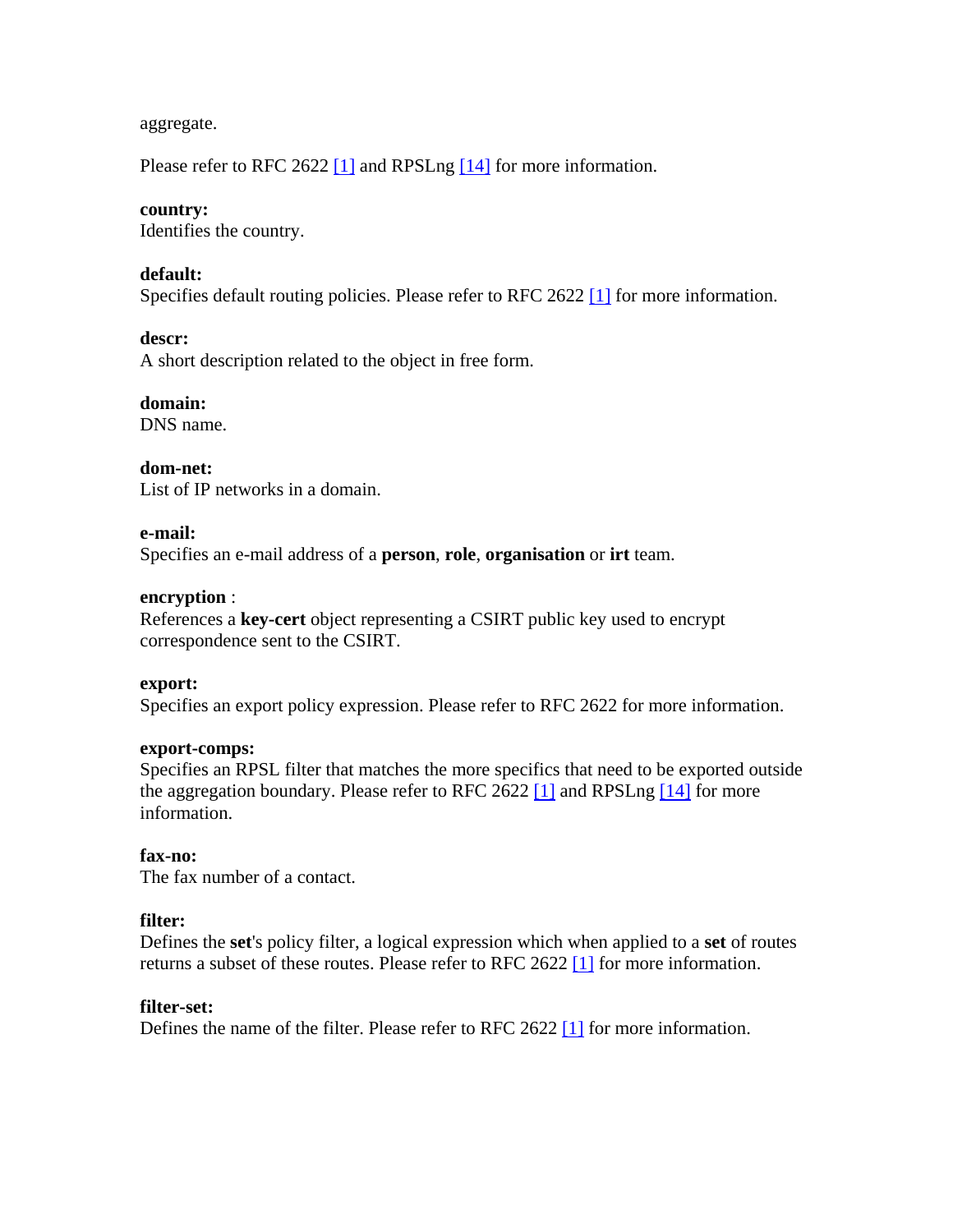#### **fingerpr:**

A fingerprint of a key certificate generated by the database. Please refer to RFC 2726 [\[9\]](#page-45-0) for a detailed description of this attribute

#### **form:**

Specifies the identifier of a registered **poem** type.

#### **holes:**

Lists the component address prefixes that are not reachable through the aggregate route (perhaps that part of the address space is unallocated). Please refer to RFC 2622 [\[1\]](#page-45-0) and RPSLng [\[14\]](#page-46-0) for more information.

#### **ifaddr:**

Specifies an interface address within an Internet router. Please refer to RFC 2622 [\[1\]](#page-45-0) for more information.

#### **import:**

Specifies import policy expression. Please refer to RFC 2622 [\[1\]](#page-45-0) for more information.

#### **inetnum:**

Specifies a range of IPv4 addresses.

#### **inet6num:**

Specifies a range of IPv6 addresses in prefix notation.

#### **inet-rtr:**

Fully qualified DNS name of the **inet-rtr** without trailing ".". Please refer to RFC 2622 [\[1\]](#page-45-0) for more information.

#### **inject:**

Specifies which routers perform the aggregation and when they perform it. In **route** objects, the router expression can contain only IPv4 expressions, and in **route6** objects, it can only contain IPv6 expressions. Please refer to RFC 2622 [\[1\]](#page-45-0) and RPSLng [\[14\]](#page-46-0) for more information.

#### **interface:**

Specifies a multiprotocol interface address within an Internet router. Please refer to RPSLng [\[14\]](#page-46-0) for more information.

#### **irt:**

A unique identifier of an **irt** object.

#### **irt-nfy:**

Specifies the e-mail address to be notified when a reference to the **irt** object is added or removed.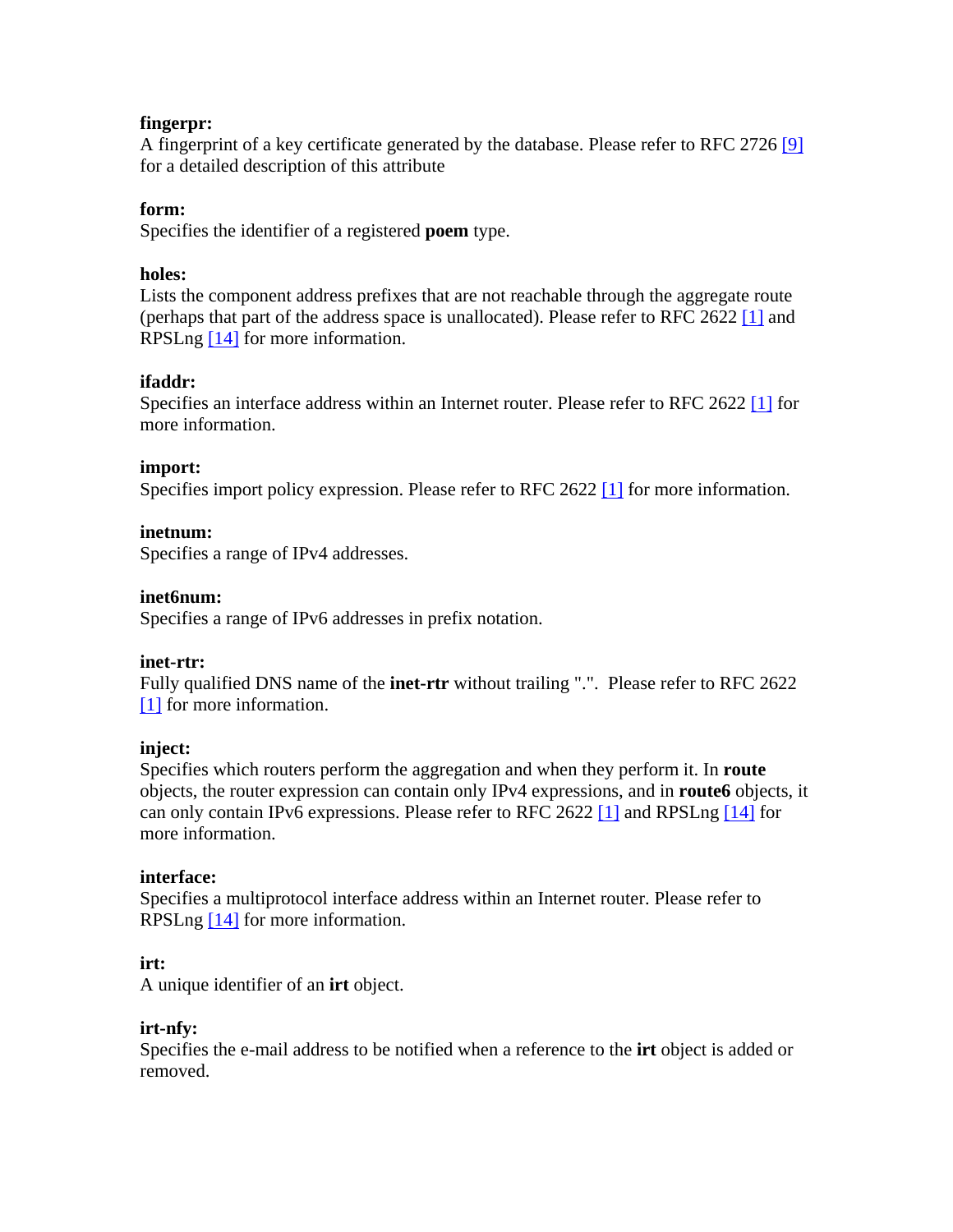#### **key-cert:**

Defines the public key stored in the database.

#### **local-as:**

Specifies the autonomous system that operates the router. Please refer to RFC 2622 [\[1\]](#page-45-0) for more information.

#### **method:**

Defines the type of the public key. Currently the only methods that are supported are "PGP" and "X.509". Please refer to RFC 2726 [\[9\]](#page-45-0) for detailed description of this attribute.

#### **member-of:**

This attribute can be used in the **route**, **route6**, **aut-num** and **inet-rtr** classes. The value of the "member-of:" attribute identifies a **set** object that this object wants to be a member of. This claim, however, should be acknowledged by a respective "mbrs-by-ref:" attribute in the referenced object. Please refer to RFC 2622 [\[1\]](#page-45-0) for more information.

#### **members:**

Lists the members of the **set**. Please refer to RFC-2622 [\[1\]](#page-45-0) for more information.

#### **mbrs-by-ref:**

This attribute can be used in all **set** objects; it allows indirect population of a set. If this attribute is used, the **set** also includes objects of the corresponding type (**aut-num** objects for **as-set**, for example) that are protected by one of these maintainers and whose "member-of:" attributes refer to the name of the **set**. If the value of a "mbrs-by-ref:" attribute is ANY, any object of the corresponding type referring to the **set** is a member of the **set**. If the "mbrs-by-ref:" attribute is missing, the **set** is defined explicitly by the "members:" attribute.

#### **mntner:**

A unique identifier of the **mntner** object.

#### **mnt-by:**

Specifies the identifier of a registered **mntner** object used for authorisation of operations performed with the object that contains this attribute.

#### **mnt-domains:**

Specifies the identifier of a registered **mntner** object used for reverse **domain** authorisation. Protects **domain** objects. The authentication method of this **maintainer** object will be used for any encompassing reverse **domain** object.

#### **mnt-irt:**

May appear in an **inetnum** or **inet6num** object. It points to an existing **irt** object representing CSIRT that handles security incidents for the address space specified by the **inetnum** or **inet6num** object.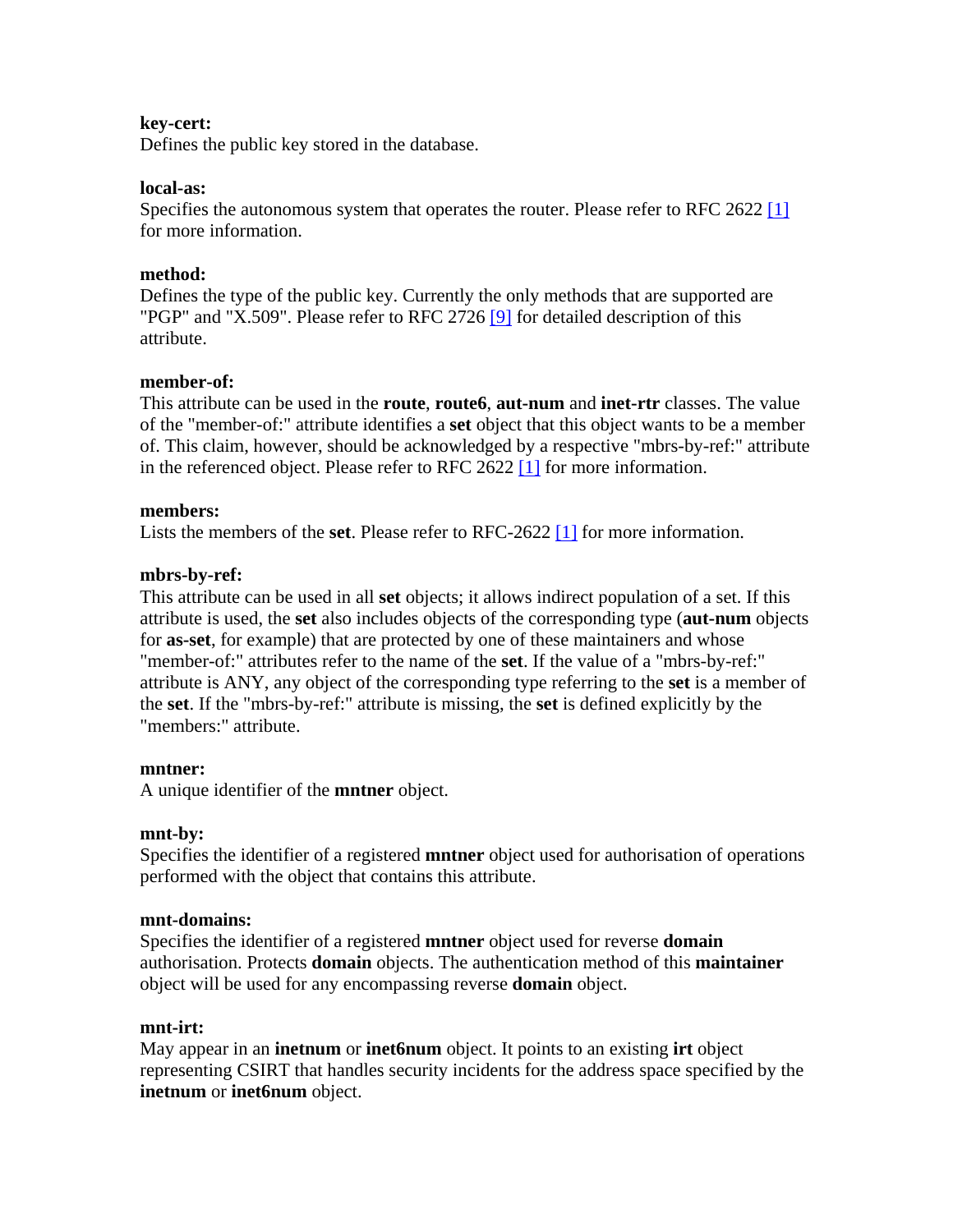#### **mnt-lower:**

Specifies the identifier of a registered **mntner** object used for hierarchical authorisation. Protects creation of objects directly (one level) below in the hierarchy of an object type (only for **inetnum**, **inet6num**, **as-block**, **aut-num**, **route**, **route6** or **domain** objects). The authentication method of this **mntner** object will then be used upon creation of any object directly below the object that contains the "mnt-lower:" attribute.

#### **mnt-nfy:**

Specifies the e-mail address to be notified when an object protected by a **mntner** is successfully updated.

#### **mnt- ref:**

Specifies the **mntner** objects that are entitled to add references to the **organisation** object from other objects.

#### **mnt-routes:**

May appear in an **aut-num**, **inetnum**, **inet6num**, **route** or **route6** object. This attribute references a **maintainer** object that is used in determining authorisation for the creation of **route** and **route6** objects. After the reference to the maintainer, an optional list of prefix ranges inside of curly braces or the keyword "ANY" may follow. The default, when no additional set items are specified, is "ANY" or all more specifics. Please refer to RFC-2622 [\[1\]](#page-45-0) and RPSLng [\[14\]](#page-46-0) for more information.

#### **mp- default** :

Specifies default multiprotocol routing policies. Please refer to RPSLng [\[14\]](#page-46-0) for more information.

#### **mp- export:**

Specifies a multiprotocol export policy expression. Please refer to RPSLng [\[14\]](#page-46-0) for more information.

#### **mp-filter:**

Defines the **set**'s multiprotocol policy filter. Please refer to RPSLng [\[14\]](#page-46-0) for more information.

#### **mp-import:**

Specifies multiprotocol import policy expression. Please refer to RPSLng [\[14\]](#page-46-0) for more information.

#### **mp-members** :

Lists the multiprotocol members of the set. Refer to RPSLng [\[14\]](#page-46-0) for more information.

#### **mp-peer:**

Specifies the details of any (interior or exterior) multiprotocol router peerings. Please refer to RPSLng [\[14\]](#page-46-0) for more information.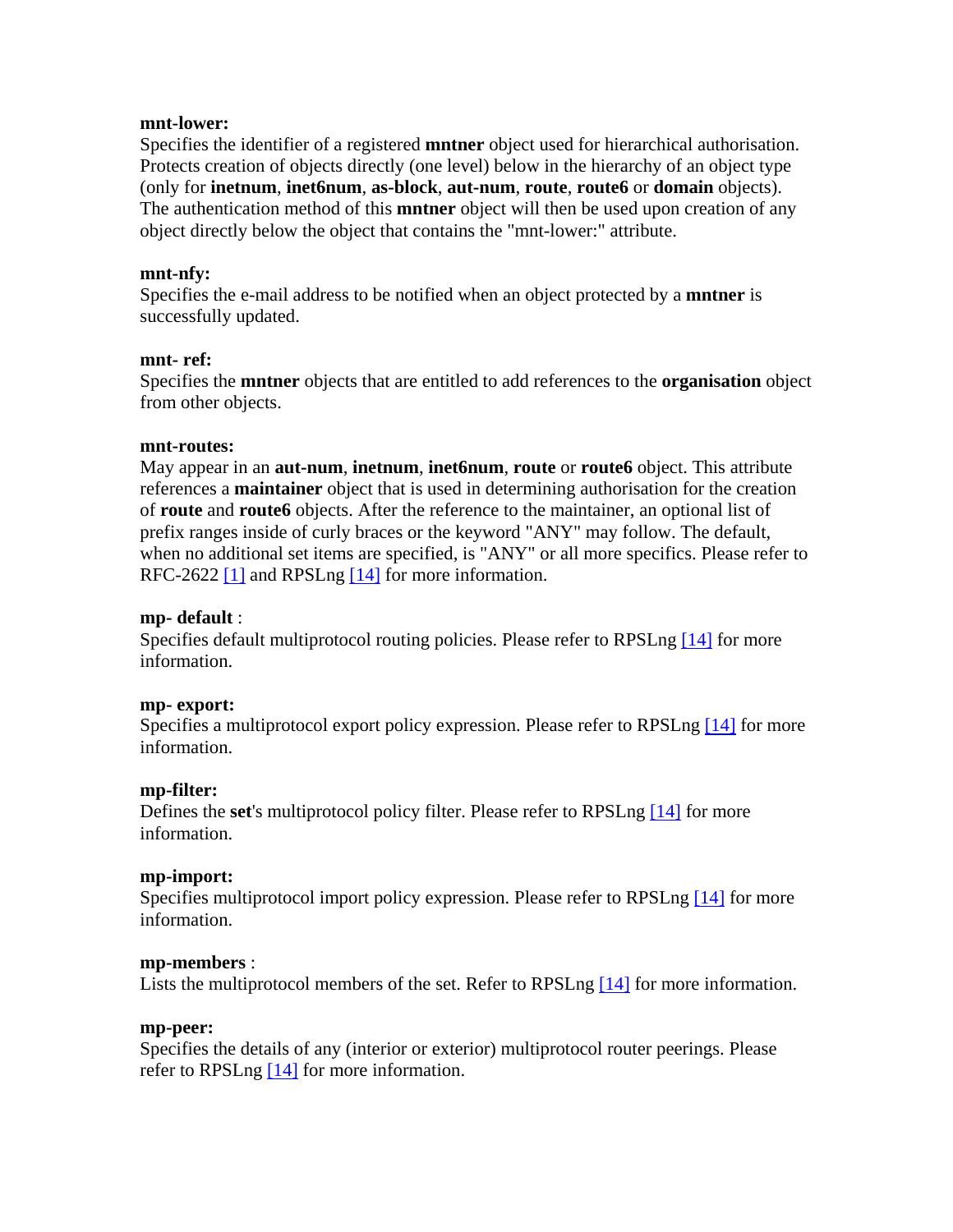#### **mp-peering:**

Defines a multiprotocol peering that can be used for importing or exporting routes. Please see RPSLng [\[14\]](#page-46-0) for more information.

#### **netname:**

Specifies the name of a range of IP address space.

#### **nic-hdl:**

Specifies the NIC handle of a **role** or **person** object.

#### **notify:**

Specifies the e-mail address to which notifications of changes to an object should be sent.

#### **nserver:**

Specifies the nameservers of the domain.

#### **org:**

This attribute may appear in any object type. It points to an existing organisation object representing the entity that holds the resource, (in the cases where the RIPE Database object represents an Internet resource). In other objects, it can be used to specify the business relations. The value of this attribute is the ID of the organisation object.

The "org:" attribute is used to specify the holder of a resource in inetnum, inet6num and aut-num objects. In other objects, it specifies business relations (such as a person object, where it can be used to specify whom the person works for).

#### **org-name:**

Specifies the name of the organisation that this organisation object represents in the RIPE Database.

#### **org-type:**

Specifies the type of the organisation. The possible values are IANA for Internet Assigned Numbers Authority, RIR for Regional Internet Registries, NIR for National Internet Registries, LIR for Local Internet Registries, and NON-REGISTRY for all other organisations. Note that in the RIPE NCC service region there are no National Internet Registries, therefore in the RIPE Database there will not be any organisation object with this value in the "org-type:" attribute.

#### **organisation** :

Specifies the ID of an **organisation** object.

#### **origin:**

Specifies the AS that originates the route. The corresponding **aut-num** object should be registered in the database.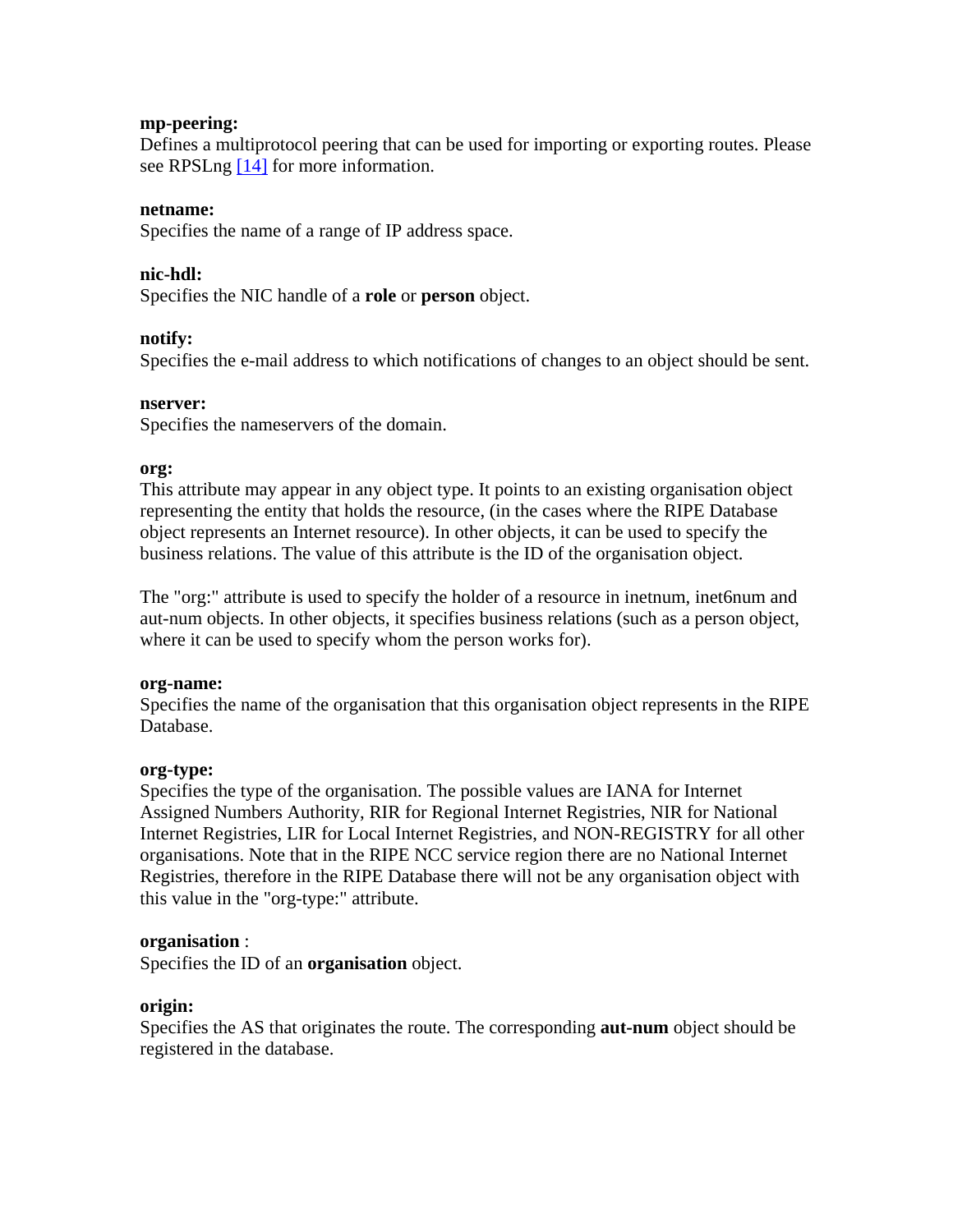#### **owner:**

Specifies the owner of the public key. Please refer to RFC 2726 [\[9\]](#page-45-0) for detailed description of this attribute.

#### **peer:**

May appear in an **inet-rtr** object. Specifies a protocol peering with another router. Please refer to RFC 2622  $[1]$  for more information.

#### **peering:**

Defines a peering that can be used for importing or exporting routes. Please refer to RFC 2622 [\[1\]](#page-45-0) for more information.

#### **peering-set:**

Specifies the name of the peering-set. Please refer to RFC 2622 [\[1\]](#page-45-0) for more information.

#### **person:**

Specifies the full name of an administrative, technical or zone contact person for other objects in the database.

#### **peering-set:**

Specifies the name of the peering-set. Please refer to RFC 2622 [\[1\]](#page-45-0) for more information.

#### **phone:**

Specifies a telephone number of the contact.

#### **poem:**

Specifies the title of a poem.

#### **poetic-form:**

Specifies the poem type.

#### **ref- nfy:**

Specifies the e-mail address to be notified when a reference to the **organisation** object is added or removed. An e-mail address as defined in RFC 2822 [\[1\].](#page-45-0)

#### **refer:**

 $\langle$ type $>$  $\langle$ hostname $>$  $\langle$ port $>$ ]

Specifies the referral type, hostname and port that the server should use to redirect the query when using referral mechanism for lookups for **domain** objects. Please see [Section](#page-21-0)  [2.11, "Referral Mechanism for Domains"](#page-21-0) for more information.

<type> specifies the type of referral to be used. Please see the table below for the supported types.

<hostname> is the DNS name or <ipv4 address> of the referred host. <port> is an integer specifying TCP port number at which queries are accepted by the referred host. If  $\langle$  port $\rangle$  is omitted, the default number of 43 is used.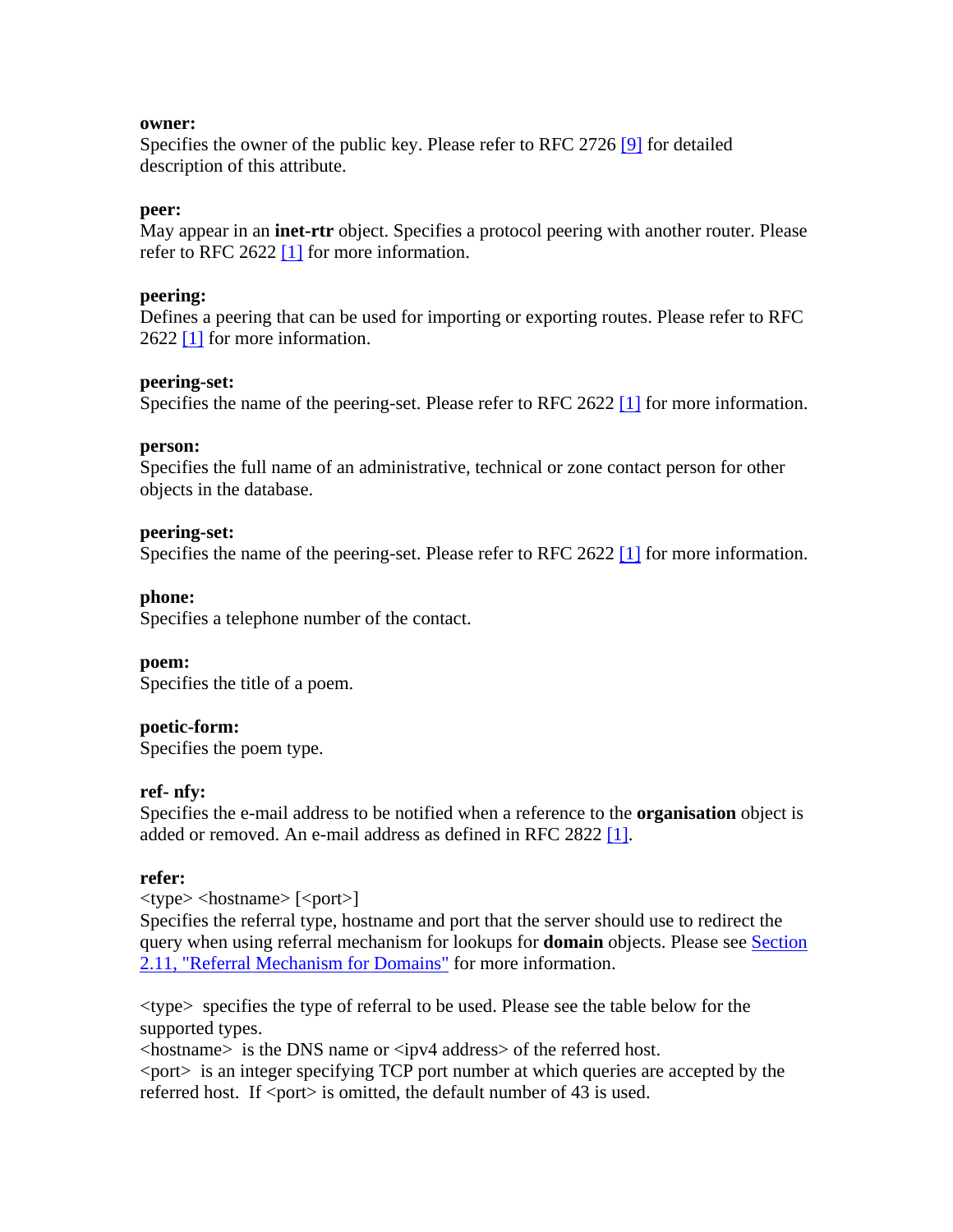| <b>Referral type</b> | <b>Description</b>                                                                                                                                                                                                                                                                                                                                                                                                                                                     |
|----------------------|------------------------------------------------------------------------------------------------------------------------------------------------------------------------------------------------------------------------------------------------------------------------------------------------------------------------------------------------------------------------------------------------------------------------------------------------------------------------|
| <b>SIMPLE</b>        | Only lookup key (domain name) is passed to the referred server.                                                                                                                                                                                                                                                                                                                                                                                                        |
|                      | All query flags are stripped.                                                                                                                                                                                                                                                                                                                                                                                                                                          |
| <b>INTERNIC</b>      | Same as SIMPLE. Supported for backward compatibility.                                                                                                                                                                                                                                                                                                                                                                                                                  |
| <b>RIPE</b>          | Used when the referred server understands RIPE query flags. With<br>this type of referral, all query flags specified by the client will be<br>passed to the referred server unmodified.                                                                                                                                                                                                                                                                                |
| <b>CLIENTADDRESS</b> | Same as SIMPLE, but the server will add "-V <version>, <ipv4<br>address&gt;" flag to the query, where <version> is the version number<br/>of the server and <math>\langle</math>ipv4 address<math>&gt;</math> is the IP address of the client that<br/>made this query. This referral type allows the referred host to<br/>perform accounting and implement an access control for clients<br/>using the RIPE Database server as a proxy.</version></ipv4<br></version> |

#### **referral-by:**

This attribute is required in the **mntnr** object. It is not currently used by the database software.

#### **remarks:**

Contains remarks in free form.

#### **role:**

Specifies the full name of a role entity, e.g. RIPE DBM.

#### **rev-srv:**

Specifies a DNS nameserver for a range of IP addresses represented by the **inetnum** object that contains this attribute. It is for documentation only and has no effect on reverse delegation.

#### **route:**

Specifies the prefix of the interAS route. Together with the "origin:" attribute, makes up a primary key of the **route** object.

#### **route6:**

Specifies an IPv6 prefix. This is the prefix of the interAS route. Together with the "origin:" attribute, makes up a primary key of the **route6** object.

#### **route-set:**

Specifies the name of the route set. It is a primary key for the **route-set** object. Please refer to RFC 2622 [\[1\]](#page-45-0) for more information.

#### **rtr-set:**

Defines the name of the **rtr-set**. Please refer to RFC 2622 [\[1\]](#page-45-0) for more information.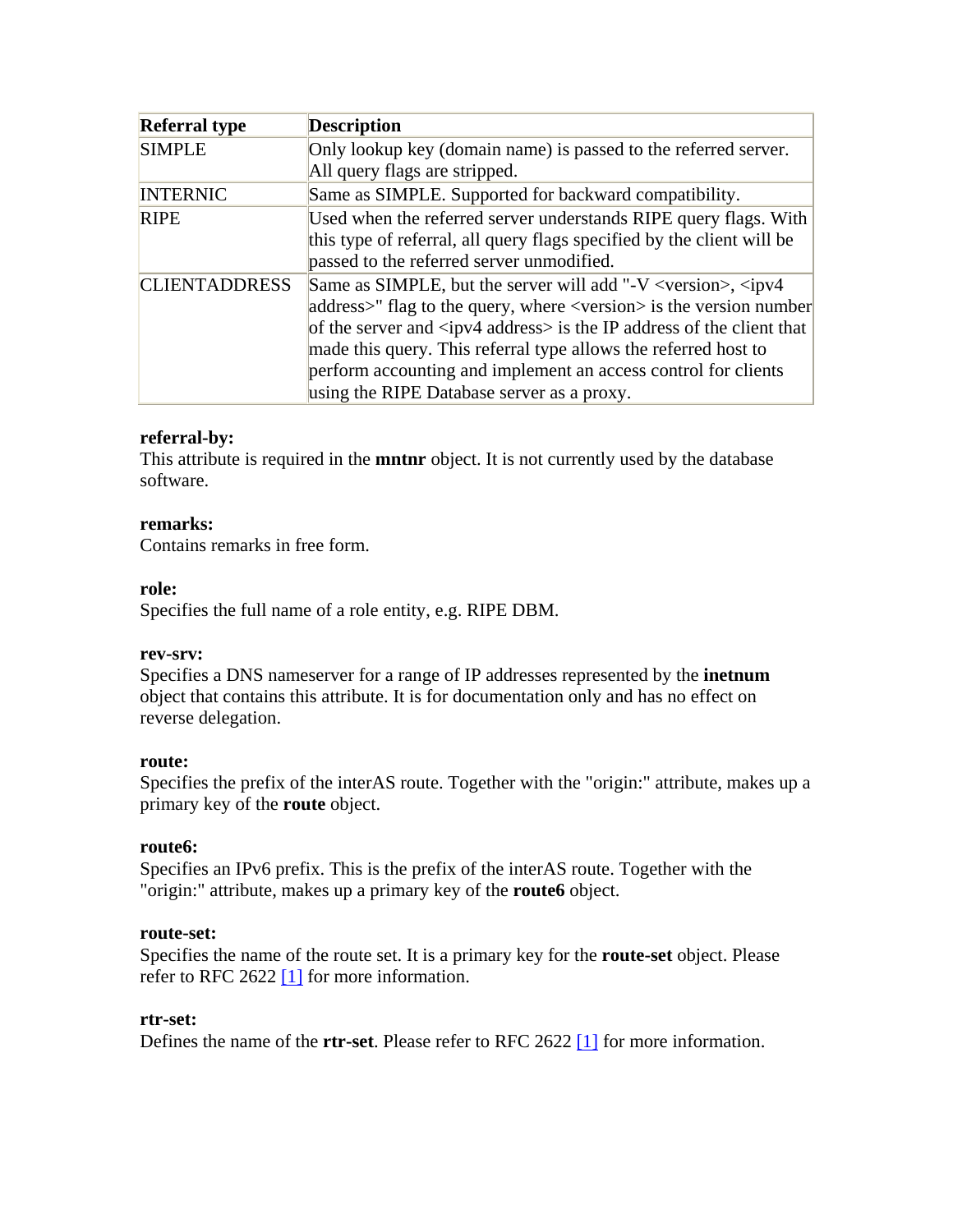#### **signature:**

References a **key-cert** object representing a CSIRT public key used by the team to sign their correspondence.

#### **source:**

Specifies the registry where the object is registered. Should be "RIPE" for the RIPE Database.

#### **status:**

<status>

Specifies the status of the address range represented by **inetnum** or **inet6num** object. For an **inetnum** object <status> must have one of these values:

ALLOCATED PA ALLOCATED PI ALLOCATED UNSPECIFIED LIR-PARTITIONED PA LIR-PARTITIONED PI SUB-ALLOCATED PA ASSIGNED PA ASSIGNED PI NOT-SET EARLY-REGISTRATION

Please refer to the RIPE Document "IPv4 Address Allocation and Assignment Policies in the RIPE NCC Service Region" for further information. Please refer to [\[10\]](#page-45-0) regarding usage of the LIR-PARTITIONED status value.

For **inet6num**, <status> can have one of the following values:

ALLOCATED-BY-RIR - For allocations made by an RIR to an LIR. ALLOCATED-BY-LIR - For allocations made by an LIR or an LIR's downstream customer to another downstream organisation. ASSIGNED - For assignments made to End User sites.

Please refer to [\[13\]](#page-46-0) regarding usage of the status value for **inet6num** objects.

#### **sub-dom:**

Specifies list of sub-domains of a domain. Domain names are relative to the domain represented by the **domain** object that contains this attribute.

#### **tech-c:**

References a technical contact.

#### **text:**

Contains text of the poem. Must be humorous, but not malicious or insulting.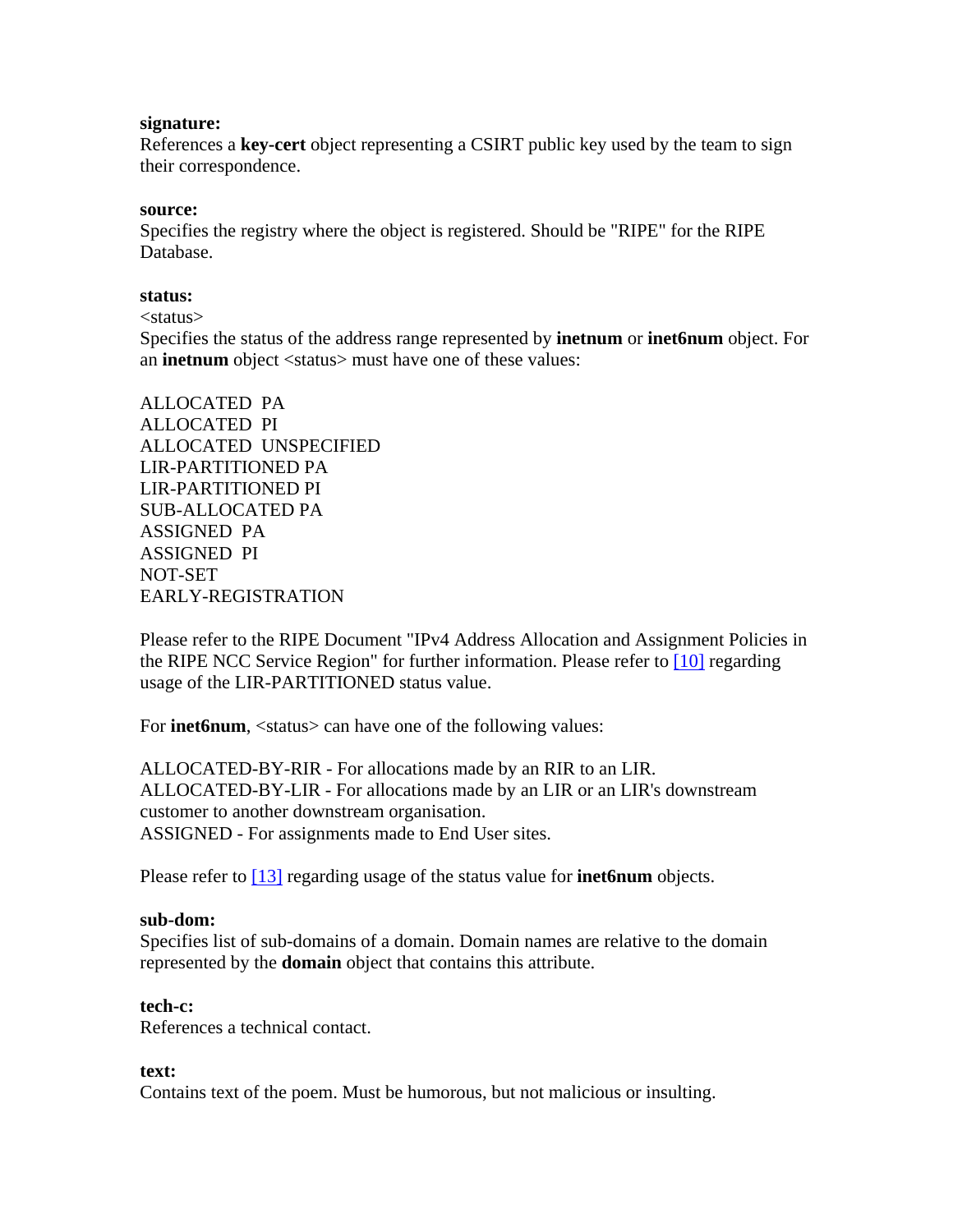#### <span id="page-41-0"></span>**upd-to:**

Specifies the e-mail address to be notified when an object protected by a **mntner** is unsuccessfully updated.

#### **zone-c:**

References a zone contact.

### **A2. RIPE Database Query Server Response Codes and Messages**

If the server encounters a problem, an error message is returned as a query result. The format of an error message is as follows:

%ERROR:#:<message>,

where # is the error or response code and <message> is a short description of the problem. There are no white spaces in this line, except in the <message> string. This may be followed by a more descriptive message, each line of which starts with % followed by a white space and some text.

#### Example:

% This is the RIPE Database query server #1. % The objects are in RPSL format. % Rights restricted by copyright. % See http://www.ripe.net/db/copyright.html %ERROR:101: no entries found % % No entries found in the selected source(s).

## **A2.1 Query Errors**

#### **%ERROR:101: no entries found**

No entries were found in the selected source(s).

#### **%ERROR:102: unknown source**

Unknown source was supplied as argument to the "-s" query flag. Use "-q sources" for a list of available sources.

#### **%ERROR:103: unknown object type**

Unknown object type is specified as an argument to the "-T' query flag.

#### **%ERROR:104: unknown attribute**

Unknown argument is specified to the inverse query flag ("-i"). See Section 2.0, ["Querying the RIPE Database"](#page-11-0) for more information.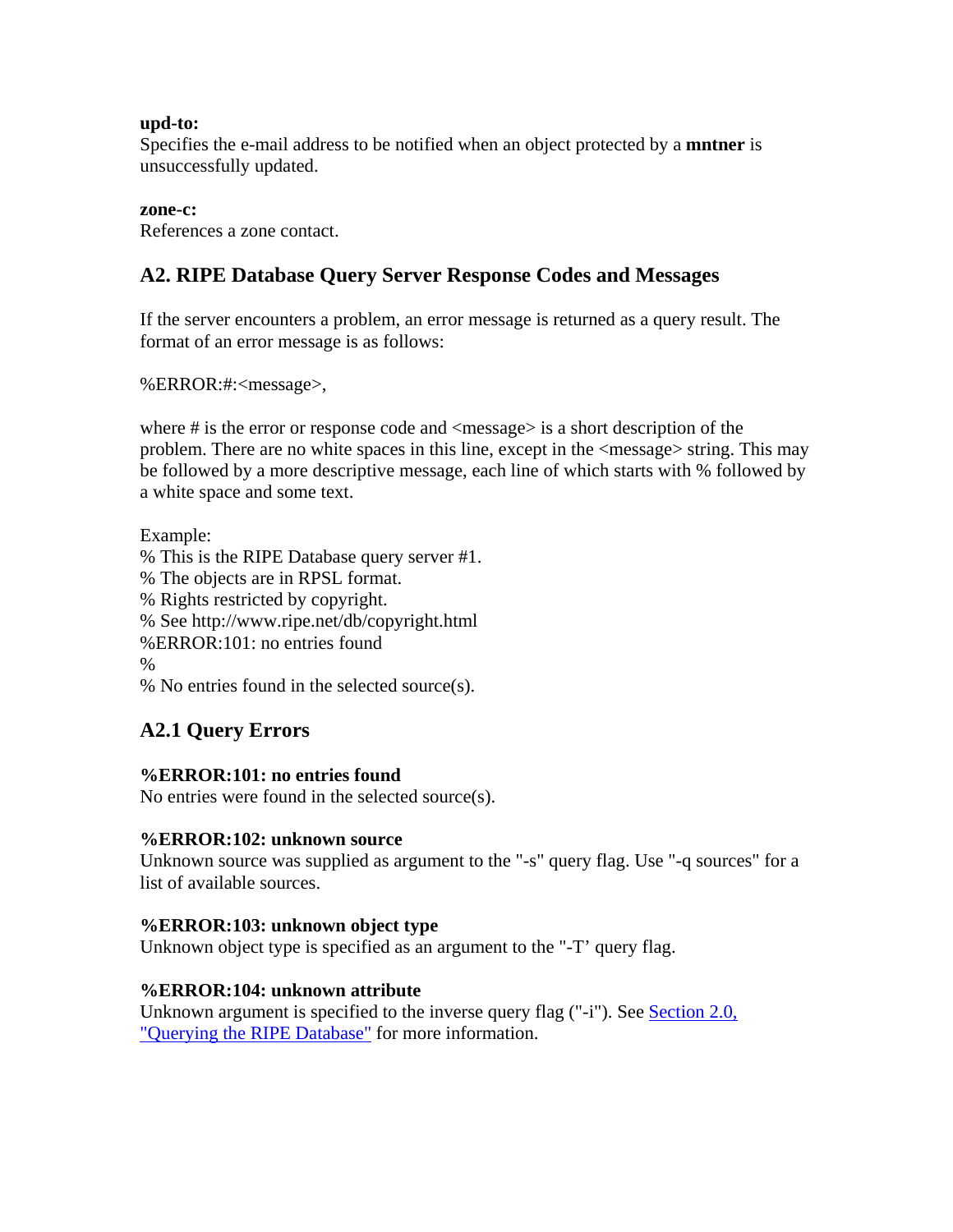#### <span id="page-42-0"></span>**%ERROR:105: attribute is not searchable**

The argument specified for the inverse query flag is not a searchable attribute. See [Section 2.0, "Querying the RIPE Database"](#page-11-0) for more information.

#### **%ERROR:106: no query argument specified**

No query argument has been specified in the query.

#### **%ERROR:107: input line too long**

Input exceeds the maximum line length.

#### **%ERROR:108: bad character in input**

An invalid character was passed in the query. The only allowed characters are letters, numbers and - :+=., $@$  /?'

#### **%ERROR:109: invalid combination of flags passed**

The specified query flags cannot be included in the same query.

#### **%ERROR:110: as-block range invalid**

Querying for  $ASa - Asb$  where  $a > b$ .

### **A2.2 Access Errors**

#### **%ERROR:201: access denied**

Access from the host has been permanently denied because of excessive querying. You should contact a customer service representative at [ripe-dbm@ripe.net](mailto:ripe-dbm@ripe.net) to discuss this problem.

#### **%ERROR:202: access control limit reached**

Limit of returned objects has been reached. The connection is terminated. Continued attempts to excessively query the database will result in permanent denial of service. See [Section 2.12, "Access Control for Queries"](#page-23-0) for more information.

#### **%ERROR:203: address passing not allowed**

The host is not registered as a proxy and is not allowed to pass addresses on the query line ("-V" flag). See [Section 2.12, "Access Control for Queries"](#page-23-0) for more information.

#### **%ERROR:204: maximum referral lines exceeded**

The referral query result exceeded a set maximum number of lines. Only the maximum number of lines is output and then, the whois server closes the connection.

#### **%ERROR:205: multiple addresses passed by proxy**

The query included more than one "-V" query flag.

#### **%ERROR:208: connection refused**

The maximum number of simultaneous connections from your host has been exceeded.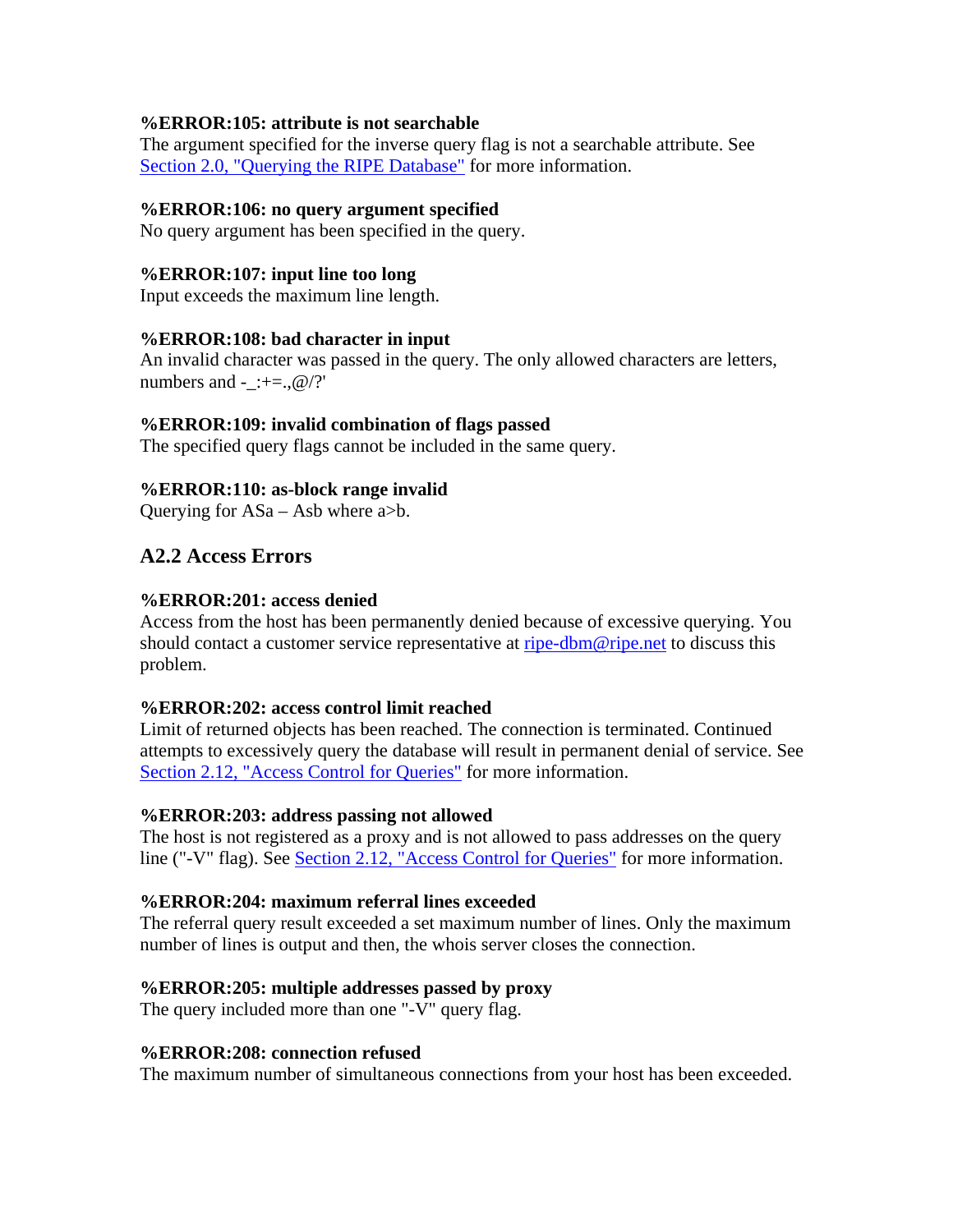### <span id="page-43-0"></span>**A2.3 Connection Errors**

#### **%ERROR:301: connection has been closed**

The connection is administratively or abnormally closed.

#### **%ERROR:302: referral timeout**

The connection was closed due to referral timeout.

#### **%ERROR:303: no referral host**

Referral host cannot be found.

#### **%ERROR:304: referral host not responding**

The connection to the referral host cannot be established.

### **A2.4 NRTM Errors**

#### **%ERROR:401: invalid range: Not within <first>-<last>**

This happens when the requested range or part of it is outside the serial numbers available at the server. <first> is the lowest serial number available. <Last> is the most recent serial number available.

#### **%ERROR:402: not authorised to mirror the database**

See section 2.11 "Access control for queries" for more information. You may use "-q sources" query to get more information about the NRTM source.

#### **%ERROR:403: unknown source**

The database identified by the  $\langle$ source $\rangle$  is not served by the server. Use "-q sources" for a list of available sources.

#### **A2.5 Warnings**

#### **%WARNING:901: duplicate IP flags passed**

More than one IP flag (-x, -M, -m, -L, -l, -c, or -b) was passed to the server. Only the last one in the list of query flags will be used for this query.

#### **%WARNING:902: useless IP flag passed**

An IP flag (-x, -M, -m, -L, -l, -c, or -b) was passed to the server when query did not include an IP key as the argument.

#### **%WARNING:904: useless no-referral flag passed**

The "-R" query flag was used in a query that did not have a domain object as the argument.

#### **%WARNING:905: fixed lookup key**

The IP address has been changed to a different format for the query.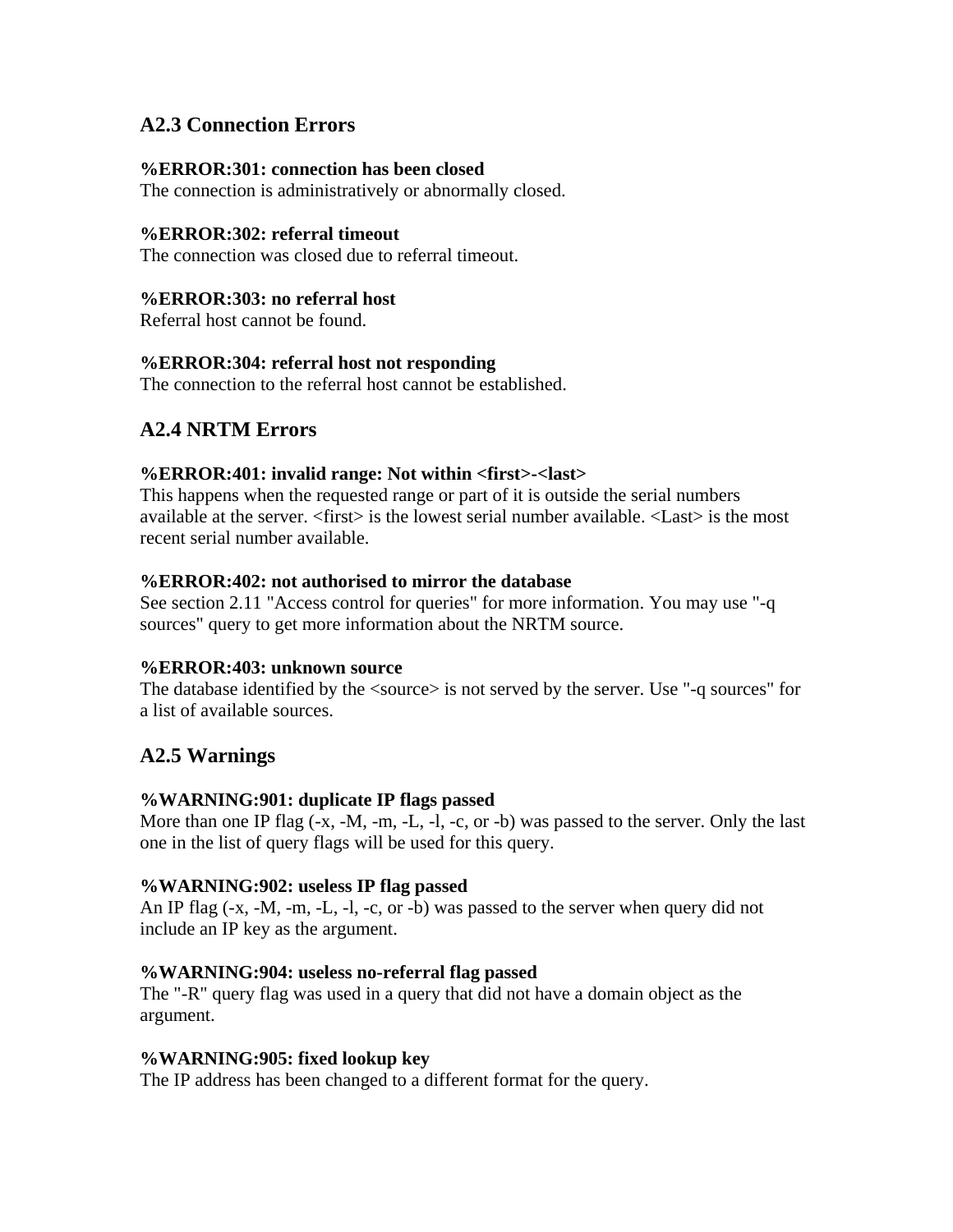## <span id="page-44-0"></span>**A2.6 Referral Text**

% The object shown below is NOT in the RIPE Database. % It has been obtained by querying a remote server: % <server-name> at port 43. % To see the object stored in the RIPE Database % use the -R flag in your query % %REFERRAL START

<remote server output> %REFERRAL END

The output from the remote server is returned between the lines "%REFERRAL START" and "%REFERRAL END".

## **A3. Copyright Information**

## **A3.1 RIPE Database Copyright**

The information in the RIPE Database is available to the public for agreed Internet operation purposes, but is under copyright. The copyright statement at the time of publishing this manual is:

"*Except for agreed Internet operational purposes, no part of this publication may be reproduced, stored in a retrieval system, or transmitted, in any form or by any means, electronic, mechanical, recording, or otherwise, without prior permission of the RIPE NCC on behalf of the copyright holders. Any use of this material to target advertising or similar activities is explicitly forbidden and may be prosecuted*."

You can find the copyright statement at: <http://www.ripe.net/db/copyright.html>

## **A3.2 RIPE NCC Copyright**

© RIPE NCC. All rights reserved.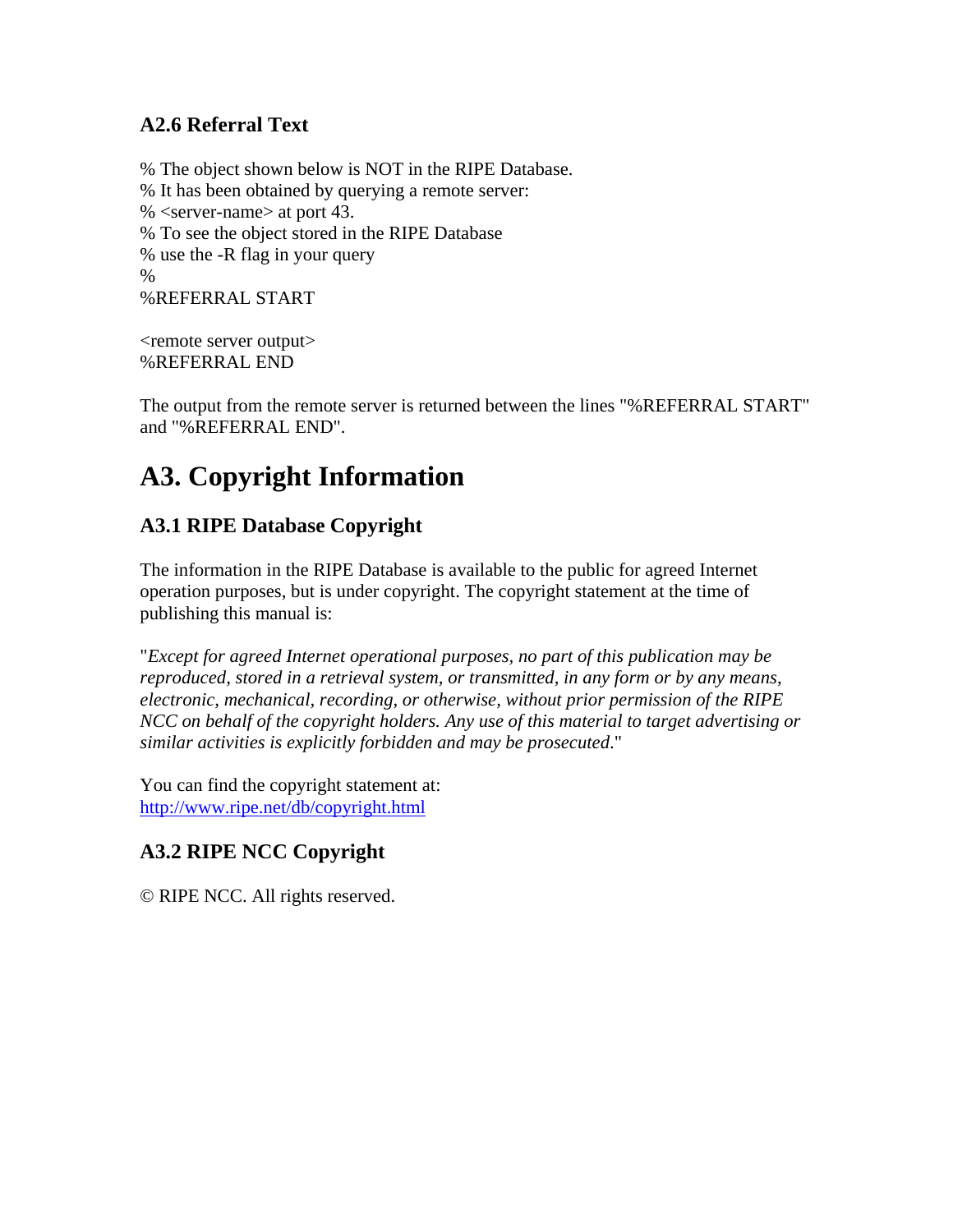## <span id="page-45-0"></span>**Acknowledgements**

The authors wish to acknowledge the effort done by the original developers of the version 3.0 of the RIPE Database at the RIPE NCC: Daniele Arena, Marek Bukowy, Engin Gunduz, Roman Karpiuk, Shane Kerr, A.M.R. Magee, Chris Ottrey and Filippo Portera. Those who have continued its development include Can Bican, Katie Petrusha, Denis Walker, Tiago Antao and Agoston Horvath.

## **References**

[1] C. Alaettinoglu, C. Villamizar, E. Gerich, D. Kessens, D. Meyer, T. Bates, D. Karrenberg and M. Terpstra, "Routing Policy Specification Language (RPSL)", [RFC](ftp://ftp.ripe.net/rfc/rfc2622.txt)  [2622](ftp://ftp.ripe.net/rfc/rfc2622.txt), June 1999

[2] C. Villamizar, C. Alaettinoglu, D. Meyer and S. Murphy, "Routing Policy System Security", [RFC 2725,](ftp://ftp.ripe.net/rfc/rfc2725.txt) December 1999

[3] D. Meyer, J. Schmitz, C. Orange, M. Prior, and C. Alaettinoglu, "Using RPSL in Practice", [RFC 2650](ftp://ftp.ripe.net/rfc/rfc2650.txt), August 1999

[4] T. Bates, E. Gerich, L. Joncheray, J.M. Jouanigot, D. Karrenberg, M. Terpstra and J. Yu, "Representation of IP Routing Policies in a Routing Registry", ripe-181, October 1994. See<http://www.ripe.net/docs/ripe-181.html>

[5] Andrei Robachevsky, Shane Kerr, Vesna Manojlovic, Vasco Asturiano, "[The RIPE](http://test-www.ripe.net/ripe/docs/ripe-402.html)  [Database User Manual: Getting Started"](http://test-www.ripe.net/ripe/docs/ripe-402.html)

[6] IRRToolset. See<http://www.isc.org/sw/IRRToolSet/>

[7] P. Mockapetris, "Domain names - Concepts and Facilities", [RFC 1034](ftp://ftp.ripe.net/rfc/rfc1034.txt), November 1987

[8] P. Resnick, ed., "Internet Message Format", [RFC 2822](ftp://ftp.ripe.net/rfc/rfc2822.txt), April 2001

[9] J. Zsako, "PGP Authentication for RIPE Database Updates", [RFC 2726](ftp://ftp.ripe.net/rfc/rfc2726.txt), December 1999

[10] N. Nimpuno, A.Robachevsky, "New Value of the "status:" Attribute for Inetnum Objects (LIR-PARTITIONED)", [ripe-239,](http://www.ripe.net/ripe/docs/ripe-239.html) June 2002

[11] A. Cormack, D. Stikvoort, W. Woeber, and A. Robachevsky, "IRT Object in the RIPE Database", [ripe-254,](http://www.ripe.net/ripe/docs/ripe-254.html) July 2002

[12] K. Harrenstien, M.K. Stahl, E.J. Feinler."NICNAME/WHOIS", [RFC 954,](ftp://ftp.ripe.net/rfc/rfc954.txt) October 1985